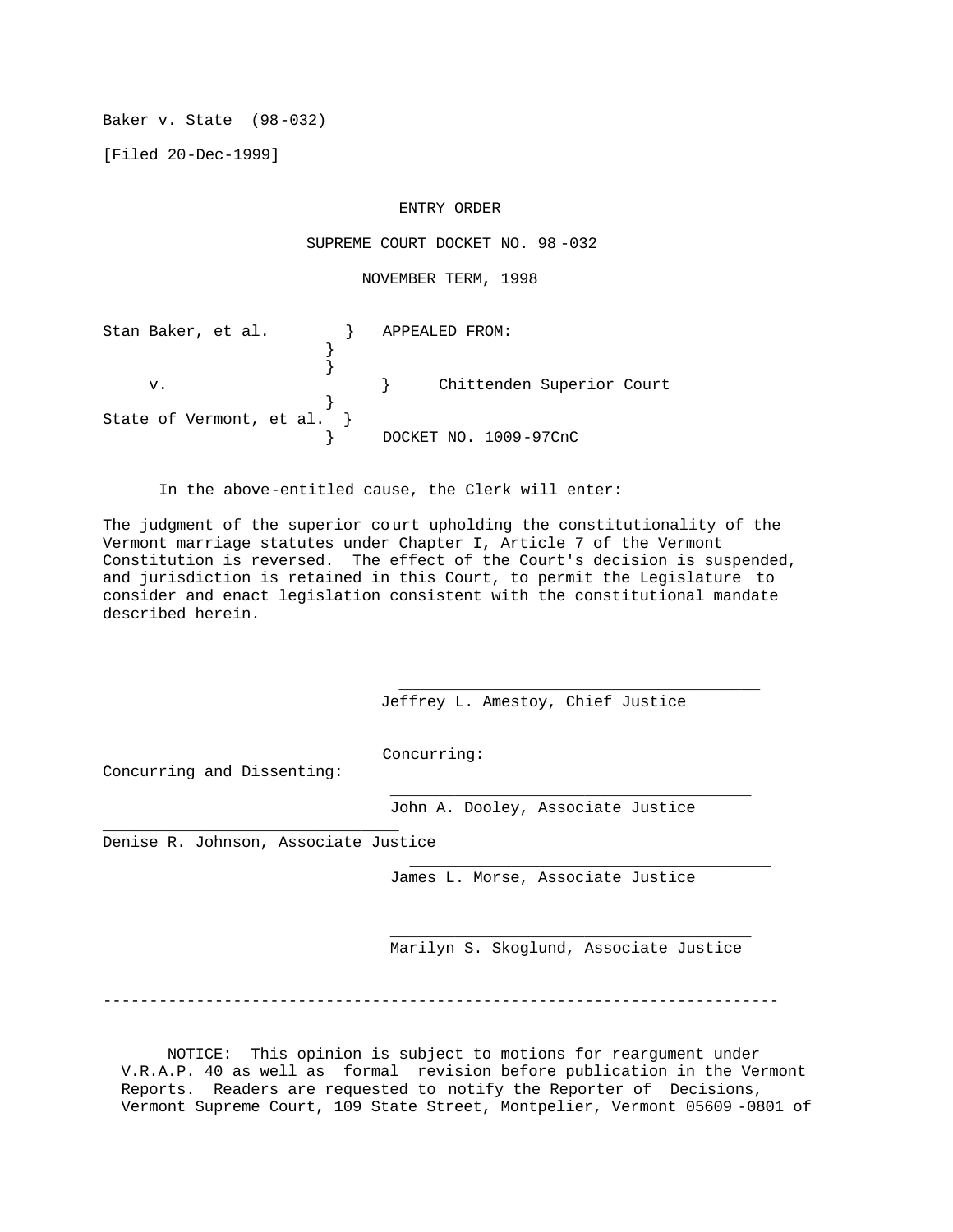any errors in order that corrections may be made before this opinion goes to press.

## No. 98 -032

Stan Baker, et al. Supreme Court

On Appeal from

v. Chittenden Superior Court

State of Vermont, et al. November Term, 1998

Linda Levitt, J.

 Beth Robinson and Susan M. Murray of Langrock Sperry & Wool, Middlebury, and Mary Bonauto, Gay & Lesbian Advocates & Defenders, Boston, Massachusetts, for Plaintiffs -Appellants.

 William H. Sorrell, Attorney General, and Eve Jacobs -Carnahan and Timothy Tomasi, Assistant Attorneys General, Montpelier, for Defendant-Appellee State.

 Timothy M. Eustace of Stitzel, Page & Fletcher, P.C., Burlington, for Defendants-Appellees Town of Shelburne and City of South Burlington.

 Gregg H. Wilson of Kolvoord, Overton & Wilson, Essex Junction, for Defendant-Appellee Town of Milton.

 Harvey Golubock, Montpelier, for Amicus Curiae Vermont Human Rights Commission.

 Richard T. Cassidy of Hoff, Curtis, Pacht, Cassidy & Frame, P.C., Burlington, and Evan Wolfson, Lambda Legal Defense and Education Fund, Inc., and Lawson M. Vicario and S. Elizabeth Foster of Gibson, Dunn & Crutcher LLP, New York, New York, for Amici Curiae Vermont Coalition for Lesbian and Gay Rights, et al.

 David Rath of Kohn & Rath, Hinesburg, for Amicus Curiae Professors of Legislation and Statutory Interpretation.

 Eileen M. Blackwood of Blackwood and Kraynak, P.C., Burlington, David Chambers, White River Junction, and Matthew Coles, American Civil Libertie s Union Foundation, New York, New York, for Amici Curiae Parents and Friends of Lesbian and Gay Men, et al.

 Peter M. Lawrence of Barr, Sternberg & Moss, P.C., Bennington, for Amici Curiae Vermont Organization for Weddings of the Same -Gender, et al.

<Page 2>

 William M Dorsch of Mickenberg, Dunn, Sirotkin & Dorsch, Burlington, for Amici Curiae Vermont NOW, et al.

 Philip C. Woodward and Karen McAndrew of Dinse, Knapp & McAndrew, P.C., Burlington, for Amici Curiae Vermont Ps ychiatric Association, et al.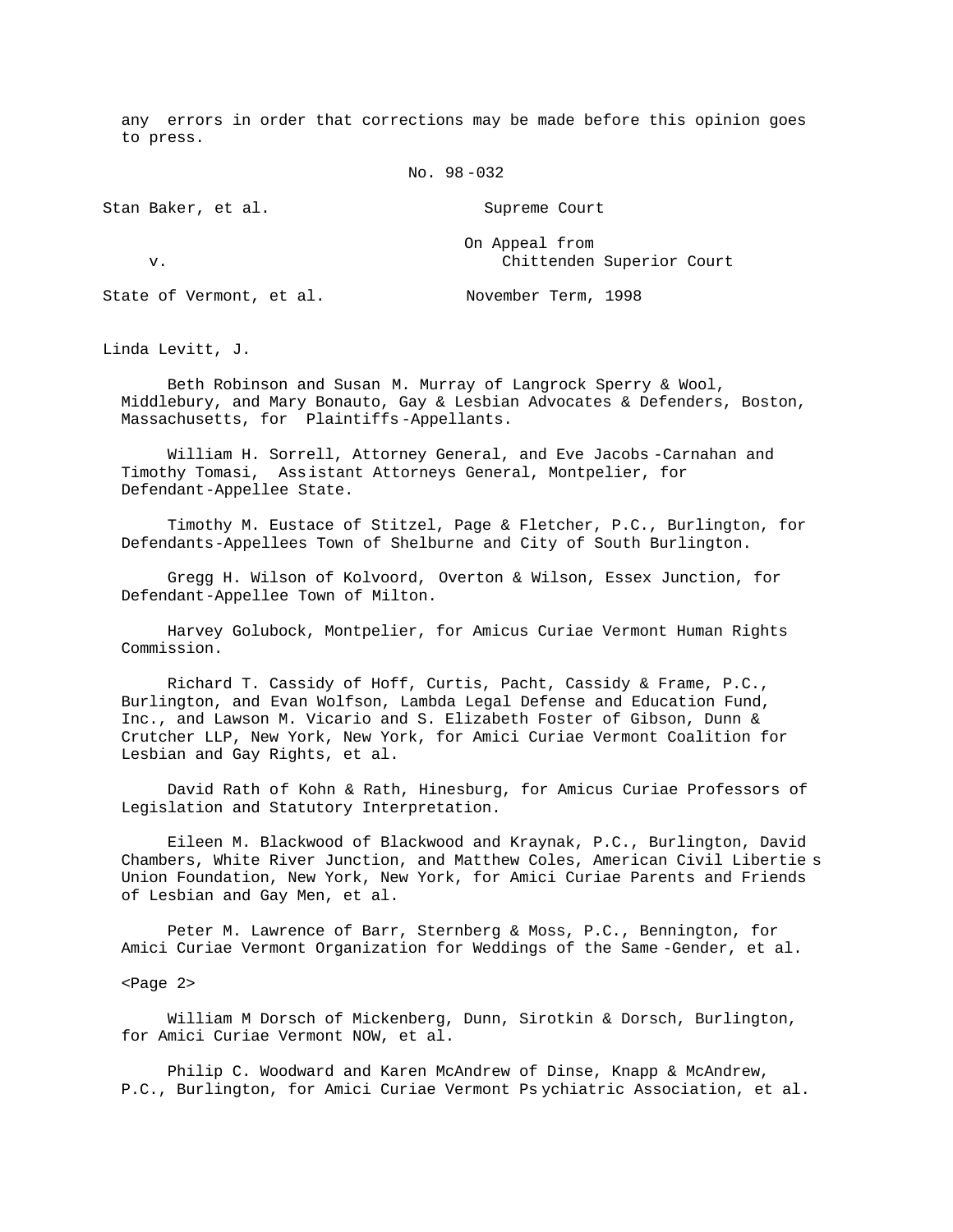Hal Goldman, Burlington, for Amicus Curiae Take It To the People.

 J. Paul Giuliani of McKee, Giuliani & Cleveland, Montpelier, and Dwight G. Duncan, North Dartmouth, Massachusetts, for Amici Curiae New Journey, et al.

 Robert H. Erdmann, South Burlington, Jay Alan Sekulow and John P. Tuskey, Virginia Beach, Virginia, and Vincent P. McCarthy, New Milford, Connecticut, for Amicus Curiae The American Center for Law and Justice.

 Clarke A. Gravel of Gravel & Shea, Burlington, and Don Stenberg, Nebraska Attorney General, and L. Steven Grasz, Deputy Attorney General, Lincoln, Nebraska, for Amici Curiae State of Nebraska, et al.

 Jon R. Eggleston, Burlington, for Amicus Curiae Professor s of Law and Jurisprudence.

 Duncan F. Kilmartin, Newport, and David R. Huggins, The National Legal Foundation, Memphis, Tennessee, for Amici Curiae Specialty Research Associates, et al.

 William M. O'Brien, O'Brien Law Offices, Winoosk i, Thomas E. McCormick of McCormick Fitzpatrick Kasper & Burchard, Burlington, and Von G. Keetch and Alexander Dushku of Kirton & McConkie, Salt Lake City, Utah, for Amici Curiae Roman Catholic Diocese of Burlington, Vermont, et al.

 John Fitzpatrick, Burlington, and David Zwiebel, New York, New York, for Amicus Curiae Agudath Israel of America.

 Duncan F. Kilmartin of Rexford & Kilmartin, Newport, and Steven T. McFarland, Kimberlee W. Colby and Samuel B. Casey, Annandale, Virginia, for Amici Curiae Christian Legal Society, et al.

 Timothy J. O'Connor, Jr., O'Connor Law Office, Brattleboro, and David Orgon Coolidge, The Catholic University of America, Washington, District of Columbia, for Amici Curiae Hon. Peter Brady, et al.

PRESENT: Amestoy, C.J., Dooley, Morse, Johnson and Skoglund, JJ.

#### <Page 3>

 AMESTOY, C.J. May the State of Vermont exclude same -sex couples from the benefits and protections that its laws provide to opposite -sex married couples? That is the fundamental question we address in this appeal, a question that the Court well knows arouses deeply -felt religious, moral, and political beliefs. Our constitutional responsibility to consider the legal merits of issues properly before us provides no exception for the controversial case. The issue before the Court, moreover, does not turn on the religious or moral debate over intimate same -sex relationships, but rather on the statutory and constitutional basis for the exclusion of same-sex couples from the secular benefits and protections offered married couples.

 We conclude that under the Common Benefits Clause of the Vermont Constitution, which, in pertinent part, reads,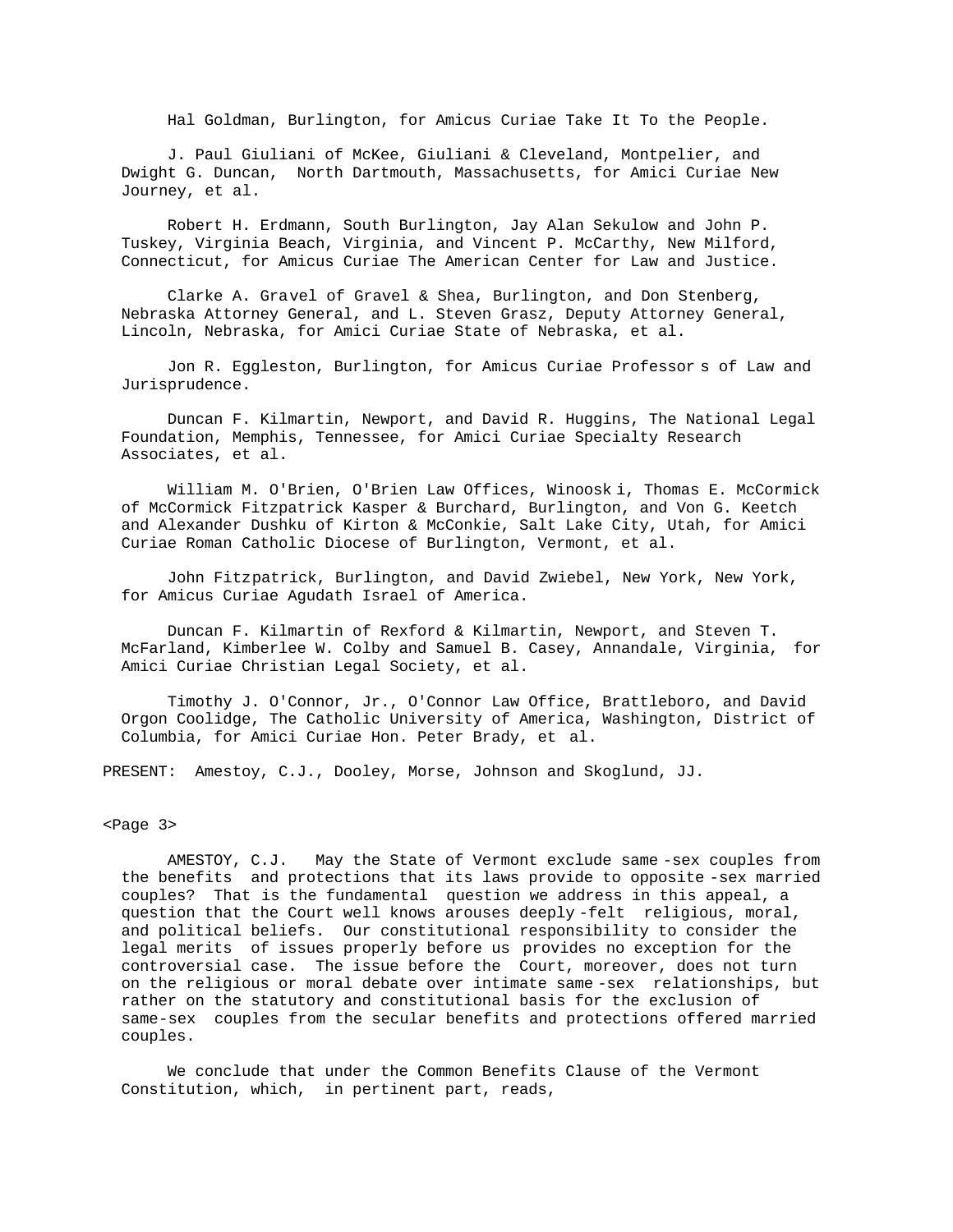That government is, or ought to be, instituted for the common benefit, protection, and security of the people, nation, or community, and not for the particular emolument or advantage of any single person, family, or set of persons, who are a part only of that community,

 Vt. Const., ch. I, art 7., plaintiffs may not be deprived of the statutory benefits and protections afforded persons of the opposite sex who choose to marry. We hold that the State is constitutionally required to extend to same-sex couples the common benefits and protections that flow from marriage under Vermont law. Whether this ultimately takes the form of inclusion within the marriage laws themselves or a parallel "domestic partnership" system or some equivalent statutory alternative, rests wi th the Legislature. Whatever system is chosen, however, must conform with the constitutional imperative to afford all Vermonters the common benefit, protection, and security of the law.

 Plaintiffs are three same -sex couples who have lived together in committed relationships

### <Page 4>

 for periods ranging from four to twenty -five years. Two of the couples have raised children together. Each couple applied for a marriage license from their respective town clerk, and each was refus ed a license as ineligible under the applicable state marriage laws. Plaintiffs thereupon filed this lawsuit against defendants -- the State of Vermont, the Towns of Milton and Shelburne, and the City of South Burlington -- seeking a declaratory judgment that the refusal to issue them a license violated the marriage statutes and the Vermont Constitution.

 The State, joined by Shelburne and South Burlington, moved to dismiss the action on the ground that plaintiffs had failed to sta te a claim for which relief could be granted. The Town of Milton answered the complaint and subsequently moved for judgment on the pleadings. Plaintiffs opposed the motions and cross-moved for judgment on the pleadings. The trial court granted the State's and the Town of Milton's motions, denied plaintiffs' motion, and dismissed the complaint. The court ruled that the marriage statutes could not be construed to permit the issuance of a license to same-sex couples. The court further r uled that the marriage statutes were constitutional because they rationally furthered the State's interest in promoting "the link between procreation and child rearing." This appeal followed. (FN1)

## I. The Statutory Claim

 Plaintiffs initially contend the trial court erred in concluding that the marriage statutes

## <Page 5>

 render them ineligible for a marriage license. It is axiomatic that the principal objective of statutory construction is to disce rn the legislative intent. See Merkel v. Nationwide Ins. Co., 166 Vt. 311, 314, 693 A.2d 706, 707 (1997). While we may explore a variety of sources to discern that intent, it is also a truism of statutory interpretation that where a statute is unambiguous we rely on the plain and ordinary meaning of the words chosen. See In re P.S., 167 Vt. 63, 70, 702 A.2d 98, 102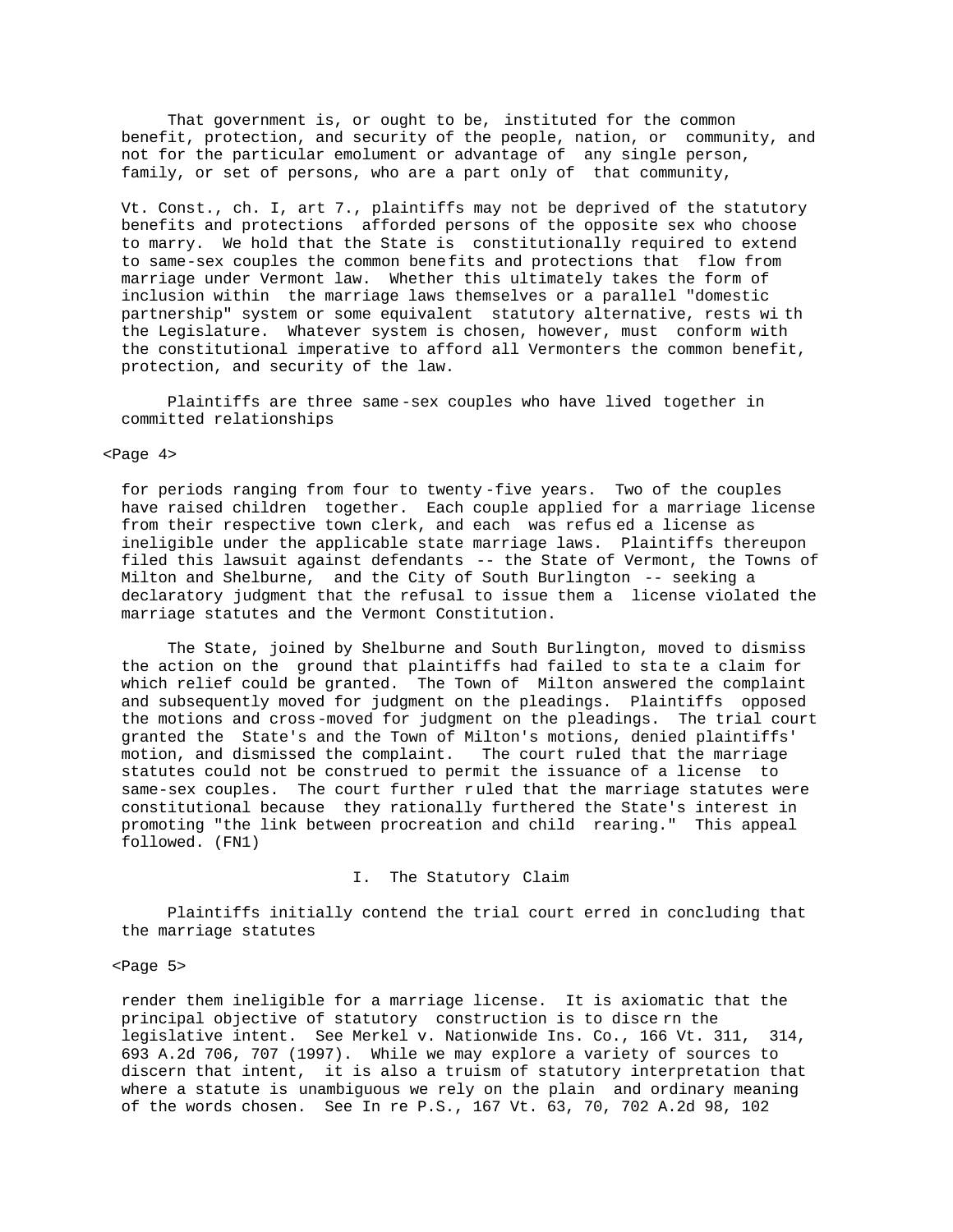(1997). "[W]e rely on the plain meaning of the words because we presume they reflect the Legislature's intent." Braun v. Board of Dental Examiners, 167 Vt. 110, 116, 702 A.2d 124, 127 (1997).

 Vermont's marriage statutes are set forth in Chapter 1 of Title 15, entitled "Marriage," which defines the requirements and eligibility for entering into a marriage, and Chapter 105 of Title 18, entitled "Marriage Records and Licenses," which prescribes the forms and procedures for obtaining a license and solemnizing a marriage. Although it is not necessarily the only possible definition, there is no doubt th at the plain and ordinary meaning of "marriage" is the union of one man and one woman as husband and wife. See Webster's New International Dictionary 1506 (2d ed. 1955) (marriage consists of state of "being united to a person . . . of the opposite sex as husband or wife"); Black's Law Dictionary 986 (7th ed. 1999) (marriage is "[t]he legal union of a man and woman as husband and wife"). This understanding of the term is well rooted in Vermont common law. See Le Barron v. Le Barron, 3 5 Vt. 365, 366-71 (1862) (petition by wife to annul marriage for alleged physical impotence of husband); Clark v. Field, 13 Vt. 460, 465 (1841) (suit to declare marriage null and void on ground that husband and wife had not consummated marriage); Overseers of the Poor of the Town of Newbury v. Overseers of the Poor of the Town of Brunswick, 2 Vt. 151, 152 (1829) (dispute between towns

# <Page 6>

 over liability for support of family turned, in part, on validity of marriage where justice of peace had not declared parties husband and wife). The legislative understanding is also reflected in the enabling statute governing the issuance of marriage licenses, which provides, in part, that the license "shall be issued by the clerk of t he town where either the bride or groom resides." 18 V.S.A. § 5131(a). "Bride" and "groom" are gender-specific terms. See Webster's, supra, at 334 (bride defined as "a woman newly married, or about to be married;" bridegroom defined as "a man newly married, or about to be married").

 Further evidence of the legislative assumption that marriage consists of a union of opposite genders may be found in the consanguinity statutes, which expressly prohibit a man from marrying certain fe male relatives, see 15 V.S.A. § 1, and a woman from marrying certain male relatives, see id. § 2. In addition, the annulment statutes explicitly refer to "husband and wife," see id. § 513, as do other statutes relating to married couples. See, e.g., 12 V.S.A. § 1605 ("husband and wife" may not testify about communications to each other under rule commonly known as "marital privilege," see State v. Wright, 154 Vt. 512, 525, 581 A.2d 720, 728 (1990)); 14 V.S.A. §§ 461, 465, 470 (referring to interest of "widow" in estate of her "husband"); id. § 10 (requiring three witnesses where "husband or wife" are given beneficial interest in other's will); 15 V.S.A. § 102 (legal protections where "married man . . . deserts, neglects, or abandons his wife").

 These statutes, read as a whole, reflect the common understanding that marriage under Vermont law consists of a union between a man and a woman. Plaintiffs essentially concede this fact. They argue, nevertheless, that the underlying purpose of marriage is to protect and encourage the union of committed couples and that, absent an explicit legislative prohibition, the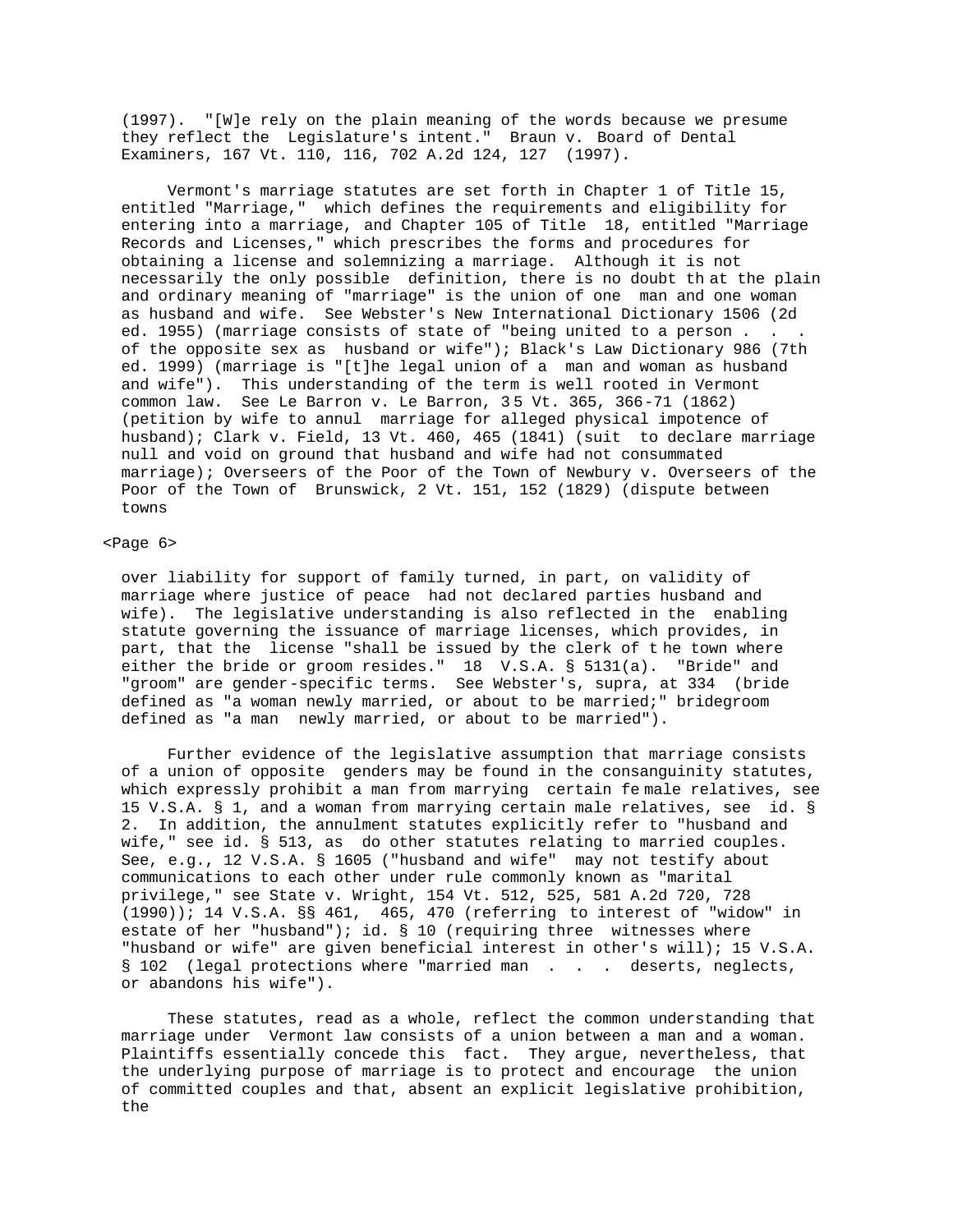# <Page 7>

 statutes should be interpreted broadly to include committed same -sex couples. Plaintiffs rely principally on our decision in In re B.L.V.B., 160 Vt. 368, 369, 628 A.2d 1271, 1272 (1993). There, we held that a woman who was co-parenting the two children of her same -sex partner could adopt the children without terminating the natural mother's parental rights. Although the statute provided generally that an adoption deprived the natural parents of their legal rights, it contained an exception where the adoption was by the "spouse" of the natural parent. See id. at 370, 628 A.2d at 1273 (citing 12 V.S.A. § 448). Technically, therefore, the exception was inapplicable. We concluded, however, that the purpose of the law was not to restrict the exception to legally married couples, but to safeguard the child, and that to apply the literal language of the statute in these circumstances would defeat the statutory purpose and "reach an absurd result." Id. at 371, 628 A.2d at 1273. Although the Legislature had undoubtedly not even considered same -sex unions when the law was enacted in 1945, our interpretation was consistent with its "general intent and spirit." Id. at 373, 628 A.2d at 1274.

 Contrary to plaintiffs' claim, B.L.V.B. does not control our conclusion here. We are not dealing in this case with a narrow statutory exception requiring a broader reading than its literal words would permit in order to avoid a result plainly at odds with the legislative purpose. Unlike B.L.V.B., it is far from clear that limiting marriage to opposite-sex couples violates the Legislature's "intent and spirit." Rather, the evidence demonstrates a clear legislative assumption that marriage under our statutory scheme consists of a union between a man and a woman. Accordingly, we reject plaintiffs' claim that they were entitled to a license under the statutory scheme governing marriage.

### <Page 8>

## II. The Constitutional Claim

 Assuming that the marriage statutes preclude their eligibility for a marriage license, plaintiffs contend that the exclusion violates their right to the common benefit and protection of the law guaranteed by Chapter I, Article 7 of the Vermont Constitution.(FN2) They note that in denying them access to a civil marriage l icense, the law effectively excludes them from a broad array of legal benefits and protections incident to the marital relation, including access to a spouse's medical, life, and disability insurance, hospital visitation and other medical decisionmaking privileges, spousal support, intestate succession, homestead protections, and many other statutory protections. They claim the trial court erred in upholding the law on the basis that it reasonably served the State's interest in promoting the "link between procreation and child rearing." They argue that the large number of married couples without children, and the increasing incidence of same -sex couples with children, undermines the State's rationale. They note that Vermont law affirmatively guarantees the right to adopt and raise children regardless of the sex of the parents, see 15A V.S.A. § 1 -102, and challenge the logic of a legislative scheme that recognizes the rights of same -sex partners as parents, yet denies them -- and their children -- the same security as spouses.

In considering this issue, it is important to emphasize at the outset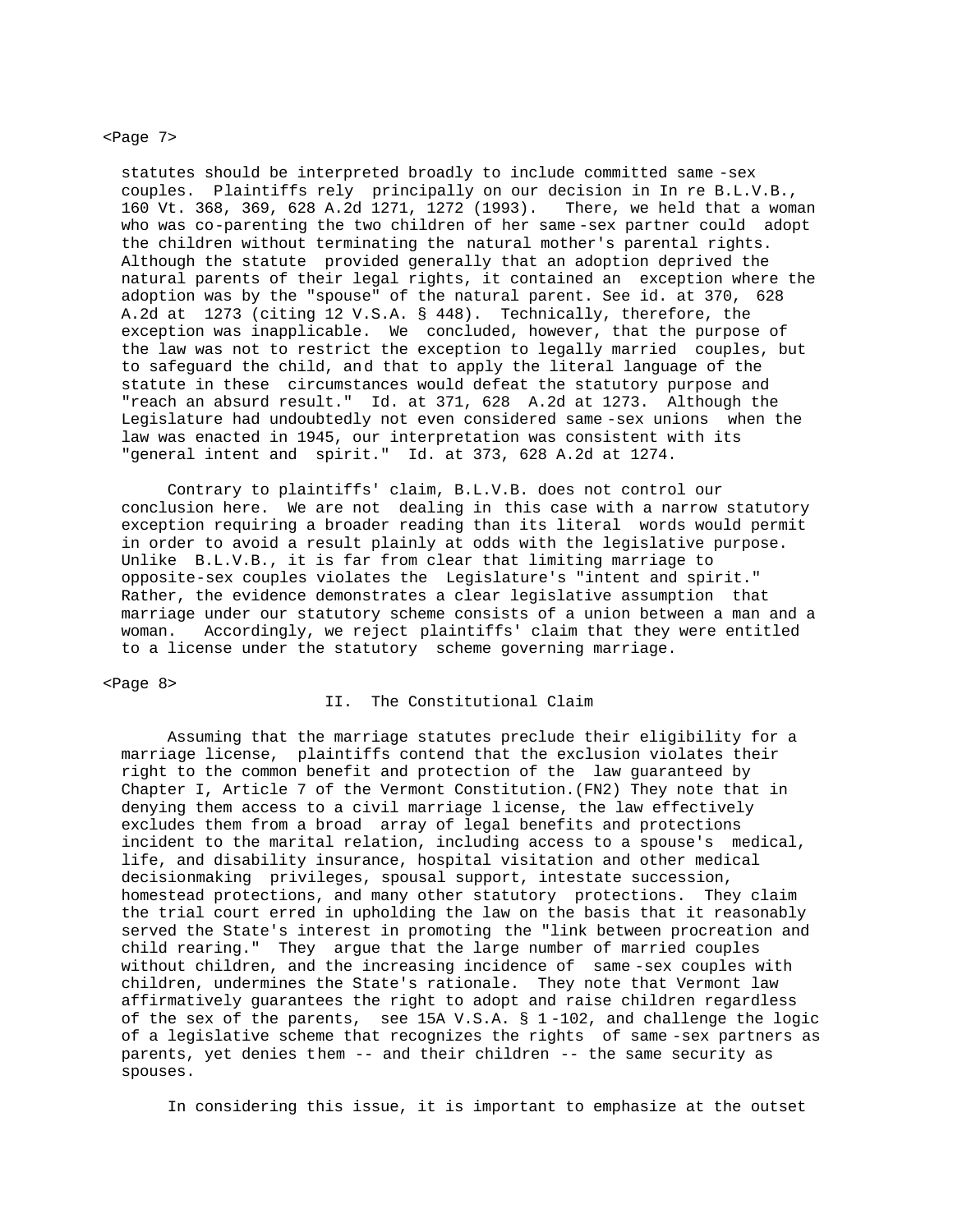that it is the Common Benefits Clause of the Vermont Constitution we are construing, rather than its counterp art, the Equal Protection Clause of the Fourteenth Amendment to the United States Constitution. It is

#### <Page 9>

 altogether fitting and proper that we do so. Vermont's constitutional commitment to equal rights was the product of the successful effort to create an independent republic and a fundamental charter of government, the Constitution of 1777, both of which preceded the adoption of the Fourteenth Amendment by nearly a century. As we explained in State v. Badger, 141 Vt. 430, 448-49, 450 A.2d 336, 347 (1982), "our constitution is not a mere reflection of the federal charter. Historically and textually, it differs from the United States Constitution. It predates the federal counterpart, as it extends back to Vermont's d ays as an independent republic. It is an independent authority, and Vermont's fundamental law."

 As we explain in the discussion that follows, the Common Benefits Clause of the Vermont Constitution differs markedly from the federal Equal Protection Clause in its language, historical origins, purpose, and development. While the federal amendment may thus supplement the protections afforded by the Common Benefits Clause, it does not supplant it as the first and primary safeguard of the rights and liberties of all Vermonters. See id. (Court is free to "provide more generous protection to rights under the Vermont Constitution than afforded by the federal charter"); State v. Jewett, 146 Vt. 221, 224, 500 A.2d 233, 235 (1985) (state constitution may protect Vermonters "however the philosophy of the United States Supreme Court may ebb and flow"); see generally H. Linde, First Things First, Rediscovering the States' Bill of Rights, 9 U. Balt. L. Rev. 379, 381-82 (1980); S. Pollock, State Constitutions as Separate Sources of Fundamental Rights, 35 Rutgers L. Rev. 707, 717 -19 (1983).

## A. Historical Development

 In understanding the import of the Common Benefits Clause, this Court has often referred

<Page 10>

 to principles developed by the federal courts in applying the Equal Protection Clause.(FN3) See, e.g., Choquette v. Perrault, 153 Vt. 45, 51-52,569 A.2d 455, \_\_\_ (1989). At the same time, however, we have recognized that "[a]lthough the provisions have some similarity of purpose, they are not identical." Benning v. State, 161 Vt. 472, 485 n.7, 641 A.2d 757, 764 n.7 (1994). Indeed, recent Vermont decisions reflect a very different approach from current federal jurisprudenc e. That approach may be described as broadly deferential to the legislative prerogative to define and advance governmental ends, while vigorously ensuring that the means chosen bear a just and reasonable relation to the governmental objective.

 Although our decisions over the last few decades have routinely invoked the rhetoric of

<Page 11>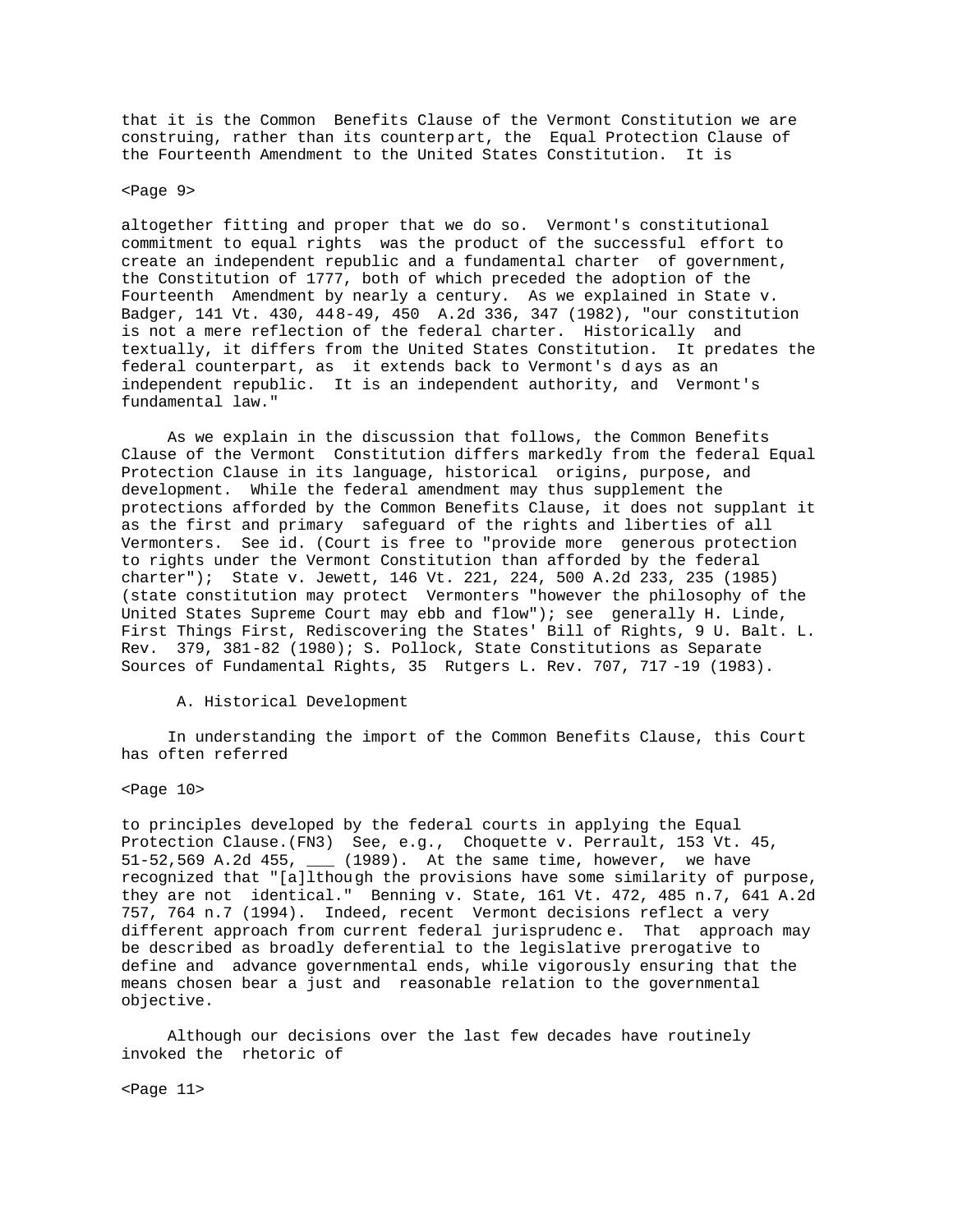suspect class favored by the federal courts, see, e.g., Choquette, 153 Vt. at 51, 569 A.2d at 458, there are notable exceptions. The principal decision in this regard is the landmark case of State v. Ludlow Supermarkets, Inc., 141 Vt. 261, 448 A.2d 791 (1982). There, Chief Justice Albert Barney, writing for the Court, invalidated a Sunday closing law that discriminated among classes of commercial establishments on the basis of their size. After noting that this Court, unlike its federal counterpart, was not constrained by considerations of federalism and the impact of its decision on fifty varying jurisdictions, the Court declared that Article 7 "only allows the statutory classifications . . . if a case of necessity can be established overriding the prohibition of Article 7 by reference to the "`common benefit, protection, and security of the people.'" Id. at 268, 448 A.2d at 795. Applying this test, the Court concluded that the State's justifications for the disparate treatment of large and small businesses failed to withstand constitutional scrutiny. Id. at 269-70, 448 A.2d at 796.

 Ludlow, as we later explained, did not alter the traditional requirement under Article 7 that legislative classifications must "reasonably relate to a legitimate public purpose." Choquette, 153 Vt. at 52, 569 A.2d at 459. Nor did it overturn the pr inciple that the justifications demanded of the State may depend upon the nature and importance of the benefits and protections affected by the legislation; indeed, this is implicit in the weighing process. It did establish that Article 7 would require a "more stringent" reasonableness inquiry than was generally associated with rational basis review under the federal constitution. State v. Brunelle, 148 Vt. 347, 351, 534 A.2d 198, 201 -202 (1987); see also Hodgeman v. Jard Co., 157 Vt. 4 61, 464, 599 A.2d 1371, 1373 (1991) (citing Ludlow for principle that Article 7 "may require this Court to examine more closely distinctions drawn by state government than would the Fourteenth

## <Page 12>

 Amendment"). Ludlow did not override the traditional deference accorded legislation having any reasonable relation to a legitimate public purpose. It simply signaled that Vermont courts -- having "access to specific legislative history and all other proper resources" to evaluate the object and effect of State laws -- would engage in a meaningful, case -specific analysis to ensure that any exclusion from the general benefit and protection of the law would bear a just and reasonable relation to the legislative goals. Ludlow, 141 Vt. at 268, 448 A.2d at 795.(FN4)

 Although it is accurate to point out that since Ludlow our decisions have consistently recited the federal rational -basis/strict-scrutiny tests, it is equally fair to observe that we have been less than consistent in their application. Just as commentators have noted the United States Supreme Court's obvious yet unstated deviations from the rational-basis standard, so have this Court's holdings often departed from the federal test.(FN5) In Co lchester Fire Dist. No. 2 v.

## <Page 13>

 Sharrow, 145 Vt. 195, 198-99, 485 A.2d 134, 136-37 (1984), for example, the Court ostensibly applied a rational -basis test to invalidate a payment scheme for revenue-bond assessments. While acknowledging the broad discretion traditionally accorded the Legislature in taxation and other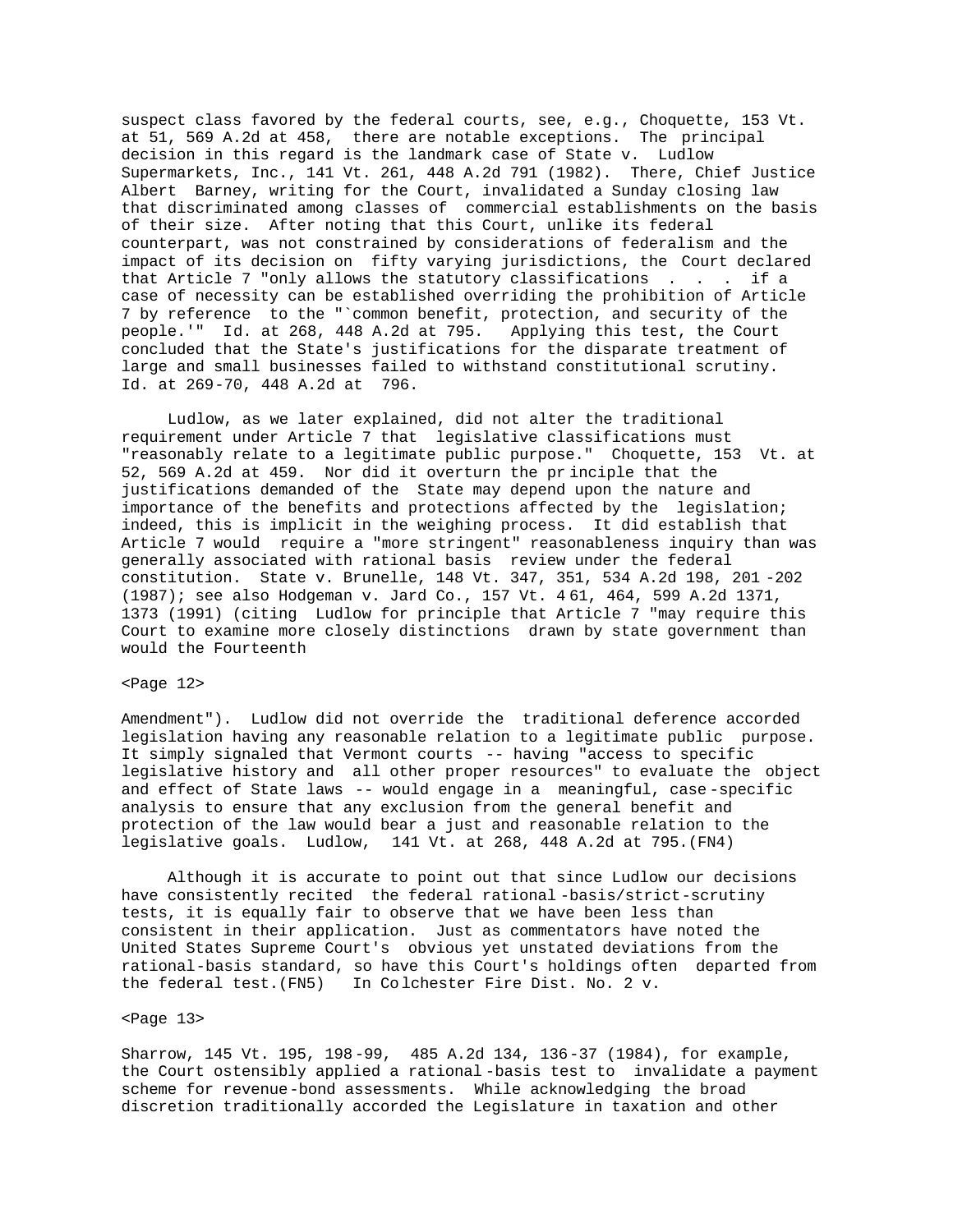areas of public welfare, the Court nevertheless examined each of the district's rationales in detail and found them to be unpersuasive in light of the record and administrative experience. See id. at 200 -201, 485 A.2d at 137 (record established no "plausible relationship between the method of bond assessment and its alleged purposes").

 In Choquette, 153 Vt. at 51, 569 A.2d at 458, the Court again purported to apply rational-basis review under Article 7 in holding a fence-repair statute to be unconstitutional. Not content to accept arguments derived from a bygone agricultural era, the Court held that the policies underlying the law were outd ated and failed to establish a reasonable relation to the public purpose in the light of contemporary circumstances. See id. at 53 -54, 569 A.2d at 459-60; see also Oxx v. Department of Taxes, 159 Vt. 371, 376, 618 A.2d 1321, 1324 (1992) (income tax assessment violated Equal Protection and Common Benefits Clauses as applied);

<Page 14>

 Lorrain v. Ryan, 160 Vt. 202, 215 628 A.2d 543, 551 (1993) (statutory scheme denying right of spouse of injured worker to sue third -party tortfeasor for loss of consortium violated Equal Protection and Common Benefits Clauses).

 The "more stringent" test was also implicit in our recent decision in MacCallum v. Seymour's Administrator, 165 Vt. 452, 686 A.2d 935 (1996), which involved an Article 7 challenge to an intestacy statute that denied an adopted person's right of inheritance from collateral kin. While employing the rhetoric of minimal scrutiny, our analysis was more rigorous than traditional federal rational -basis review. Indeed, although the State proffered at least a conceivable purpose for the legislative distinction between natural and adopted children, we held that the classification was unreasonable, explaining that "[a]dopted persons have historically been a target of discrimination," id. at 459, 686 A.2d at 939, and that however reasonable the classification when originally enacted, it represented an "outdated" distinction today. Id. at 460, 686 A.2d at 939. Thus, while deferential to the hi storical purpose underlying the classification, we demanded that it bear a reasonable and just relation to the governmental objective in light of contemporary conditions.

 This approach may also be discerned in the Court's recent opinion in Brigham v. State, 166 Vt. 246, 692 A.2d 384 (1997), addressing an Article 7 challenge to the State's educational funding system. Consistent with prior decisions, the Court acknowledged the federal standard, see id. at 265, 692 A.2d at 395, even as it eschewed the federal categories of analysis. Indeed, after weighing the State's justifications for the disparate funding of education against its impact upon public -school students, the Court concluded; "Labels aside, we are simply unable t o fathom a legitimate governmental purpose to justify the gross inequities in educational opportunities

<Page 15>

evident from the record." Id. at 265, 692 A.2d at 396.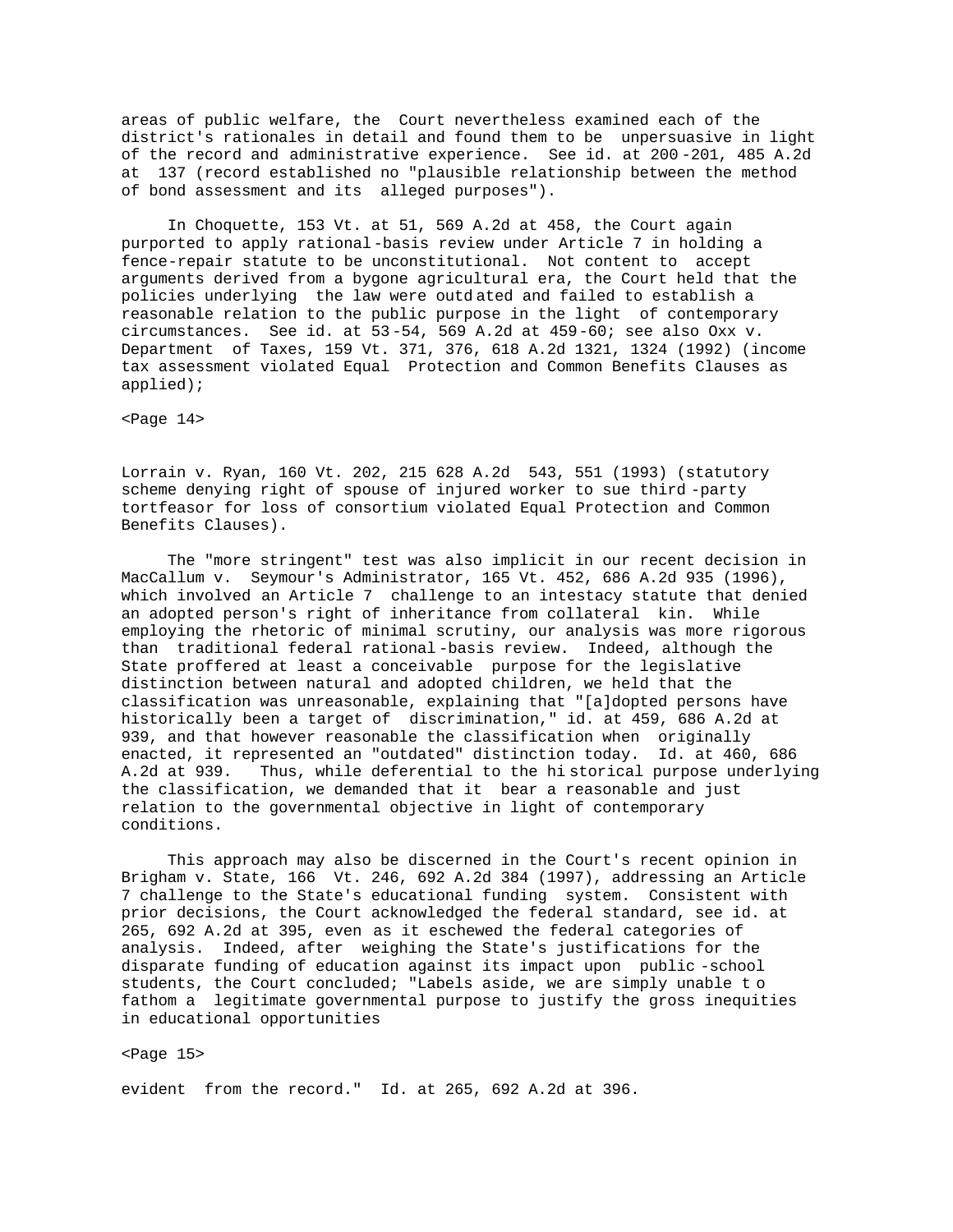Thus, "labels aside," Vermont case law has consistently demanded in practice that statutory exclusions from publicly -conferred benefits and protections must be "premised on an appropriate and overriding public interest." Ludlow, 141 Vt. at 268, 448 A.2d at 795. The rigid categories utilized by the federal courts under the Fourteenth Amendment find no support in our early case law and, while routinely cited, are often effectively ignored in our more recent decisions. As discussed more fully below, these decisions are consistent with the text and his tory of the Common Benefits Clause which, similarly, yield no rigid categories or formulas of analysis. The balancing approach utilized in Ludlow and implicit in our recent decisions reflects the language, history, and values at the core of the Common Benefits Clause. We turn, accordingly, to a brief examination of constitutional language and history.

### B. Text

 We typically look to a variety of sources in construing our Constitution, including the language of the provision in ques tion, historical context, case-law development, the construction of similar provisions in other state constitutions, and sociological materials. See Benning, 161 Vt. at 476, 641 A.2d 759. The Vermont Constitution was adopted with little recorded debate and has undergone remarkably little revision in its 200-year history. Recapturing the meaning of a particular word or phrase as understood by a generation more than two centuries removed from our own requires, in some respects, an immers ion in the culture and materials of the past more suited to the work of professional historians than courts and lawyers. See generally, H. Powell, Rules for Originalists, 73 Va. L. Rev. 659, 659 -61 (1987); P. Brest, The Misconceived Quest for the Original Understanding, 60 B.U.L. Rev. 204, 204 -209 (1980). The responsibility

## <Page 16>

 of the Court, however, is distinct from that of the historian, whose interpretation of past thought and actions necessarily informs our analysis of current issues but cannot alone resolve them. See Powell, supra, at 662-68; Brest, supra, at 237. As we observed in State v. Kirchoff, 156 Vt. 1, 6, 587 A.2d 988, 992 (1991), "our duty is to discover the core value that gave life to Article [7]." (Emphasis added). Out of the shifting and complicated kaleidoscope of events, social forces, and ideas that culminated in the Vermont Constitution of 1777, our task is to distill the essence, the motivating ideal of the framers. The challenge is to remain faithful to that historical ideal, while addressing contemporary issues that the framers undoubtedly could never have imagined.

 We first focus on the words of the Constitution themselves, for, as Chief Justice Marshall observed, "although the spirit of an instrument, especially of a constitution, is to be respected not less than its letter, yet the spirit is to be collected chiefly from its words." Sturges v. Crowningshield, 17 U.S. (4 Wheat.) 122, 202 (1819). One of th e fundamental rights included in Chapter I of the Vermont Constitution of 1777, entitled "A Declaration of Rights of the Inhabitants of the State of Vermont," the Common Benefits Clause as originally written provided:

 That government is, or ought to be, instituted for the common benefit, protection, and security of the people, nation or community; and not for the particular emolument or advantage of any single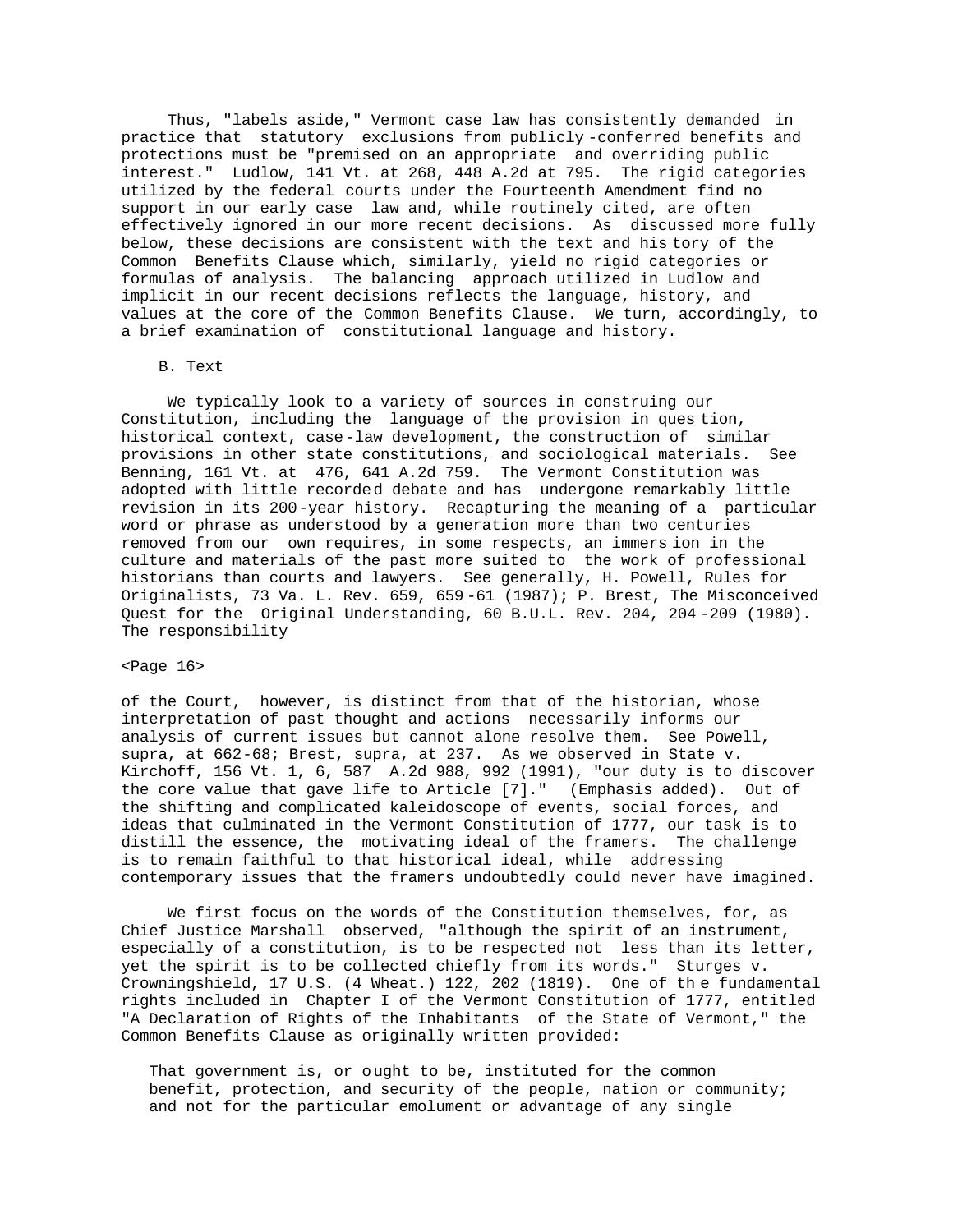man, family or set of men, who are a part only of that community; and that the community hath an indubitable, unalienable and indefeasible right, to reform, alter or abolish government, in such manner as shall be, by that community, judged most conducive to the public weal.

<Page 17>

Vt. Const. of 1777, ch. I, art. VI.(FN6)

 The first point to be observed about the text is the affirmative and unequivocal mandate of the first section, providing that government is established for the common benefit of the people and community as a wh ole. Unlike the Fourteenth Amendment, whose origin and language reflect the solicitude of a dominant white society for an historically -oppressed African-American minority (no state shall "deny" the equal protection of the laws), the Common Benefits Clause mirrors the confidence of a homogeneous, eighteenth-century group of men aggressively laying claim to the same rights as their peers in Great Britain or, for that matter, New York, New Hampshire, or the Upper Connecticut River Valley. See F. Mahady, Toward a Theory of State Constitutional Jurisprudence: A Judge's Thoughts, 13 Vt. L. Rev. 145, 151 -52 (1988) (noting distinct eighteenth century origins of Article 7). The same assumption that all the people should be afforded all the benefits and protections bestowed by government is also reflected in the second section, which prohibits not the denial of rights to the oppressed, but rather the conferral of advantages or emoluments upon the privileged.(FN7)

 The words of the Common Benefits Clause are revealing. While they do not, to be sure, set forth a fully -formed standard of analysis for determining the constitutionality of a given

<Page 18>

 statute, they do express broad principles which usefully inform that analysis. Chief among these is the principle of inclusion. As explained more fully in the discussion that follows, the specific proscription against governmental favoritism toward not only groups or "set[s] of men," but also toward any particular "family" or "single man," underscores the framers' resentment of political preference of any kind. The affirmative right to the "common benefits and protections" of government and the corollary proscription of favoritism in the di stribution of public "emoluments and advantages" reflect the framers' overarching objective "not only that everyone enjoy equality before the law or have an equal voice in government but also that everyone have an equal share in the fruits of the common enterprise." W. Adams, The First American Constitutions 188 (1980) (emphasis added). Thus, at its core the Common Benefits Clause expressed a vision of government that afforded every Vermonter its benefit and protection and provided no V ermonter particular advantage.

C. Historical Context

 Although historical research yields little direct evidence of the framers' intentions, an examination of the ideological origins of the Common Benefits Clause casts a useful light upon the inclusionary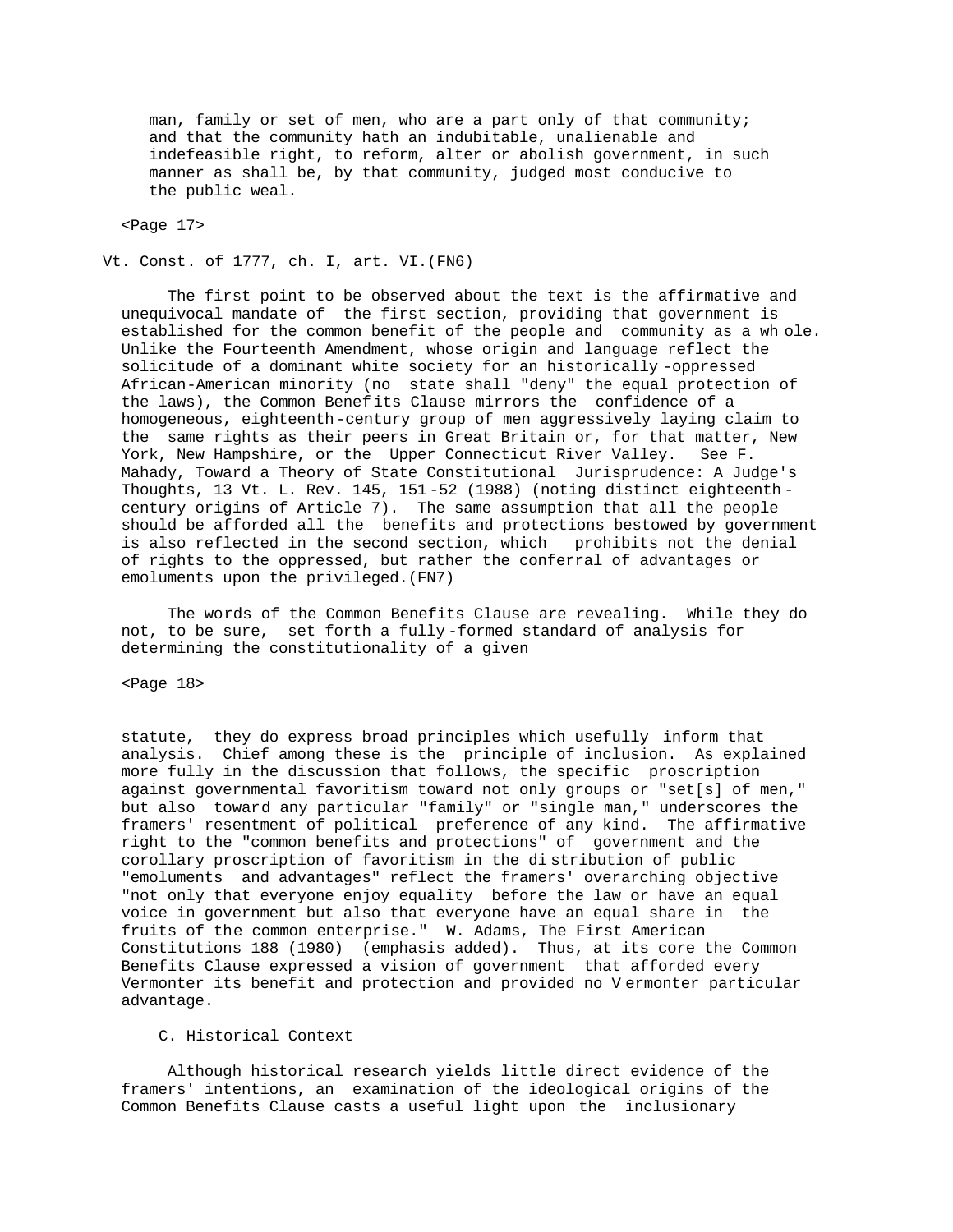principle at its textual core. Like other provisions of the Vermont Constitution of 1777, the Common Benefits Clause was borrowed verbatim from the Pennsylvania Constitution of 1776, which was based, in turn, upon a similar provision in the Virginia Declaration of Rights of 1776. See J. Shaeffer, A Comparison of the First Constitutions of Vermont and Pennsylvania, 43 Vt. Hist. 33, 33 -35 (1975); J. Selsam, The Pennsylvania Constitution of 1776: A Study in Revolutionary Democracy 178 (1936). The original Virginia clause differed from the Pennsylvania and Vermont provisions only in the second section, which

#### <Page 19>

 was contained in a separate article and provided "[t]hat no man, or set of men, are entitled to exclusive or separate emoluments or privileges from the community, but in consideration of public services." See Virginia Declaration of Rights, art. IV (reprinted in 11 West's Encyclopedia of American Law 82 (1998)).(FN8)

 Although aimed at Great Britain, the American Revolution -- as numerous historians have noted -- also tapped deep-seated domestic antagonisms. The planter elite in Virginia, the proprietors of Eastern Pennsylvania, and New Yorkers claiming Vermont lands wer e each the object of long-standing grievances. Selsam, supra, at 255 -56; R. Shalhope, Bennington and the Green Mountain Boys: The Emergence of Liberal Democracy in Vermont, 1760-1850 at 70-97 (1996); G. Wood, The Creation of the American Republic, 1776-1787 at 75-82 (1969). Indeed, the revolt against Great Britain unleashed what one historian, speaking of Pennsylvania, has called "a revolution within a revolution." Selsam, supra, at 1. By attempting to claim equal rights for American s against the English, regardless of birthright or social status, "even the most aristocratic of southern Whig planters . . . were pushed into creating an egalitarian ideology that could be and even as early as 1776 was being turned against themselves." Wood, supra, at 83. While not opposed to the concept of a social elite, the framers of the first state constitutions believed that it should consist of a "natural aristocracy" of talent, rather than an entrenched clique favored by bir th or social connections. See id. at 479-80. As the preeminent

## <Page 20>

 historian of the ideological origins of the Revolution explained, "while `equality before the law' was a commonplace of the time, `equality without respect to the dignity of the persons concerned' was not; [the Revolution's] emphasis on social equivalence was significant." B. Bailyn, The Ideological Origins of the American Revolution 307 (1967). Thus, while the framers' "egalitarian ideology" conspicuously excluded many oppressed people of the eighteenth century -- including African-Americans, Native Americans, and women -- it did nevertheless represent a genuine social revolt pitting republican ideals of "virtue," or talent and merit, against a perceived aristocracy of privilege both abroad and at home.

 Vermont was not immune to the disruptive forces unleased by the Revolution. One historian has described Vermont on the eve of the Revolution as rife with "factional rivalry [and] re gional jealousy." G. Aichele, Making the Vermont Constitution: 1777 -1824, 56 Vt. Hist. 166, 177 (1988). Competing factions in the Champlain and Upper Connecticut River Valleys had long vied for political and economic dominance. See id. at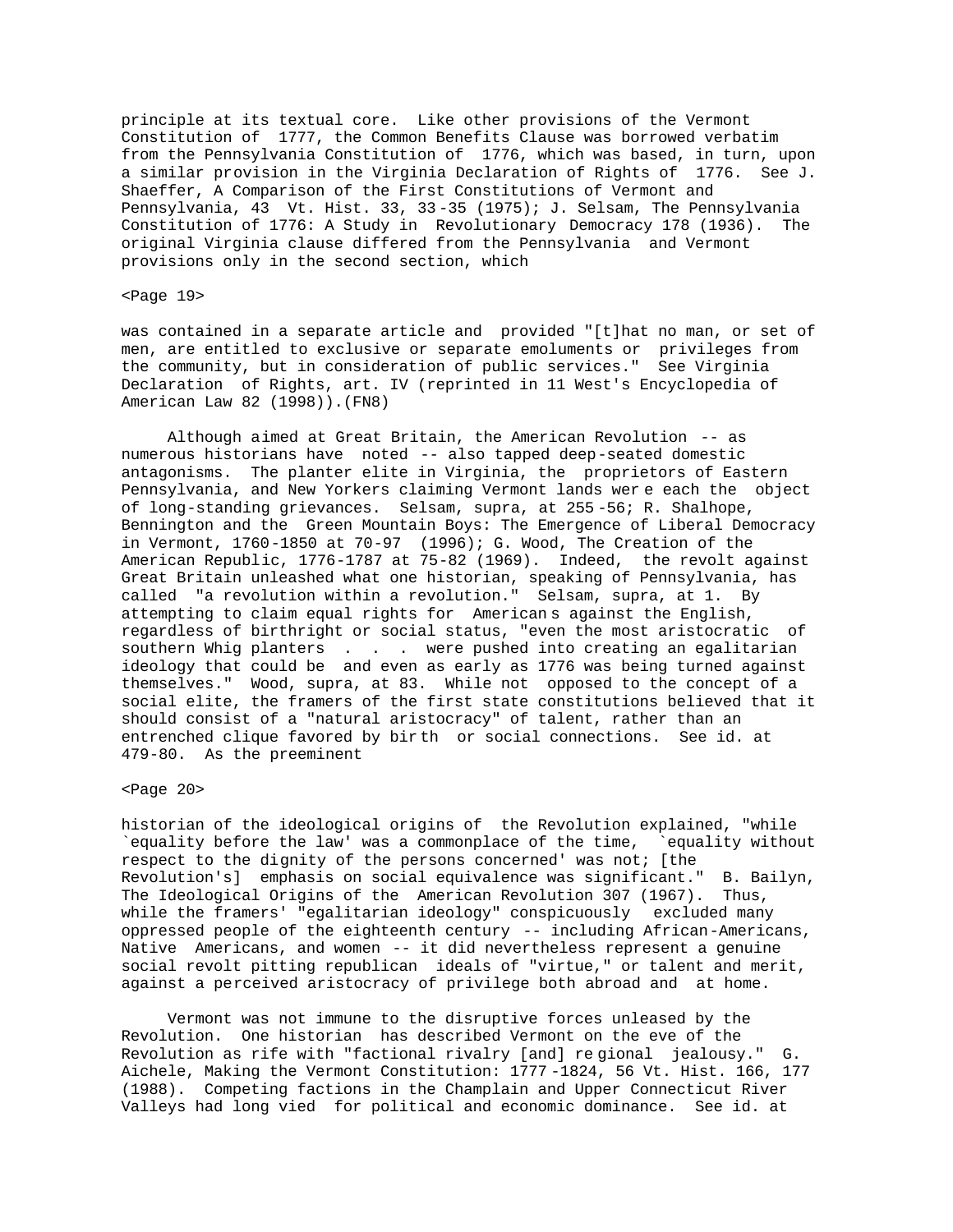180. Echoing Selsam on Pennsylvania, another historian has spoken of "Vermont's double revolution -- a rebellion within a rebellion" to describe the successful revolt against both Great Britain and New York by the yeoman farmers, small-scale proprietors, and moderate land speculators who comprised the bulk of the Green Mountain Boys. D. Smith, Green Mountain Insurgency: Transformation of New York's Forty -Year Land War, 64 Vt. Hist. 197, 197-98, 224 (1996); see also Shalhope, supra, at 169 (eg alitarian ideology of American Revolution "resonated powerfully with the visceral feelings" of Green Mountain Boys and others in Vermont).

 The powerful movement for "social equivalence" unleashed by the Revolution ultimately found its most complete expression in the first state constitutions adopted in the early years of

## <Page 21>

 the rebellion. In Pennsylvania, where social antagonisms were most acute, the result was a fundamental charter that has been described as "the most radical constitution of the Revolution." Wood, supra, at 84 -85; see also Shaeffer, supra, at 35-36. Yet the Pennsylvania Constitution's egalitarianism was arguably eclipsed the following year by the Vermont Constitution of 1777. In addition to the commitment to government for the "common benefit, protection, and security," it contained novel provisions abolishing slavery, eliminating property qualifications for voting, and calling for the governor, lieutenant governor, and twelve coun cilors to be elected by the people rather than appointed by the Legislature. See Shalhope, supra, at 171-72. These and other provisions have led one historian to observe that Vermont's first charter was the "most democratic constitution produced by any of the American states." See id. at 172.

 The historical origins of the Vermont Constitution thus reveal that the framers, although enlightened for their day, were not principally concerned with civil rights for African -Americans and other minorities, but with equal access to public benefits and protections for the community as a whole. The concept of equality at the core of the Common Benefits Clause was not the eradication of racial or class distinctions, but rather the elimination of artificial governmental preferments and advantages. The Vermont Constitution would ensure that the law uniformly afforded every Vermonter its benefit, protection, and security so that social and political preeminence would reflec t differences of capacity, disposition, and virtue, rather than governmental favor and privilege.(FN9)

<Page 22>

[continues text of FN9 (see below)]

<Page 23>

D. Analysis under Article 7

 The language and history of the Common Bene fits Clause thus reinforce the conclusion that a relatively uniform standard, reflective of the inclusionary principle at its core, must govern our analysis of laws challenged under the Clause. Accordingly, we conclude that this approach, rather than the rigid, multi-tiered analysis evolved by the federal courts under the Fourteenth Amendment, shall direct our inquiry under Article 7. As noted, Article 7 is intended to ensure that the benefits and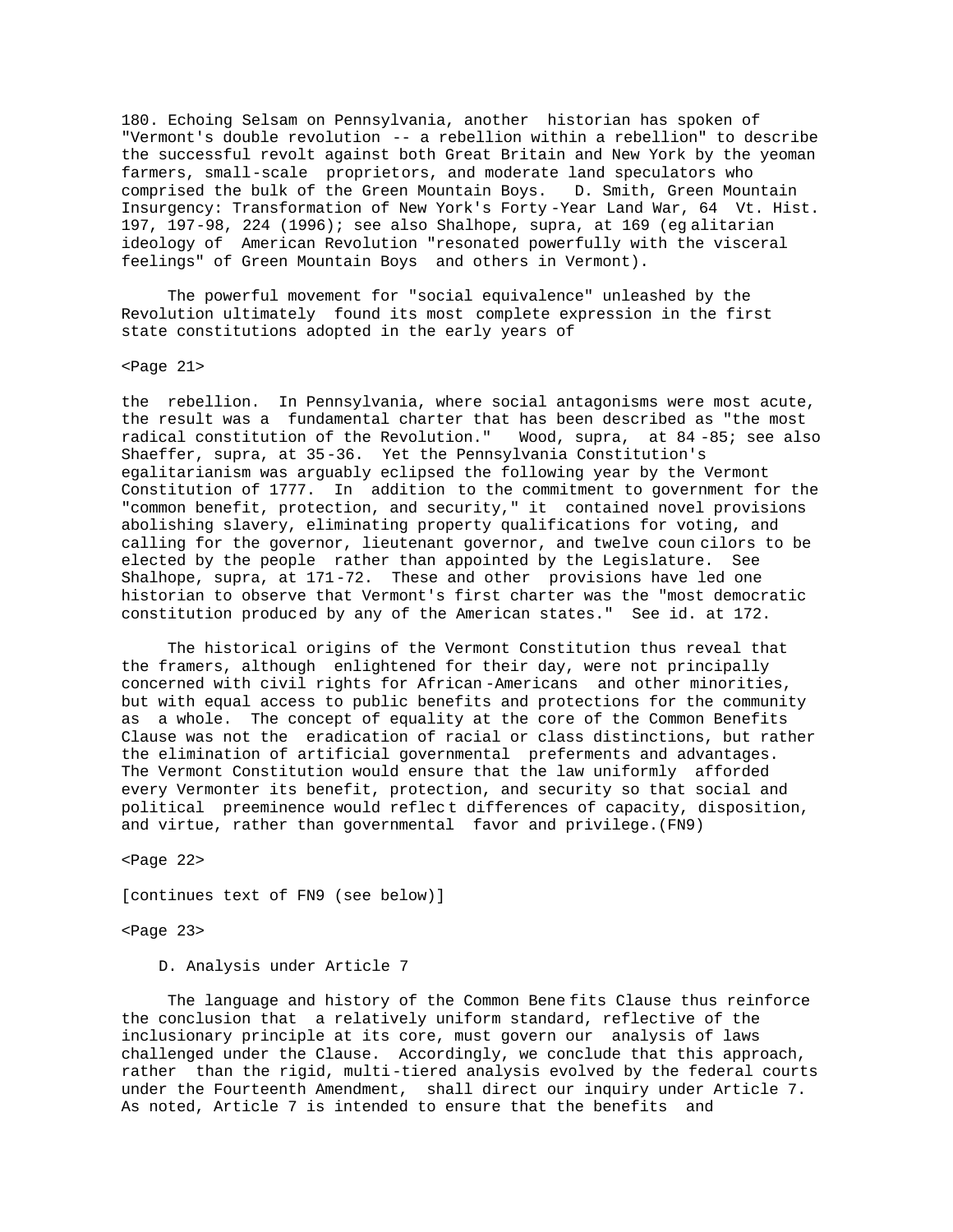protections conferred by the State are for the common benefit of the community and are not for the advantage of persons "who are a part only of that community." When a statute is challenged under Article 7, we first define that "part of the community" disadvantaged by the law. We exa mine the statutory basis that distinguishes those protected by the law from those excluded from the State's protection. Our concern here is with delineating, not with labelling the excluded class as "suspect," "quasi-suspect," or "non-suspect" for purposes of determining different levels of judicial scrutiny.(FN10)

### <Page 24>

 We look next to the government's purpose in drawing a classification that includes some members of the community within the scope of the challenged law but excludes others. Consistent with Article 7's guiding principle of affording the protection and benefit of the law to all members of the Vermont community, we examine the nature of the classification to determine whether it is reasonably necessa ry to accomplish the State's claimed objectives.

# <Page 25>

 We must ultimately ascertain whether the omission of a part of the community from the benefit, protection and security of the challenged law bears a reasonable and just relation to the governmental purpose. Consistent with the core presumption of inclusion, factors to be considered in this determination may include: (1) the significance of the benefits and protections of the challenged law; (2) whether the omission of members of the community from the benefits and protections of the challenged law promotes the government's stated goals; and (3) whether the classification is significantly underinclusive or overinclusive. As Justice Souter has observed in a different context, this approach necessarily "calls for a court to assess the relative `weights' or dignities of the contending interests." Washington v. Glucksberg, 521 U.S. 702, 767 (1997) (Souter, J., concurring). What keeps that assessment grou nded and objective, and not based upon the private sensitivities or values of individual judges, is that in assessing the relative weights of competing interests courts must look to the history and "`traditions from which [the State] developed'" as well as those "`from which it broke,'" id. at 767 (quoting Poe v. Ullman, 367 U.S. 497, 542 (1961) (Harlan, J., dissenting)), and not to merely personal notions. Moreover, the process of review is necessarily "one of close criticism going to t he details of the opposing interests and their relationships with the historically recognized principles that lend them weight or value." Id. at 769 (emphasis added).(FN11)

## <Page 26>

 Ultimately, the answers to these questions, however us eful, cannot substitute for "`[t]he inescapable fact . . . that adjudication of . . . claims may call upon the Court in interpreting the Constitution to exercise that same capacity which by tradition courts always have exercised: reasoned judgment.'" Id. (quoting Planned Parenthood of Southeastern Pa. v. Casey, 505 U.S. 833, 849 (1992)). The balance between individual liberty and organized society which courts are continually called upon to weigh does not lend itself to the precisi on of a scale. It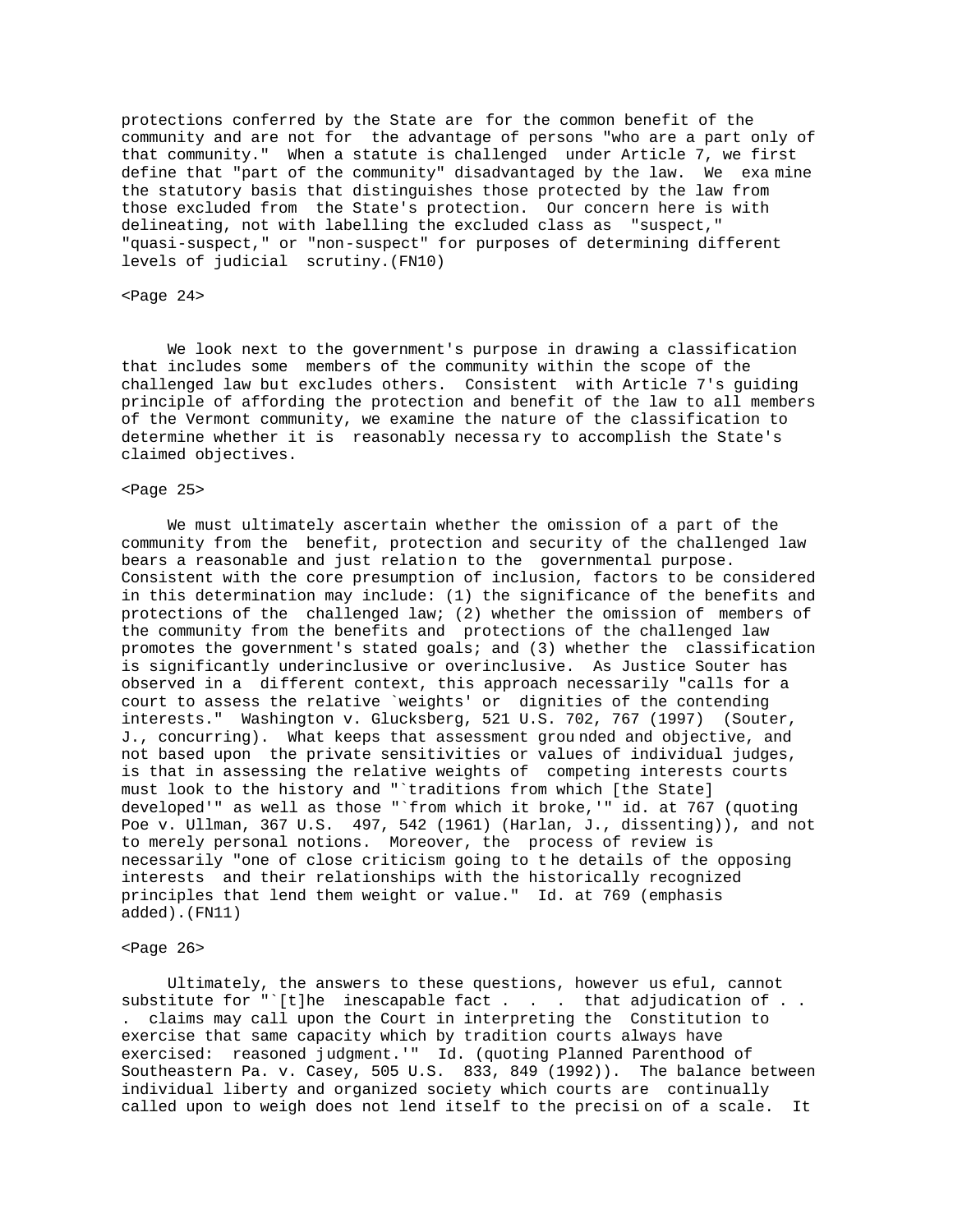is, indeed, a recognition of the imprecision of "reasoned judgment" that compels both judicial restraint and respect for tradition in constitutional interpretation.(FN12)

# E. The Standard Applied

With these general precepts in mind, we turn to the question of whether the exclusion of same -sex couples from the benefits and protections incident to marriage under Vermont law

#### <Page 27>

 contravenes Article 7. The first step in our analysis is to identify the nature of the statutory classification. As noted, the marriage statutes apply expressly to opposite -sex couples. Thus, the statutes exclude anyone who wishes to marry someone of the same sex.(FN13)

## <Page 28>

 Next, we must identify the governmental purpose or purposes to be served by the statutory classification. The principal purpose the State advances in support of the excluding same -sex couples from the legal benefits of marriage is the government's interest in "furthering th e link between procreation and child rearing." The State has a strong interest, it argues, in promoting a permanent commitment between couples who have children to ensure that their offspring are considered legitimate and receive ongoing parental support. The State contends, further, that the Legislature could reasonably believe that sanctioning same -sex unions "would diminish society's perception of the link between procreation and child rearing . . . [and] advance the notion that fa thers or mothers . . . are mere surplusage to the functions of procreation and child rearing." The State argues that since same -sex couples cannot conceive

## <Page 29>

 a child on their own, state-sanctioned same-sex unions "could be seen by the Legislature to separate further the connection between procreation and parental responsibilities for raising children." Hence, the Legislature is justified, the State concludes, "in using the marriage statutes to send a public message that procreation and child rearing are intertwined."

 Do these concerns represent valid public interests that are reasonably furthered by the exclusion of same -sex couples from the benefits and protections that flow from the marital relation? It is beyond dispute that the State has a legitimate and long -standing interest in promoting a permanent commitment between couples for the security of their children. It is equally undeniable that the State's interest has been advanced by extending formal public sanction and protection to the union, or marriage, of those couples considered capable of having children, i.e., men and women. And there is no doubt that the overwhelming majority of births today continue to result from natural co nception between one man and one woman. See J. Robertson, Assisted Reproductive Technology and the Family, 47 Hast. L. J. 911, 911-12 (1996) (noting the number of births resulting from assisted-reproductive technology, which remain small compared t o overall number of births).

It is equally undisputed that many opposite -sex couples marry for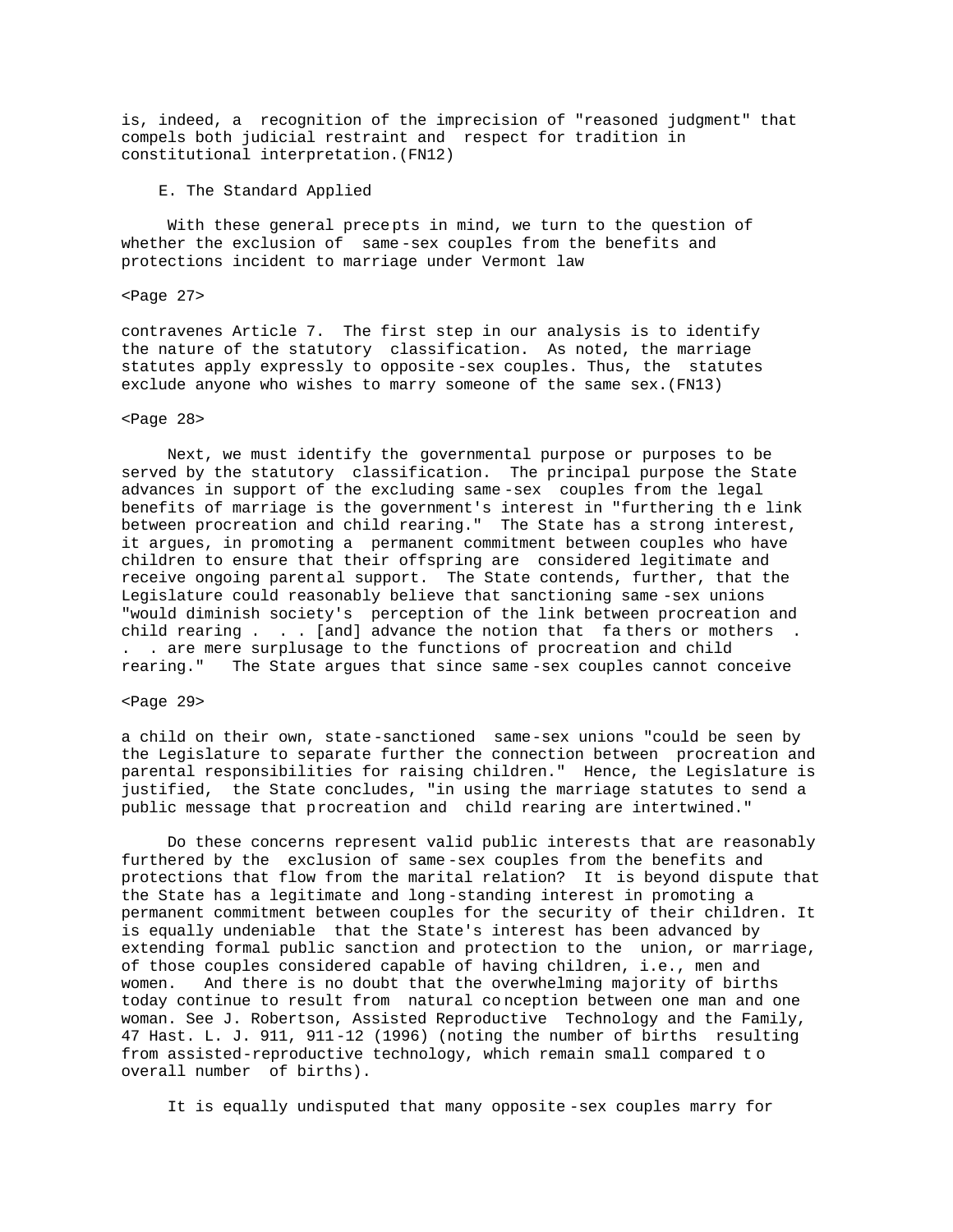reasons unrelated to procreation, that some of these couples never intend to have children, and that others are incapable of having children. Therefore, if the purpose of the statutory exclusion of same -sex couples is to "further[] the link between procreation and child rearing," it is significantly under-inclusive. The law extends the benefits and protections of marriage to many perso ns with no logical connection to the stated governmental goal.

 Furthermore, while accurate statistics are difficult to obtain, there is no dispute that a

### <Page 30>

 significant number of children today are actually being raised by same -sex parents, and that increasing numbers of children are being conceived by such parents through a variety of assisted -reproductive techniques. See D. Flaks, et al., Lesbians Choosing Motherhood: A Comparative Study of Lesbian and Heterosexual Parents and Their Children, 31 Dev. Psychol. 105, 105 (1995) (citing estimates that between 1.5 and 5 million lesbian mothers resided with their children in United States between 1989 and 1990, and that thousands of lesbian mothers have chosen moth erhood through donor insemination or adoption); G. Green and F. Bozett, Lesbian Mothers and Gay Fathers, in Homosexuality: Research Implications for Public Policy 197, 198 (J. Gonsiorek et al. eds., 1991) (estimating that numbers of children of either gay fathers or lesbian mothers range between six and fourteen million); C. Patterson, Children of the Lesbian Baby Boom: Behavioral Adjustment, Self-Concepts, and Sex Role Identity, in Lesbian and Gay Psychology (B. Greene et al. eds., 1994 ) (observing that although precise estimates are difficult, number of families with lesbian mothers is growing); E. Shapiro & L. Schultz, Single -Sex Families: The Impact of Birth Innovations Upon Traditional Family Notions, 24 J. Fam. L. 271, 281 (1985) ("[I]t is a fact that children are being born to single -sex families on a biological basis, and that they are being so born in considerable numbers").

 Thus, with or without the marriage sanction, the reality today is that increasing numbers of same-sex couples are employing increasingly efficient assisted-reproductive techniques to conceive and raise children. See L. Ikemoto, The In/Fertile, the Too Fertile, and the Dysfertile, 47 Hast. L. J. 1007, 1056 & n.170 (1996). The Vermont Legislature has not only recognized this reality, but has acted affirmatively to remove legal barriers so that same-sex couples may legally adopt and rear the children conceived through such efforts. See 15A V.S.A. § 1 -102(b)

### <Page 31>

 (allowing partner of biological parent to adopt if in child's best interest without reference to sex). The State has also acted to expand the domestic relations laws to safeguard the interests of same -sex parents and their children when such couples terminate their domestic relationship. See 15A V.S.A. § 1 -112 (vesting family court with jurisdiction over parental rights and responsibilities, parent -child contact, and child support when unmarried persons who have adopted minor child "terminate their domestic relationship").

 Therefore, to the extent that the State's purpose in licensing civil marriage was, and is, to legitimize children and provide for their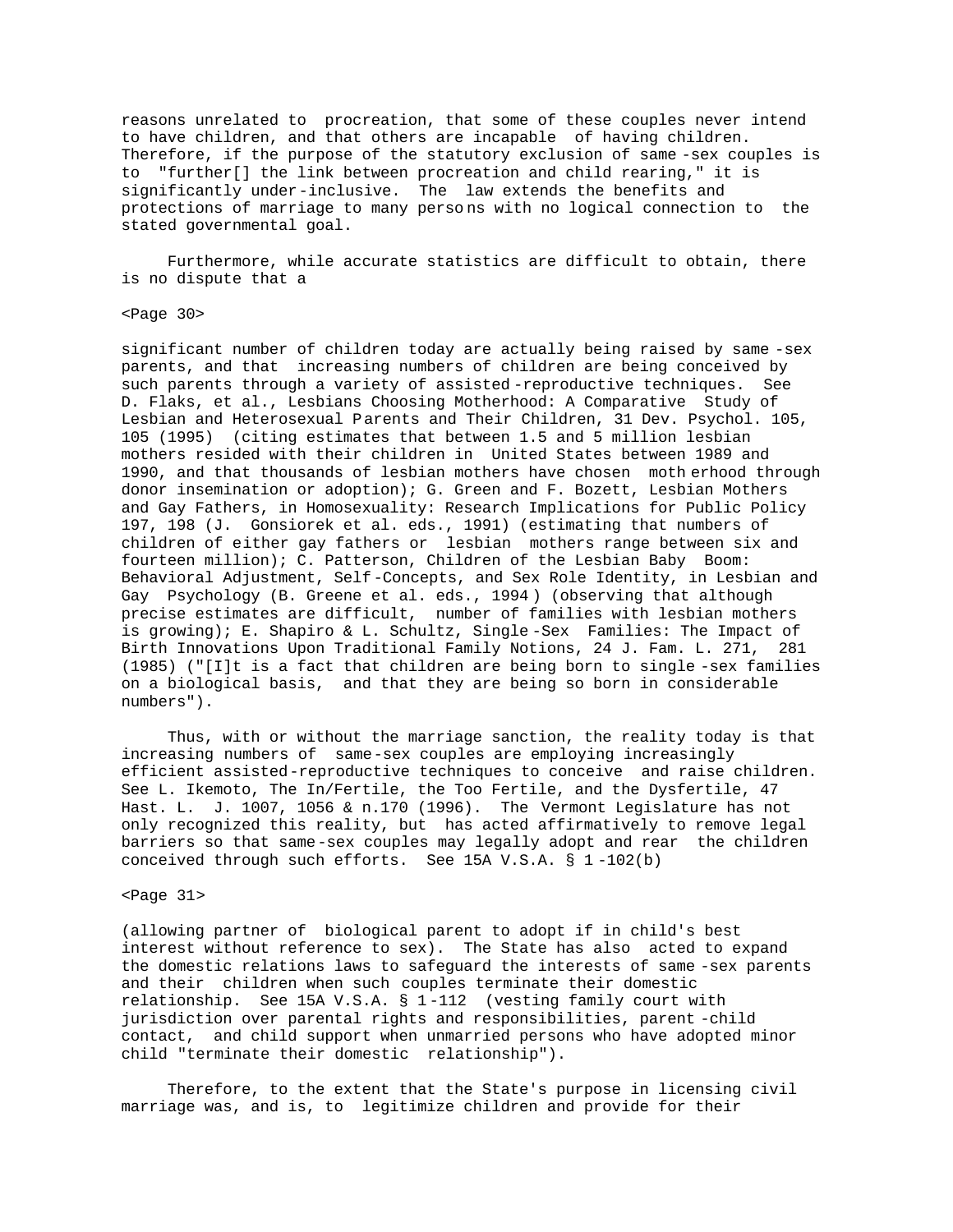security, the statutes plainly exclude many same -sex couples who are no different from opposite-sex couples with respect to these objectives. If anything, the exclusion of same -sex couples from the legal protections incident to marriage exposes their children to the precise risks that the State argues the marriage laws are designed to secure against. In short, the marital exclusion treats persons who are similarly situated for purposes of the law, differently.

 The State also argues that because same -sex couples cannot conceive a child on their own, their exclusion promotes a "perception of the link between procreation and child rearing," and that to discard it would "advance the notion that mothers and fathers . . . are mere surplusage to the functions of procreation and child rearing" Apart from the bare assertion, the State offers no persuasive reasoning to support these claims. Indeed, it is undisputed that most of those who utilize non-traditional means of conception are infertile married couples, see Shapior and Schultz, supra, at 275, and that many assisted -reproductive techniques involve only one of the married partner's genetic material, the other being supplied by a third party through sperm, egg, or embryo donation. See E. May, Barren in the Promise d Land: Childless

# <Page 32>

 Americans and the Pursuit of Happiness, 217, 242 (1995); Robertson, supra, at 911-12, 922-27. The State does not suggest that the use of these technologies undermines a married couple's sense of parental responsibility, or fosters the perception that they are "mere surplusage" to the conception and parenting of the child so conceived. Nor does it even remotely suggest that access to such techniques ought to be restricted as a matter of public policy to "s end a public message that procreation and child rearing are intertwined." Accordingly, there is no reasonable basis to conclude that a same-sex couple's use of the same technologies would undermine the bonds of parenthood, or society's perception of parenthood.

 The question thus becomes whether the exclusion of a relatively small but significant number of otherwise qualified same -sex couples from the same legal benefits and protections afforded their opposite -sex counterparts contravenes the mandates of Article 7. It is, of course, well settled that statutes are not necessarily unconstitutional because they fail to extend legal protection to all who are similarly situated. See Benning, 161 Vt. at 486, 641 A.2d at 764 ("A statute need not regulate the whole of a field to pass constitutional muster."). Courts have upheld underinclusive statutes out of a recognition that, for reasons of pragmatism or administrative convenience, the legislature may choose to address problems incrementally. See, e.g., City of New Orleans v. Dukes, 427 U.S. 297, 303 (1976) (legislature may adopt regulations "that only partially ameliorate a perceived evil"); Williamson v. Lee Optical of Okla., Inc., 348 U.S. 483, 489 (1955) ("The legislature may select one phase of one field and apply a remedy there, neglecting the others."). The State does not contend, however, that the same -sex exclusion is necessary as a matter of pragmatism or administrative convenience. We turn, accordingly, from the principal justifications advanced by the State to the interests asserted

<Page 33>

by plaintiffs.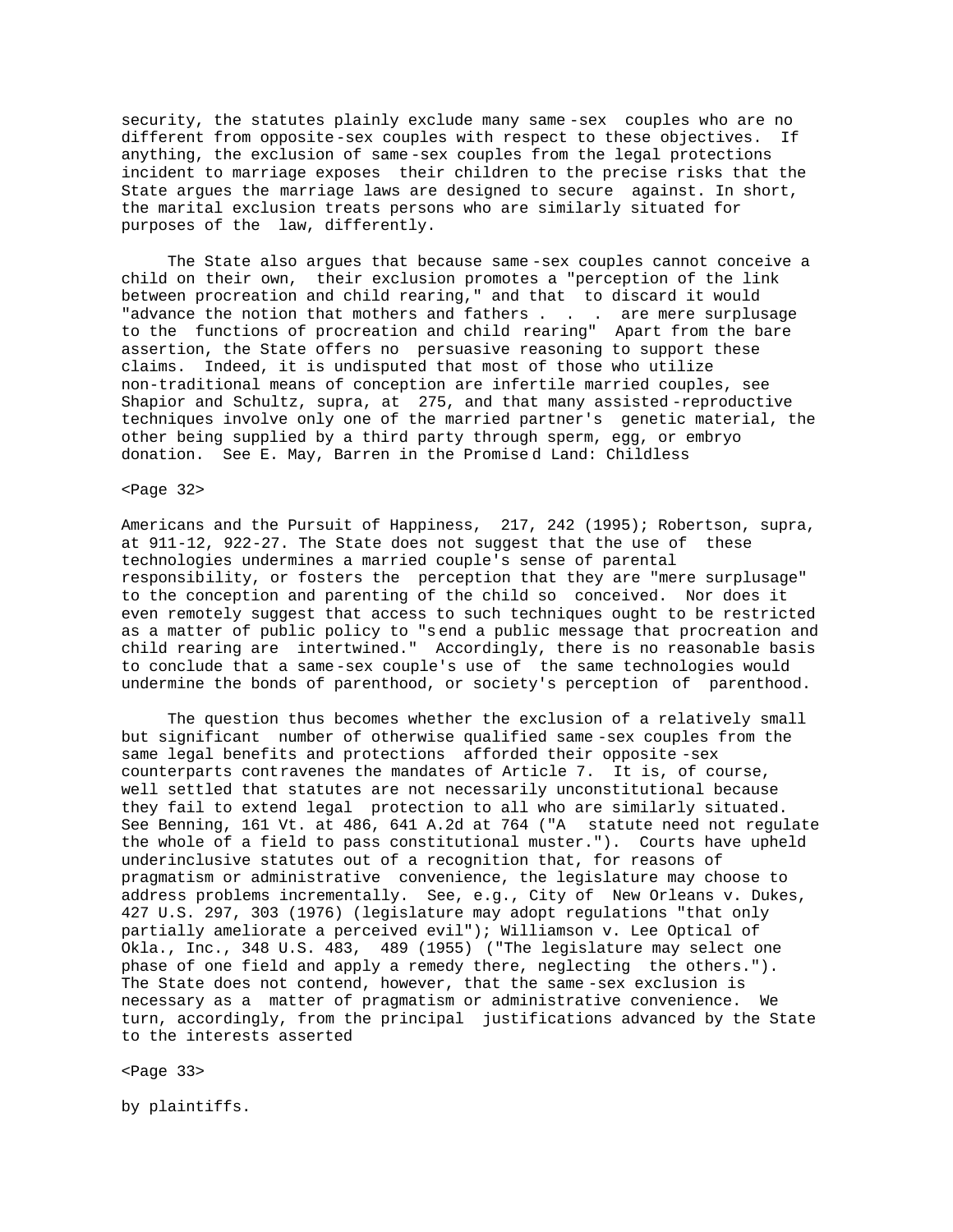As noted, in determining whether a statutory exclusion reasonably relates to the governmental purpose it is ap propriate to consider the history and significance of the benefits denied. See Glucksberg, 521 U.S. at 710 (to assess importance of rights and interests affected by statutory classifications, courts must look to "history, legal traditions and practices"). What do these considerations reveal about the benefits and protections at issue here? In Loving v. Virginia, 388 U.S. 1, 12 (1967), the United States Supreme Court, striking down Virginia's anti miscegenation law, observed that "[t]he freedom to marry has long been recognized as one of the vital personal rights." The Court's point was clear; access to a civil marriage license and the multitude of legal benefits, protections, and obligations that flow from it significantly enhance the quality of life in our society.

 The Supreme Court's observations in Loving merely acknowledged what many states, including Vermont, had long recognized. One hundred thirty-seven years before Loving, this Court characterized the re ciprocal rights and responsibilities flowing from the marriage laws as "the natural rights of human nature." See Overseers of the Poor, 2 Vt. at 159. Decisions in other New England states noted the unique legal and economic ramifications flowing from the marriage relation. See, e.g., Adams v. Palmer, 51 Maine 481, 485 (Me. 1863) ("it establishes fundamental and most important domestic relations"). Early decisions recognized that a marriage contract, although similar to other civil agr eements, represents much more because once formed, the law imposes a variety of obligations, protections, and benefits. As the Maine Supreme Judicial Court observed, the rights and obligations of marriage rest not upon contract, "but upon the general law of the State, statutory or common, which defines and prescribes those

## <Page 34>

 rights duties and obligations. They are of law, not contract." See id. at 483; see also Ditson v. Ditson, 4 R.I. 87, 105 (1856) (marriage transcends contract because "it gives rights, and imposes duties and restrictions upon the parties to it"). In short, the marriage laws transform a private agreement into a source of significant public benefits and protections.

 While the laws relating to marriage have undergone many changes during the last century, largely toward the goal of equalizing the status of husbands and wives, the benefits of marriage have not diminished in value. On the contrary, the benefits and protections incident to a marriage license under Vermont law have never been greater. They include, for example, the right to receive a portion of the estate of a spouse who dies intestate and protection against disinheritance through elective share provisions, under 14 V.S.A. §§ 401-404, 551; preference in being appointed as the personal representative of a spouse who dies intestate, under 14 V.S.A. § 903; the right to bring a lawsuit for the wrongful death of a spouse, under 14 V.S.A. § 1492; the right to bring an action for loss of consortium, under 12 V.S.A. § 5431; the right to workers' compensation survivor benefits under 21 V.S.A. § 632; the right to spousal benefits statutorily guaranteed to public employees, including health, life, disability, and accident insurance, under 3 V.S.A. § 631; the opportunity to be covered as a spouse under group life insurance policies issued to an employee, under 8 V.S.A. § 3811; the opportunity to be covered as the insured's spouse under an individual health insurance policy, under 8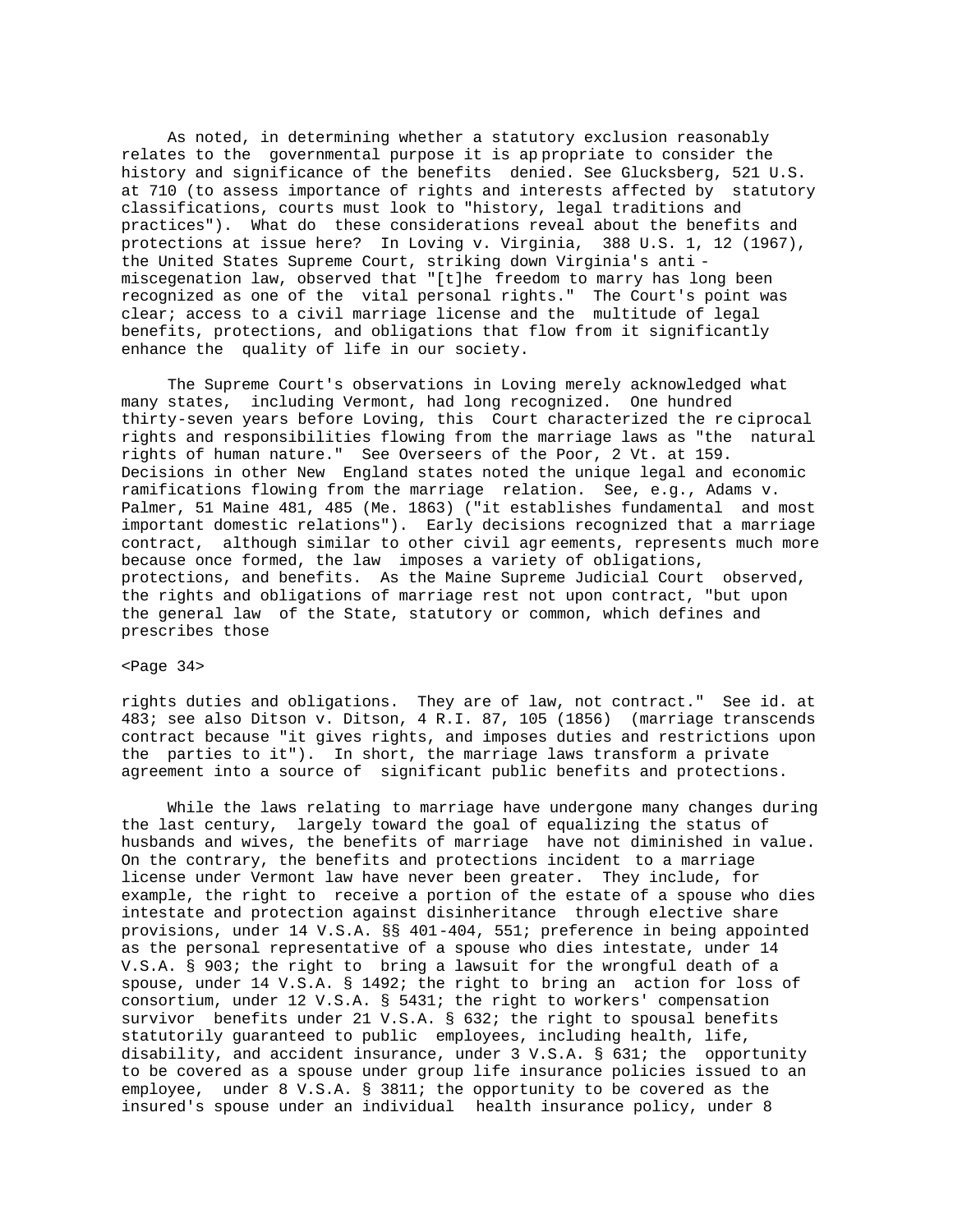V.S.A. § 4063; the right to claim an evidentiary privilege for marital communications, under V.R.E. 504; homestead rights and protections, under 27 V.S.A. §§ 105-108, 141-142; the presumption of joint ownership of property and the concomitant right of survivorship, under 27 V.S.A. § 2; hospital visitation and other rights incident to the medical treatment of a family member, under

## <Page 35>

 18 V.S.A. § 1852; and the right to receive, and the obligati on to provide, spousal support, maintenance, and property division in the event of separation or divorce, under 15 V.S.A. §§ 751 -752. Other courts and commentators have noted the collection of rights, powers, privileges, and responsibilities triggered by marriage. See generally Baehr v. Lewin, 852 P.2d 44, 59 (Haw. 1993); D. Chambers, What If? The Legal Consequences of Marriage and the Legal Needs of Lesbian and Gay Male Couples, 95 Mich. L. Rev. 447, passim; J. Robbenolt & M. Johnson, Legal Planning for Unmarried Committed Parties: Empirical Lessons for a Preventive and Therapeutic Approach, 41 Ariz. L. Rev. 417, passim (1999); J. Trosino, American Wedding: Same-Sex Marriage and the Miscegenation Analogy, 73 B.U.L. Rev. 93, 96 (1993).

 While other statutes could be added to this list, the point is clear. The legal benefits and protections flowing from a marriage license are of such significance that any statutory exclusion must necessarily be grounded on public concerns of sufficient weight, cogency, and authority that the justice of the deprivation cannot seriously be questioned. Considered in light of the extreme logical disjunction between the classification and the stated purposes of the law -- protecting children and "furthering the link between procreation and child rearing" -- the exclusion falls substantially short of this standard. The laudable governmental goal of promoting a commitment between married couples to promote the security of their children and the community as a whole provides no reasonable basis for denying the legal benefits and protections of marriage to same-sex couples, who are no differently situated with respect to this goal than their opposite -sex counterparts. Promoting a link between procreation and childrearing similarly fails to support the exclusion. We turn, accordingly, to the remaining interests identified by the State in support of the statutory exclusion.

#### <Page 36>

 The State asserts that a number of additional rationales could support a legislative decision to exclude same -sex partners from the statutory benefits and protections of marriage. Among these are the State's purported interests in "promoting child rea ring in a setting that provides both male and female role models," minimizing the legal complications of surrogacy contracts and sperm donors, "bridging differences" between the sexes, discouraging marriages of convenience for tax, housing or othe r benefits, maintaining uniformity with marriage laws in other states, and generally protecting marriage from "destabilizing changes." The most substantive of the State's remaining claims relates to the issue of childrearing. It is conceivable that the Legislature could conclude that opposite-sex partners offer advantages in this area, although we note that child-development experts disagree and the answer is decidedly uncertain. The argument, however, contains a more fundamental flaw, and that is the Legislature's endorsement of a policy diametrically at odds with the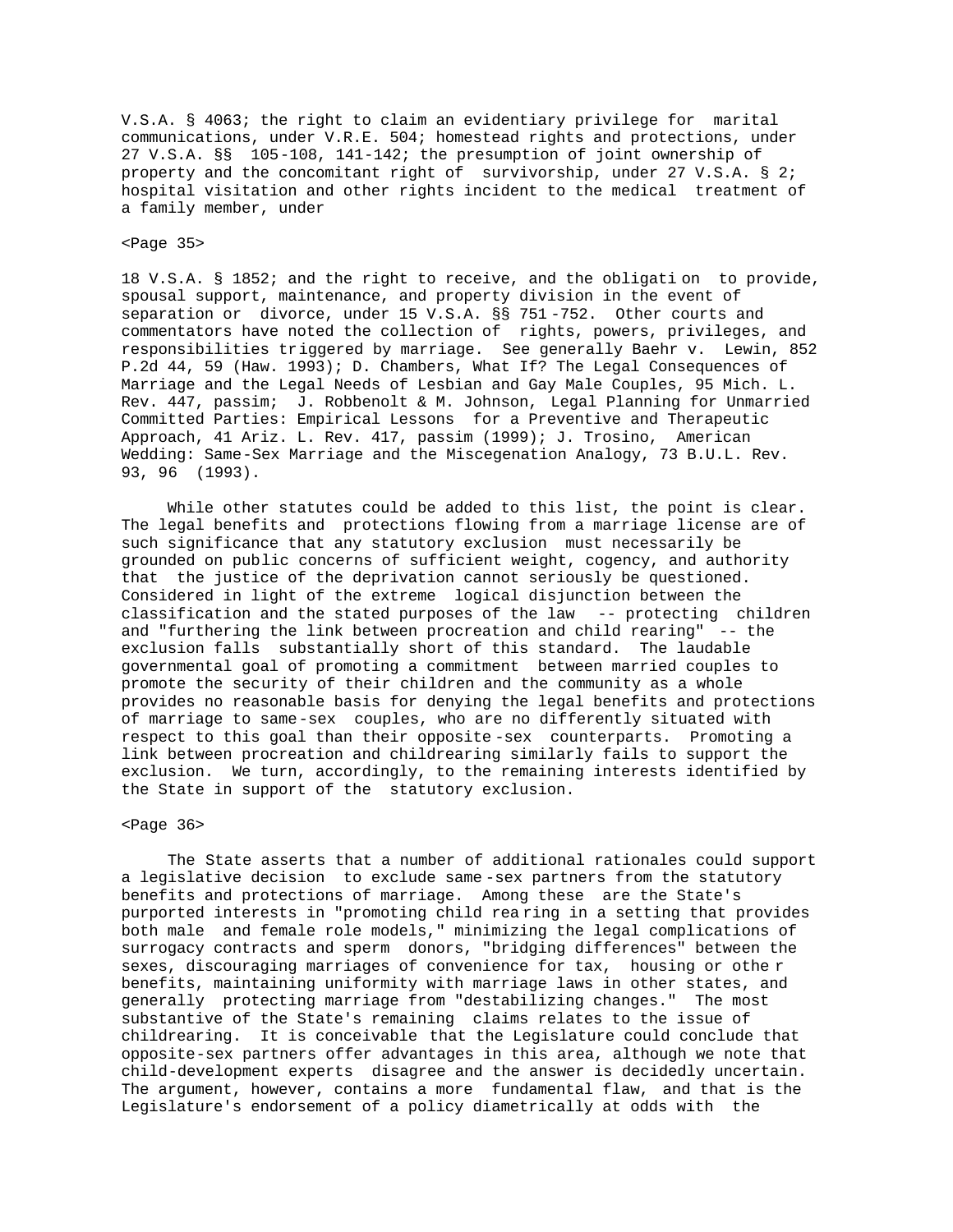State's claim. In 1996, the Vermont General Assembly enacted, and the Governor signed, a law removing all prior legal barriers to the adoption of children by same-sex couples. See 15A V.S.A. § 1 -102. At the same time, the Legislature provided additional legal protections in the form of court-ordered child support and parent -child contact in the event that same-sex parents dissolved their "domestic rel ationship." Id. § 1-112. In light of these express policy choices, the State's arguments that Vermont public policy favors opposite -sex over same-sex parents or disfavors the use of artificial reproductive technologies, are patently without substance.

 Similarly, the State's argument that Vermont's marriage laws serve a substantial governmental interest in maintaining uniformity with other jurisdictions cannot be reconciled with Vermont's recognition of unions, such as first-cousin marriages, not uniformly sanctioned

### <Page 37>

 in other states. See 15 V.S.A. §§ 1 -2 (consanguinity statutes do not exclude first cousins); 1 H. Clark, The Law of Domestic Relations in the United States § 2.9, at 153-54 (2d ed. 1987) (noting states that prohibit first-cousin marriage). In an analogous context, Vermont has sanctioned adoptions by same-sex partners, see 15A V.S.A. § 1 -102, notwithstanding the fact that many states have not. See generally, Annotation, Adoption of Child By Same-Sex Partners, 27 A.L.R.5th 54, 68 -72 (1995). Thus, the State's claim that Vermont's marriage laws were adopted because the Legislature sought to conform to those of the other forty -nine states is not only speculative, but refuted by two relevant legislative choices which demonstrate that uniformity with other jurisdictions has not been a governmental purpose.

 The State's remaining claims (e.g., recognition of same -sex unions might foster marriages of convenience or othe rwise affect the institution in "unpredictable" ways) may be plausible forecasts as to what the future may hold, but cannot reasonably be construed to provide a reasonable and just basis for the statutory exclusion. The State's conjectures are not , in any event, susceptible to empirical proof before they occur.(FN14)

 Finally, it is suggested that the long history of official intolerance of intimate same-sex relationships cannot be reconciled with an interpretation of Article 7 that would give state-sanctioned benefits and protection to individuals of the same sex who commit to a permanent domestic relationship. We find the argument to be unpersuasive for several reasons. First, to

## <Page 38>

 the extent that state action historically has been motivated by an animus against a class, that history cannot provide a legitimate basis for continued unequal application of the law. See MacCallum, 165 Vt. at 459-60, 686 A.2d at 939 (holding that although adopted persons had "historically been a target of discrimination," social prejudices failed to support their continued exclusion from intestacy law). As we observed recently in Brigham, 166 Vt. at 267, 692 A.2d at 396, "equal protection of the laws cannot be limited by eighteenth-century standards." Second, whatever claim may be made in light of the undeniable fact that federal and state statutes -- including those in Vermont -- have historically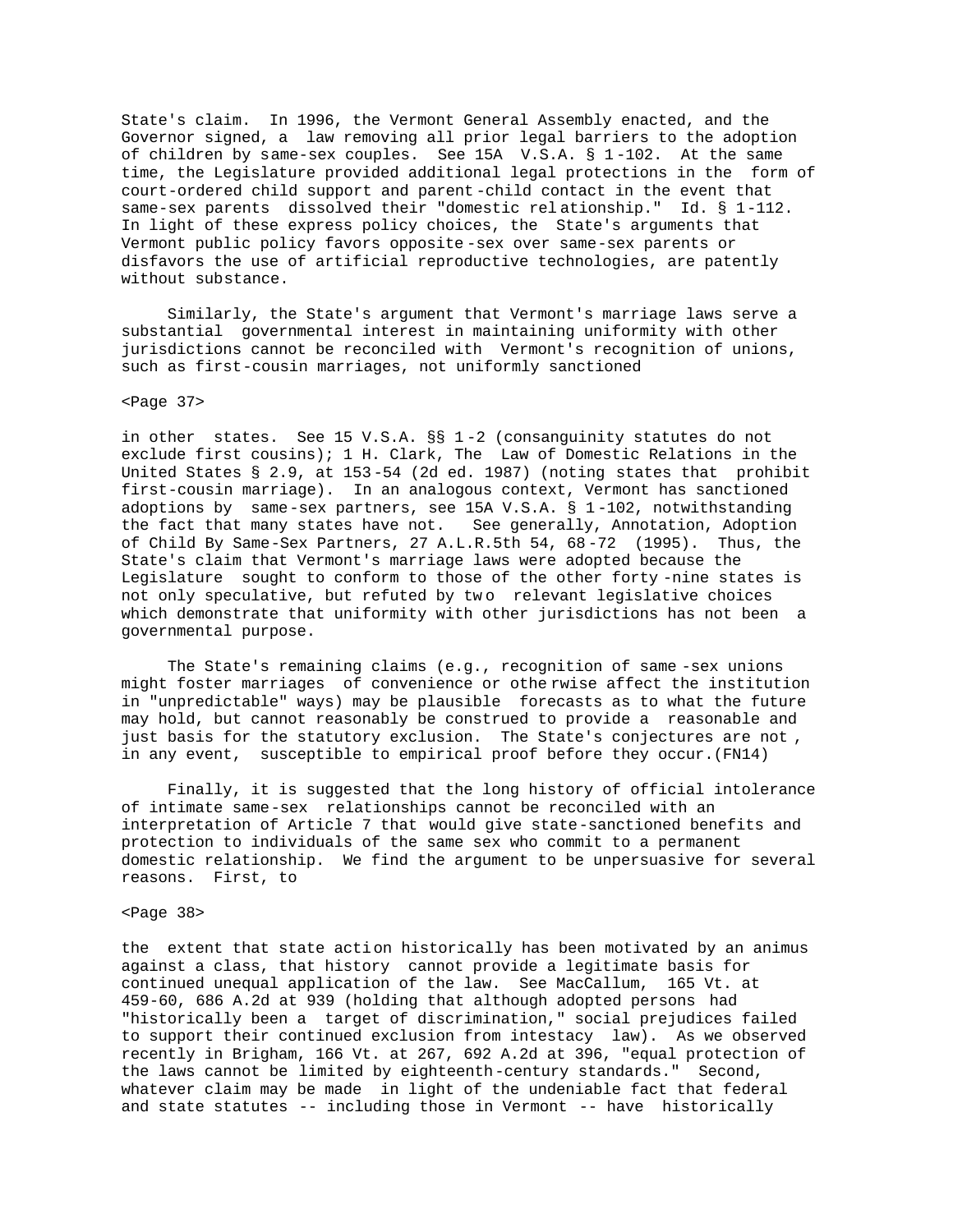disfavored same-sex relationships, more recent legislat ion plainly undermines the contention. See, e.g., Laws of Vermont, 1977, No. 51, § 2, 3 (repealing former § 2603 of Title 13, which criminalized fellatio). In 1991, Vermont was one of the first states to enact statewide legislation prohibiting discrimination in employment, housing, and other services based on sexual orientation. See 21 V.S.A. § 495 (employment); 9 V.S.A. § 4503 (housing); 8 V.S.A. § 4724 (insurance); 9 V.S.A. § 4502 (public accommodations). Sexual orientation is among the categories specifically protected against hate-motivated crimes in Vermont. See 13 V.S.A. § 1455. Furthermore, as noted earlier, recent enactments of the General Assembly have removed barriers to adoption by same -sex couples, and have extended legal rights and protections to such couples who dissolve their "domestic relationship." See 15A V.S.A. §§ 1 -102, 1-112.

 Thus, viewed in the light of history, logic, and experience, we conclude that none of the interests asserted by the State provides a reasonable and just basis for the continued exclusion of same -sex couples from the benefits incident to a civil marriage license under Vermont law. Accordingly, in the faith that a case beyond the imagining of the framers of our Constitution

## <Page 39>

 may, nevertheless, be safely anchored in the values that infused it, we find a constitutional obligation to extend to plaintiffs the common benefit, protection, and security that Vermont law provides opposite -sex married couples. It remains only to determine the appropriate means and scope of relief compelled by this constitutional mandate.

### F. Remedy

 It is important to state clearly the parameters of today's ruling. Although plaintiffs sought in junctive and declaratory relief designed to secure a marriage license, their claims and arguments here have focused primarily upon the consequences of official exclusion from the statutory benefits, protections, and security incident to marriage un der Vermont law. While some future case may attempt to establish that - notwithstanding equal benefits and protections under Vermont law -- the denial of a marriage license operates per se to deny constitutionally protected rights, that is not the claim we address today.

We hold only that plaintiffs are entitled under Chapter I, Article 7, of the Vermont Constitution to obtain the same benefits and protections afforded by Vermont law to married opposite -sex couples. We do not purport to infringe upon the prerogatives of the Legislature to craft an appropriate means of addressing this constitutional mandate, other than to note that the record here refers to a number of potentially constitutional statutory schemes from other jurisdictions. These include what are typically referred to as "domestic partnership" or "registered partnership" acts, which generally establish an alternative legal status to marriage for same-sex couples, impose similar formal requirements and limitations, create a parallel licensing or registration scheme, and extend all or most of the same rights and obligations provided by the law to married partners. See Report, Hawaii Commission on Sexual Orientation

<Page 40>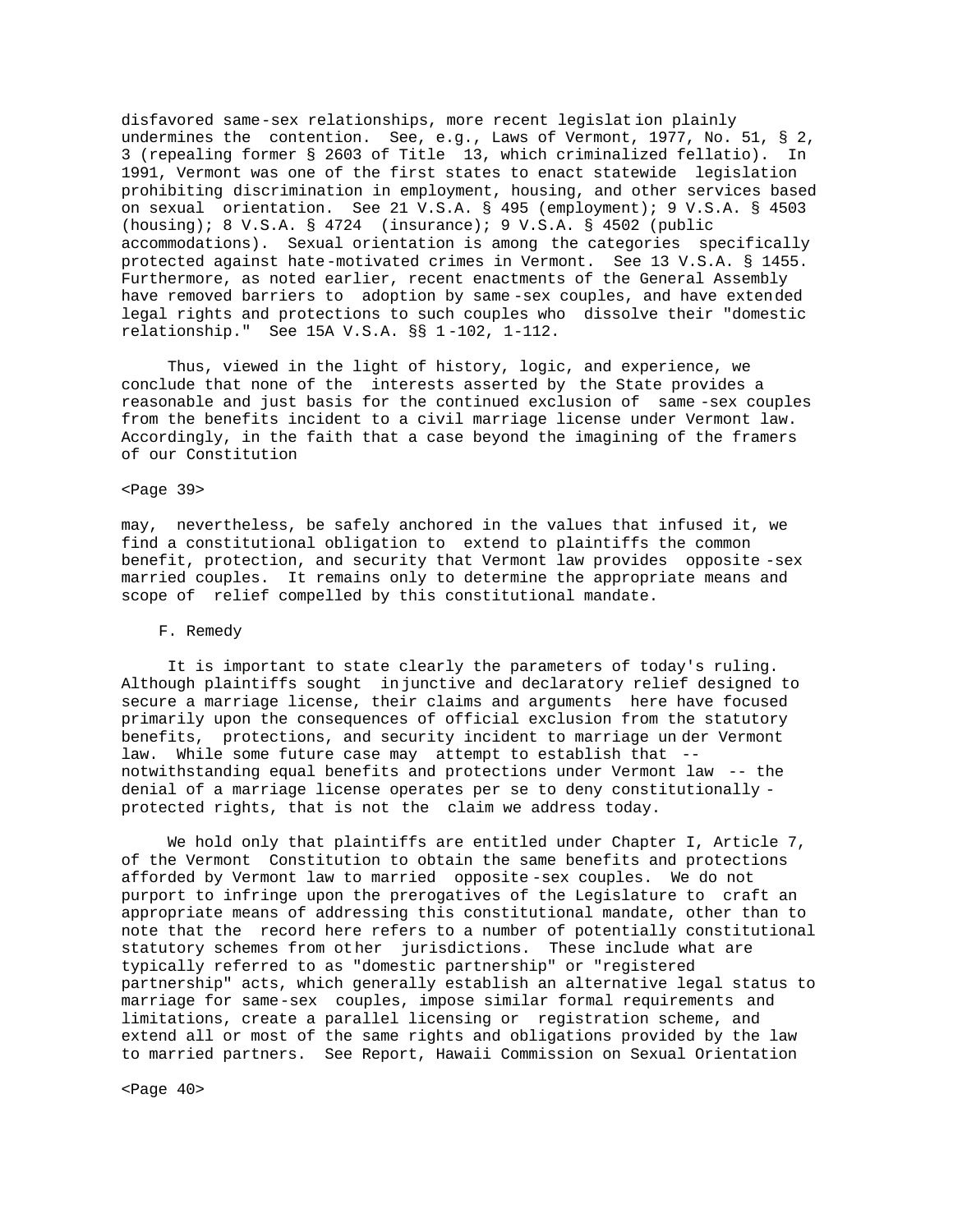and the Law (Appendix D-1B) (1995) (recommending enactment of "Universal Comprehensive Domestic Partnership Act" to establish equivalent licensing and eligibility scheme and confer upon domestic partners "the same rights and obligations under the law that are conferred on spouses in a marriage relationship") (emphasis added); C. Christensen, If Not Marriage? On Securing Gay and Lesbian Family Values by a "Simulacrum of Marriage", 66 Fordham L. Rev. 1699, 1734-45 (1998) (discussing various domestic and foreign domestic partnership acts); A. Friedman, Same -Sex Marriage and the Right to Privacy: Abandoning Scriptural, Canonical, and Natural Law Based Definitions of Marriage, 35 How. L. J. 173, 217 -220 n. 237 (reprinting Denmark's "Registered Partnership Act"); see generally, Note, A More Perfect Union: A Legal and Social Analysis of Domestic Partnership Ordinances, 92 Colum. L. Rev. 1164 (1992) (discussing local domestic partnership laws); M. Pedersen, Denmark: Homosexual Marriage and New Rules Regarding Separation and Divorce, 30 J. Fam. L. 289 (1992) (discussing amendments to Denmark's Registered Partnership Act); M. Roth, The Norwegian Act on Registered Partnership for Homosexual Couples, 35 J. Fam. L. 467 (1997) (discussing Norway's Act on Registered Partnership for Homosexual Couples). We do not intend specifically to endorse any one or all of the referenced acts, particularly in view of the significant benefits omitted from several of the laws.

 Further, while the State's prediction of "destabilization" cannot be a ground for denying relief, it is not altogether irrelevant. A sudden change in the marriage laws or the statutory benefits traditionally incidental to marriage may have disruptive and unforeseen consequences. Absent legislative guidelines defining the status and rights of same -sex couples, consistent with constitutional requirements, uncertainty and confusion could result. Therefore, we hold that the

## <Page 41>

 current statutory scheme shall remain in effect for a reasonable period of time to enable the Legislature to consider and enact implementing legislation in an orderly and expeditious fashion.(FN15) See Linkletter v. Walker, 381 U.S. 618, 628 (1965) (no co nstitutional rule impedes court's discretion to postpone operative date of ruling where exigencies require); Smith v. State, 473 P.2d 937, 950 (Idaho 1970) (staying operative effect of decision abrogating rule of sovereign immunity until adjournme nt of next legislative session); Spanel v. Mounds View School Dist. No. 621, 118 N.W.2d 795, 803-04 (Minn. 1962) (same). In the event that the benefits and protections in question are not statutorily granted, plaintiffs may petition this Court to order the remedy they originally sought.

 Our colleague asserts that granting the relief requested by plaintiffs -- an injunction prohibiting defendants from withholding a marriage license -- is our "constitutional duty." Post, at 3. (Jo hnson, J., concurring in part and dissenting in part). We believe the argument is predicated upon a fundamental misinterpretation of our opinion. It appears to assume that we hold plaintiffs are entitled to a marriage license. We do not. We hold that the State is constitutionally required to extend to same-sex couples the common benefits and protections that flow from marriage under Vermont law. That the State could do so through a marriage license is obvious. But it is not required to do so, and the mandate proposed by our colleague is inconsistent with the Court's holding.

The dissenting and concurring opinion also invokes the United States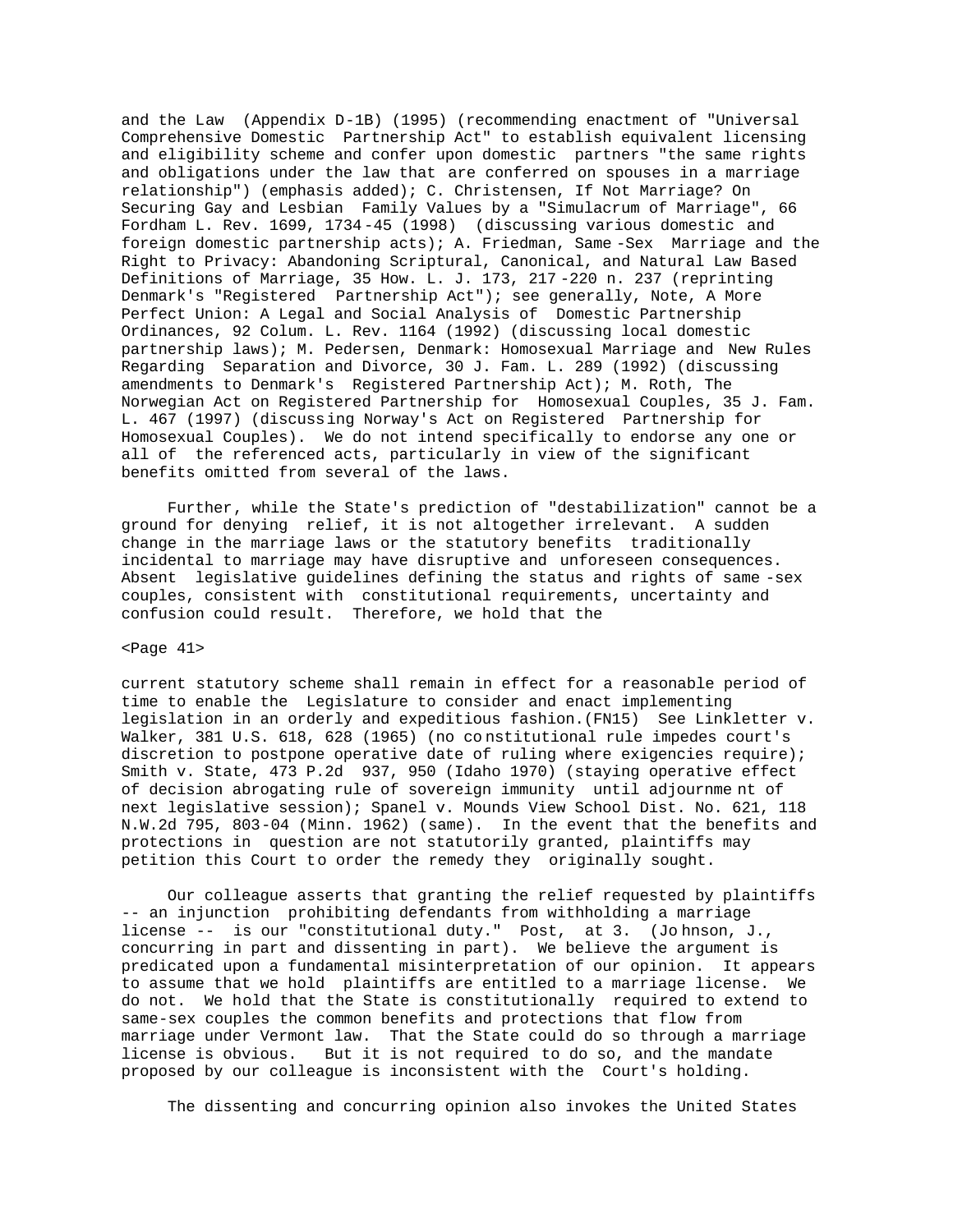Supreme Court's

<Page 42>

 desegregation decision in Watson v. City of Memphis, 373 U.S. 526 (1963), suggesting that the circumstances here are comparable, and demand a comparable judicial response. The analogy is flawed. We do not confront in this case the evil that was institutionalized racism, an evil that was widely recognized well before the Court's decision in Watson and its more famous predecessor, Brown v. Board of Education, 347 U.S. 483 (1954). Plaintiffs have not demonstrated that the exclusion of same -sex couples from the definition of marria ge was intended to discriminate against women or lesbians and gay men, as racial segregation was designed to maintain the pernicious doctrine of white supremacy. See Loving, 388 U.S. at 11 (holding anti-miscegenation statutes violated Equal Prote ction Clause as invidious effort to maintain white supremacy). The concurring and dissenting opinion also overlooks the fact that the Supreme Court's urgency in Watson was impelled by the City's eight year delay in implementing its decision extending Brown to public recreational facilities, and "the significant fact that the governing constitutional principles no longer bear the imprint of newly enunciated doctrine." See Watson, 373 U.S. at 529; Dawson v. Mayor and City Council of Balti more, 220 F.2d 386, aff'd, 350 U.S. 877 (1955). Unlike Watson, our decision declares decidedly new doctrine.

 The concurring and dissenting opinion further claims that our mandate represents an "abdicat[ion]" of the constitutional duty to d ecide, and an inexplicable failure to implement "the most straightforward and effective remedy." Post, at 3, 10. Our colleague greatly underestimates what we decide today and greatly overestimates the simplicity and effectiveness of her proposed mandate. First, our opinion provides greater recognition of -- and protection for -- same sex relationships than has been recognized by any court of final jurisdiction in this

# <Page 43>

 country with the instructive exception of the Hawaii Supreme Court in Baehr, 825 P.2d 44. See Hawaii Const., art. I, § 23 (state constitutional amendment overturned same -sex marriage decision in Baehr by returning power to Legislature "to reserve marriage to opposite -sex couples"). Second, the dissent's suggestion that her mandate would avoid the "political caldron" (post, at 4) of public debate is -- even allowing for the welcome lack of political sophistication of the judiciary - significantly insulated from reality. See Hawaii Cons t., art. I, § 23; see also Alaska Const., art. I, § 25 (state constitutional amendment reversed trial court decision in favor of same -sex marriage, Brause v. Bureau of Vital Statistics, No. 3AN-95-6562 CI, 1998 WL 88743 (Alaska Super. Ct. Feb. 27, 1998), by providing that "a marriage may exist only between one man and one woman").

 The concurring and dissenting opinion confuses decisiveness with wisdom and judicial authority with finality. Our mandate is predicated upon a fundamental respect for the ultimate source of constitutional authority, not a fear of decisiveness. No court was ever more decisive than the United States Supreme Court in Dred Scott, 60 U.S. (19 How.) 393 (1857). Nor more wrong. Ironically it was a V ermonter, Stephen Douglas,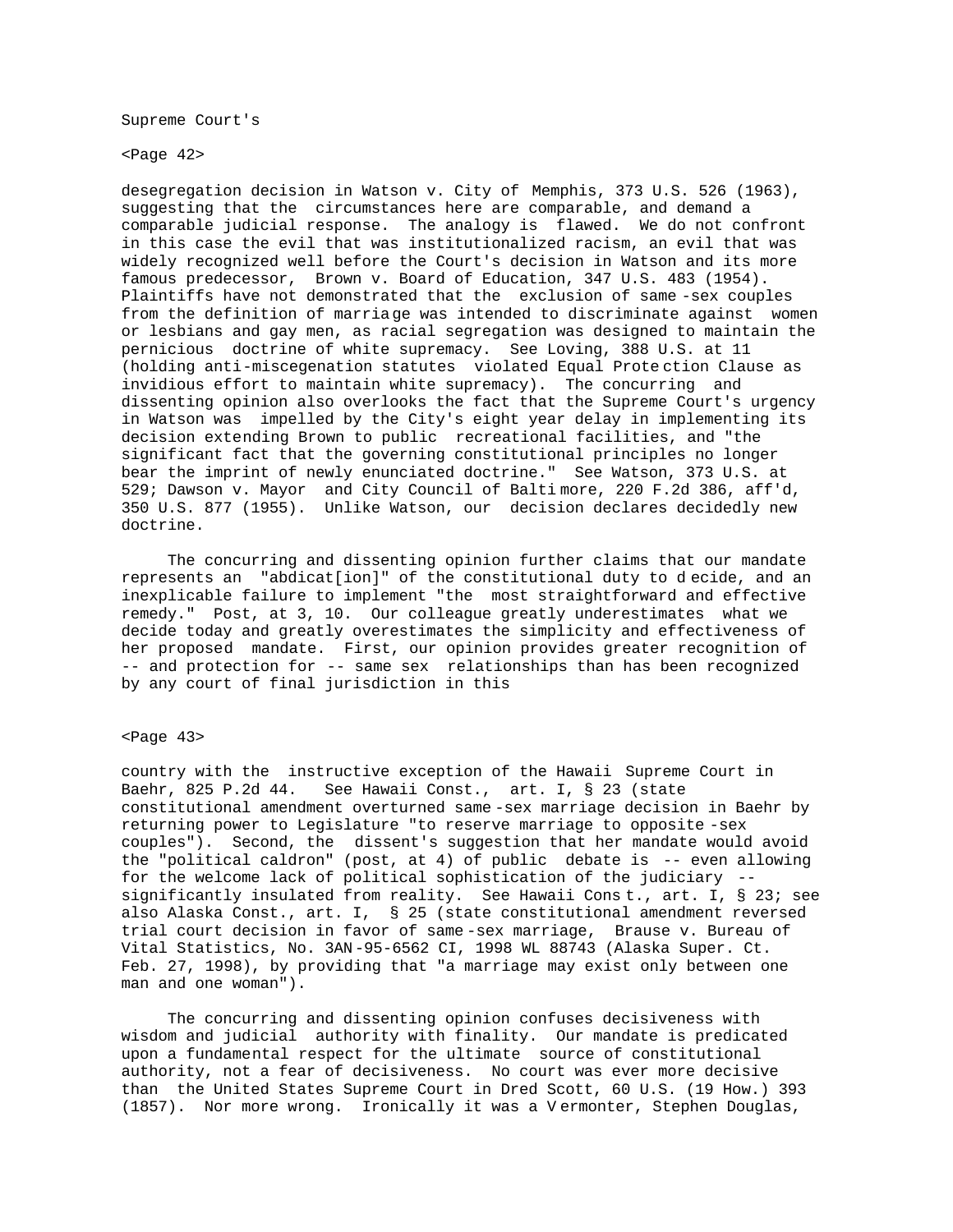who in defending the decision said -- as the dissent in essence does here -- "I never heard before of an appeal being taken from the Supreme Court." See A. Bickel, The Morality of Consent 101 (1975). But it was a profou nd understanding of the law and the "unruliness of the human condition," id. at 11, that prompted Abraham Lincoln to respond that the Court does not issue Holy Writ. See id. at 101. Our colleague may be correct that a mandate intended to provide the Legislature with the opportunity to implement the holding of this Court in an orderly and expeditious fashion will have precisely the opposite effect. Yet it cannot be doubted that judicial authority is not ultimate authority.

<Page 44>

It is certainly not the only repository of wisdom.

 When a democracy is in moral flux, courts may not have the best or the final answers. Judicial answers may be wrong. They may be counterproductive even if they are right. Courts d o best by proceeding in a way that is catalytic rather than preclusive and that is closely attuned to the fact that courts are participants in the system of democratic deliberation.

 C. Sunstein, Foreword: Leaving Things Undecided, 110 Harv. L. Rev. 6, 101 (1996).

 The implementation by the Vermont Legislature of a constitutional right expounded by this Court pursuant to the Vermont Constitution for the common benefit and protection of the Vermont community is not an abdication of judicial duty, it is the fulfillment of constitutional responsibility.

## III. Conclusion

 While many have noted the symbolic or spiritual significance of the marital relation, it is plaintiffs' claim to the secular benefits and protections of a singularly human relationship that, in our view, characterizes this case. The State's interest in extending official recognition and legal protection to the professed commitment of two individuals to a lasting relationship of mutual affection is predicated on the belief that legal support of a couple's commitment provides stability for the individuals, their family, and the broader community. Although plaintiffs' interest in seeking state rec ognition and protection of their mutual commitment may -- in view of divorce statistics -- represent "the triumph of hope over experience,"(FN16) the essential aspect of their claim is simply and fundamentally for inclusion in the family of State-sanctioned human relations.

## <Page 45>

 The past provides many instances where the law refused to see a human being when it should have. See, e.g., Dred Scott, 60 U.S. at 407 (concluding that African slaves and their descendants had "no ri ghts which the white man was bound to respect"). The future may provide instances where the law will be asked to see a human when it should not. See, e.g., G. Smith, Judicial Decisionmaking in the Age of Biotechnology, 13 Notre Dame J. Ethics & Pub. Policy 93, 114 (1999) (noting concerns that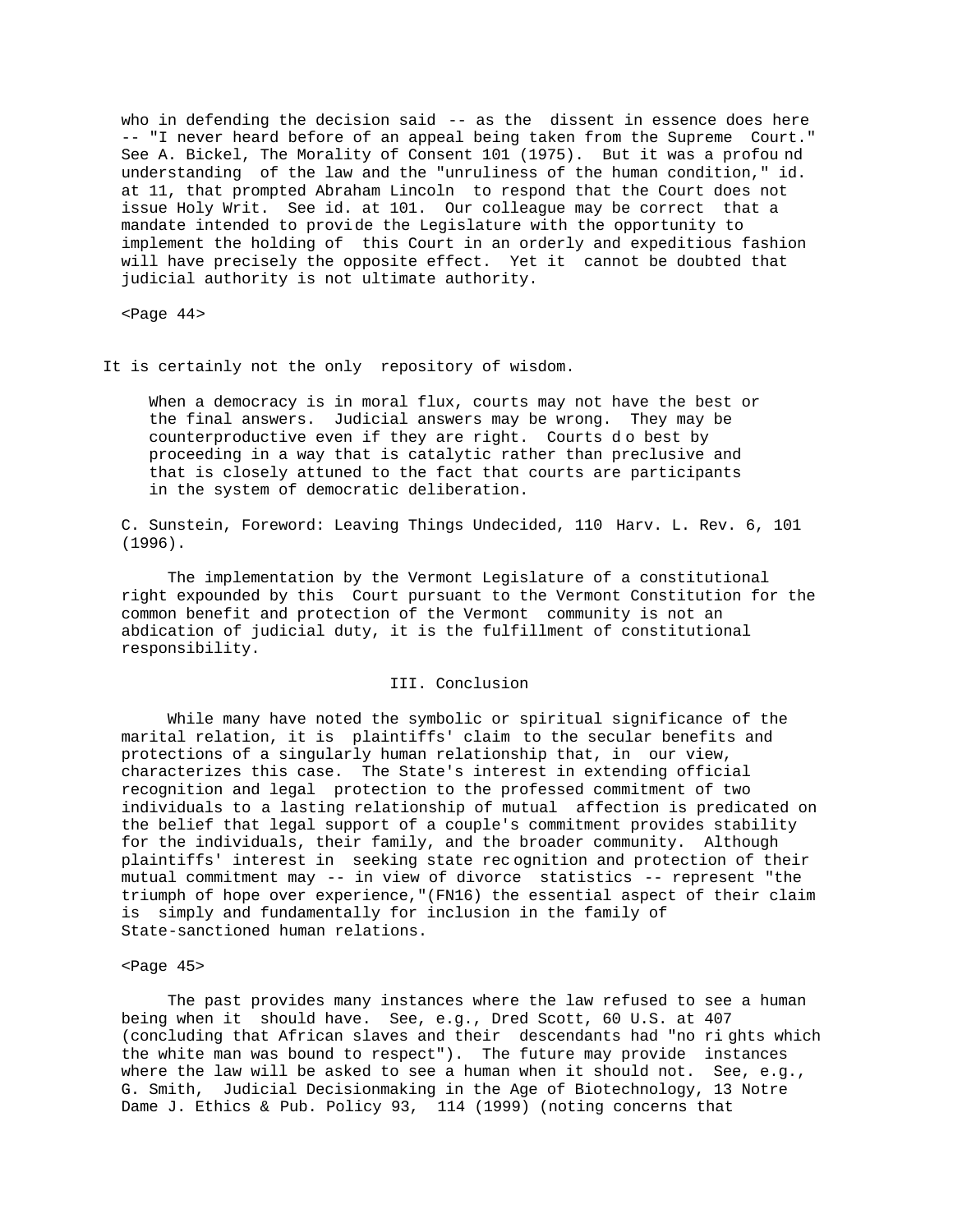genetically engineering humans may threaten very nature of human individuality and identity). The challenge for future generations will be to define what is most essentially human. The extension of the Common Benefits Clause to acknowledge plaintiffs as Vermonters who seek nothing more, nor less, than legal protection and security for their avowed commitment to an intimate and lasting human relationship is simply, when all is said and done, a recognition of our common humanity.

 The judgment of the superior court upholding the constitutionality of the Vermont marriage statutes under Chapter I, Article 7 of the Vermont Constitution is reversed. The effect of the Court's decision is suspended, and jurisdiction is retained in this Court, to permit the Legislature to consider and enact legislation consistent with the constitutional mandate described herein.

FOR THE COURT:

Chief Justice

 $\_$ 

-----------------------------------------------------------------------------

#### Footnotes

- FN1. In their motions, each of the parties presented the trial court with extensive extra-pleading facts and materials, including legislative history, scientific data, and sociological and psychological studies. See V.R.C.P.  $12(b)$  & (c) (motion treated as one for summary judgment where "matters outside the pleadings are presented to and not excluded by the court"); Fitzgerald v. Congleton, 155 Vt. 283, 293 -94, 583 A.2 595, 601 (1990) (court effectively converted motion to dismiss into motion for summary judgment where it considered matters outside pleadings and parties had reasonable opportunity to submit extra-pleading materials). The parties have continued to rely on these materials on appeal. In addition, the Court has received numerous amicus curiae briefs, representing a broad array of interests, supportive of each of the parties.
- FN2. Although plaintiffs raise a number of additional arguments based on both the United States and the Vermont Constitutions, our resolution of the Common Benefits claim obviates the necessity to address them.
- FN3. Conventional equal protection analy sis under the Fourteenth Amendment employs three "tiers" of judicial review based upon the nature of the right or the class affected. See generally, Cleburne v. Cleburne Living Center, Inc., 473 U.S. 432, 440 -41 (1985); 3 R. Rotunda & J. Nowak, Treatise on Constitutional Law § 18.3, at 216 -10 (3d ed. 1999). The first step in that analysis is to categorize the class affected as more or less similar to race based upon certain judicially -developed criteria. See Personnel Administrator of Mass. v. Feeney, 442 U.S. 256, 272 (1979); see generally, J. Baer, Equality Under the Constitution: Reclaiming the Fourteenth Amendment 253-64 (1983); C. Sunstein, The Anticaste Principle, 92 Mich. L. Rev. 2410, 2441-44 (1994). If a legislative c lassification implicates a "suspect" class, generally defined in terms of historical discrimination, political powerlessness, or immutable characteristics, the law is subject to strict scrutiny, and the state must demonstrate that it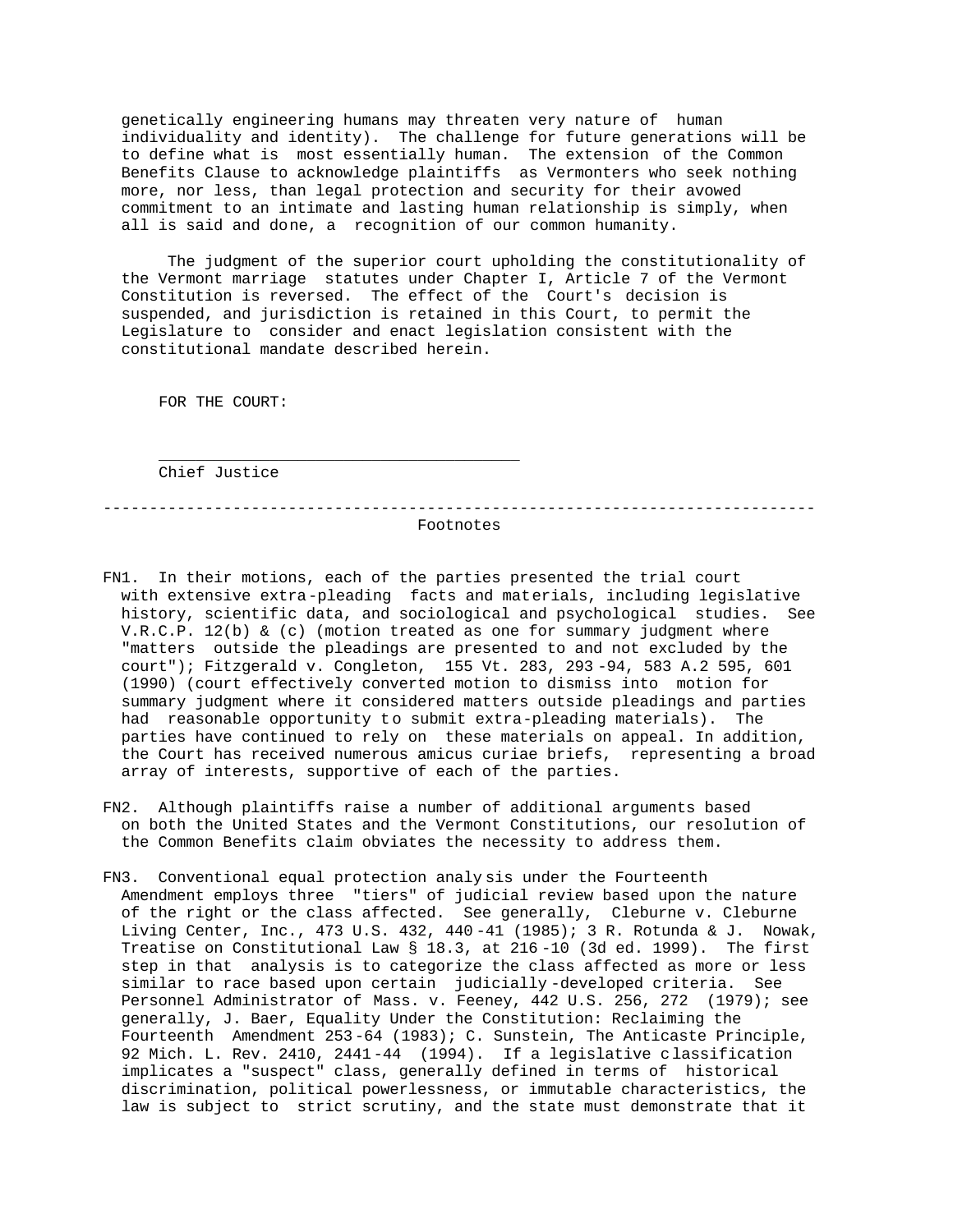furthers a compelling governmental interest that could not be accomplished by less restrictive means. In addition to race (the original suspect class), alienage and national origin have also been recognized as suspect. See Cleburne, 473 U.S. at 440. The Un ited States Supreme Court has created a "middle-tier" level of review for legislative classifications based on gender or illegitimacy; laws affecting these groups must be substantially related to a sufficiently important governmental interest to withstand constitutional scrutiny. See id. The balance of legislative enactments, including nearly all economic and commercial legislation, are presumptively constitutional and will be upheld if rationally related to any conceivable, legitimate g overnmental interest. See Minnesota v. Clover Leaf Creamery Co., 449 U.S. 456, 466 (1981); see also Cleburne, 473 U.S. at 440. Thus, as one commentator has explained, rationality review may be "used to uphold laws justified even by hypothesized or ad hoc state interests." J. Wexler, Defending the Middle Way: Intermediate Scrutiny as Judicial Minimalism, 66 Geo. Wash. L. Rev. 298, 300 (1998).

- FN4. In this respect, Ludlow was consistent with an older line of Vermont decisions which, albeit in the Fourteenth Amendment context, routinely subjected laws involving economic classifications to a relatively straightforward reasonableness evaluation, explicitly balancing the rights of the affected class against the State's proffered ration ale. See, e.g., State v. Hoyt, 71 Vt. 59, 64, 42 A. 973, 975 (1899) (peddler-licensing classifications must be "based on some reasonable ground, some difference that bears a just and proper relation to the attempted classification, and is not a mere arbitrary selection"); State v. Cadigan, 73 Vt. 245, 252, 50 A. 1079, 1081 (1901) (State must establish "reasonable basis" to support law distinguishing between business partnerships organized in Vermont and those formed in other states); Sta te v. Haskell, 84 Vt. 429, 437, 75 A. 852, 856 (1911) (mill regulation must be "based upon some difference having a reasonable and just relation to the object sought"). These opinions are notable for their detailed examination of the context and purposes of the challenged legislation, the impact on the affected class, and the logical fit between the statutory classification and the public ends to be achieved.
- FN5. Cass Sunstein, among others, has documented the United States Supreme Court's unacknowledged departures from the deferential rational-basis standard without defining a new kind of scrutiny. See C. Sunstein, Foreword: Leaving Things Undecided, 110 Harv. L. Rev. 6, 59 -61 (1996). These cases include Romer v. Evans, 517 U.S. 620, 635 (1996) (holding Colorado statute that banned state or local laws forbidding sexual-orientation discrimination was not rationally related to legitimate governmental objective), City of Cleburne v. Cleburne Living Ctr., Inc., 473 U.S. 432, 450 (1985) (applying rational basis review, Court invalidated zoning discrimination against mentally retarded as based on "irrational prejudice"), and United States Dept. of Agriculture v. Moreno, 413 U.S. 528, 534 (1973) (invalidating regu lation that excluded non-family members of household from food stamp program). In each of these decisions, the Court employed a highly contextual, fact -based analysis balancing private rights and public interests even while ostensibly applying minimal rational basis review. Conversely, in Adarand Constructors, Inc. v. Pena, 515 U.S. 200, 237 (1995), the high court itself questioned the notion that strict scrutiny was inevitably "fatal in fact." See G. Gunther, The Supreme Court, 1971 T erm -- Foreword: In Search of Evolving Doctrine on a Changing Court: A Model for a New Equal Protection, 86 Harv. L. Rev. 1, 8 (1972) (observing that strict scrutiny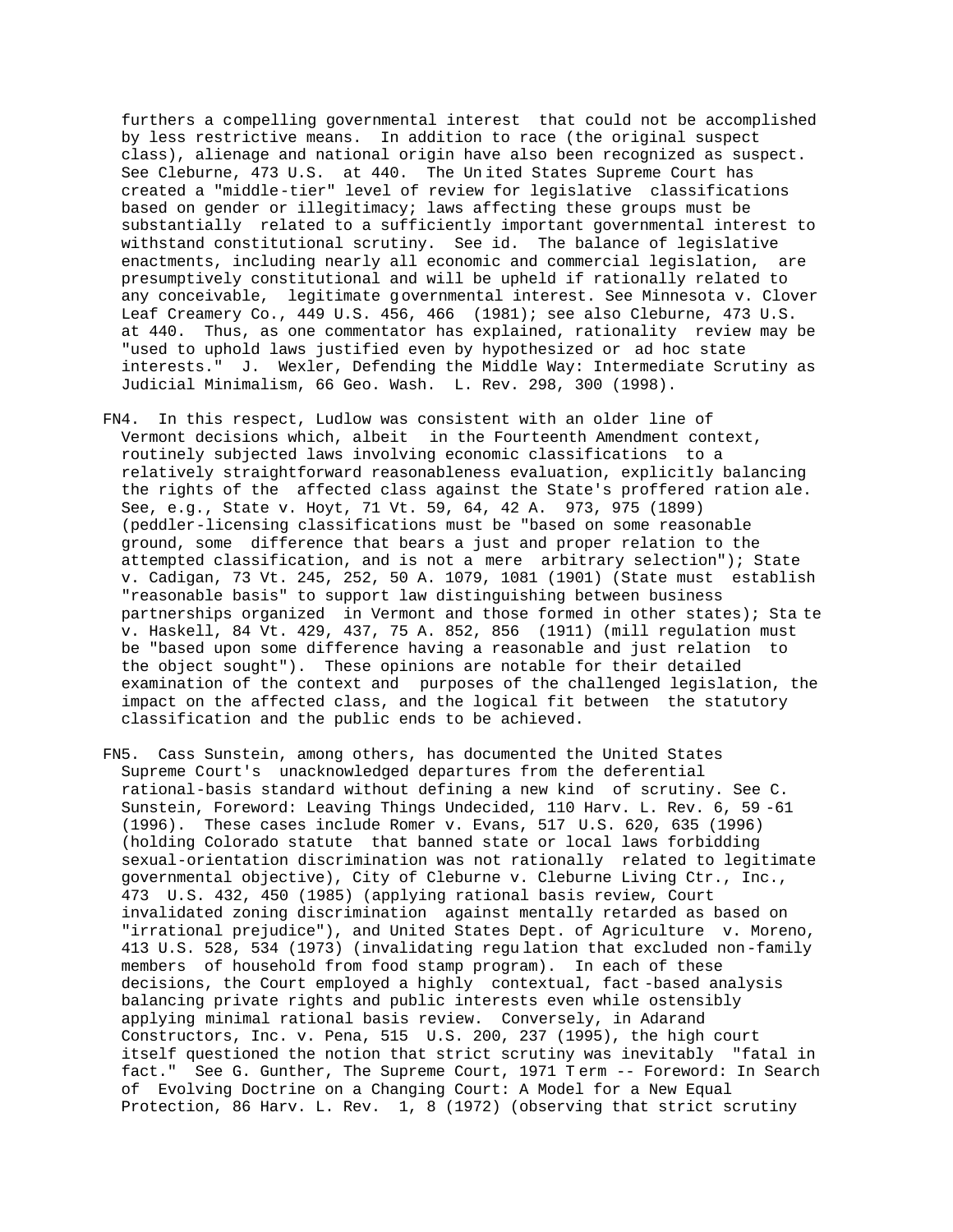is generally "`strict' in theory and fatal in fact"). Viewed together, these cases have prompted one commentator to suggest that "[t]he hard edges of the tripartite division have thus softened," and that the Court has moved "toward general balancing of relevant interests." Sunstein, supra, at 77.

- FN6. The current version differs from the original only in that the gender-neutral terms "person" and "persons" have been substituted for "man" and "men." See Vt. Const., Ch. II § 76. This revision was not intended to "alter the sense, meaning or effect of the" provision . Id.
- FN7. There is little doubt as to the obligatory nature of the Common Benefits Clause, which provides that "government is, or ought to be, instituted for the common benefit, protection, and security . . . . . " (Emphasis added). Indeed the State does not argue that it is merely hortatory or aspirational in effect, an argument that would not be persuasive in any event. See Brigham, 166 Vt. at 261 -62, 692 A.2d at 393-94 (1997) (framers "drew no distinction between `ought' and `sha ll' in defining rights and duties").
- FN8. The use of the word "family" in the Pennsylvania Common Benefits Clause reflects Pennsylvania's history, where elite "proprietors" including the Penns and other established families, had long dominated colonial politics, religion, and economic interests. The revolt against Great Britain presented an opportunity for western Pennsylvania farmers, urban gentry, and dissenting Presbyterians nursing "deep seated and long-felt grievances" to end Eastern domination of the colony, and establish a more democratic form of government. See Selsam, supra, at 1,  $255 - 56$ .
- FN9. This Court has noted that interpretations of similar constitutional provisions from other states may be instructive in understanding our own. See Benning, 161 Vt. at 476, 641 A.2d at 759. "Common Benefits" decisions from other states, however, are scarce. Pennsylvania eliminated the Common Benefits Clause when it replaced its constitution in 1790, and Virginia courts have not explored in any depth the meaning of its clause. The New Hampshire Constitution of 1783 also included a common benefits section substantially similar to Vermont's. See N.H. Const., Pt. 1, art. 10. Although New Hampshire courts have not developed an independent Common Benefits jurisprudence, several early New Hampshire decisions noted the provision's significance. See State v. Pennoyer, 18 A.2d 878, 881 (1889) (relying on Common Benefits Clause to strike down physician-licensing statute that exempted physicians who had resided in one place for four years); Rosenblum v. Griffin, 197 A. 701, 706 (1938) (noting that under Common Benefits Clause, "[e]quality of benefit is no less required than equality of burden. Otherwis e equal protection is denied"). Massachusetts included a variation on Vermont's Common Benefits Clause in its Constitution of 1780, as well as a separate "emoluments" provision. See Mass. Const., Pt. 1, arts. VI & VII (adopted 1780). Massachusetts has not relied on the Common Benefits provision as a separate source of equal protections rights. See Town of Brookline v. Secretary of Com., 631 N.E.2d 968, 978 n.19 (Mass. 1994).

 In the nineteenth century, a number of additional stat es adopted variations on the Common Benefits Clause. See, e.g., Conn. Const. of 1818, art. 1, § 2 ("[A]ll political power is inherent in the people, and all free governments are founded on their authority, and instituted for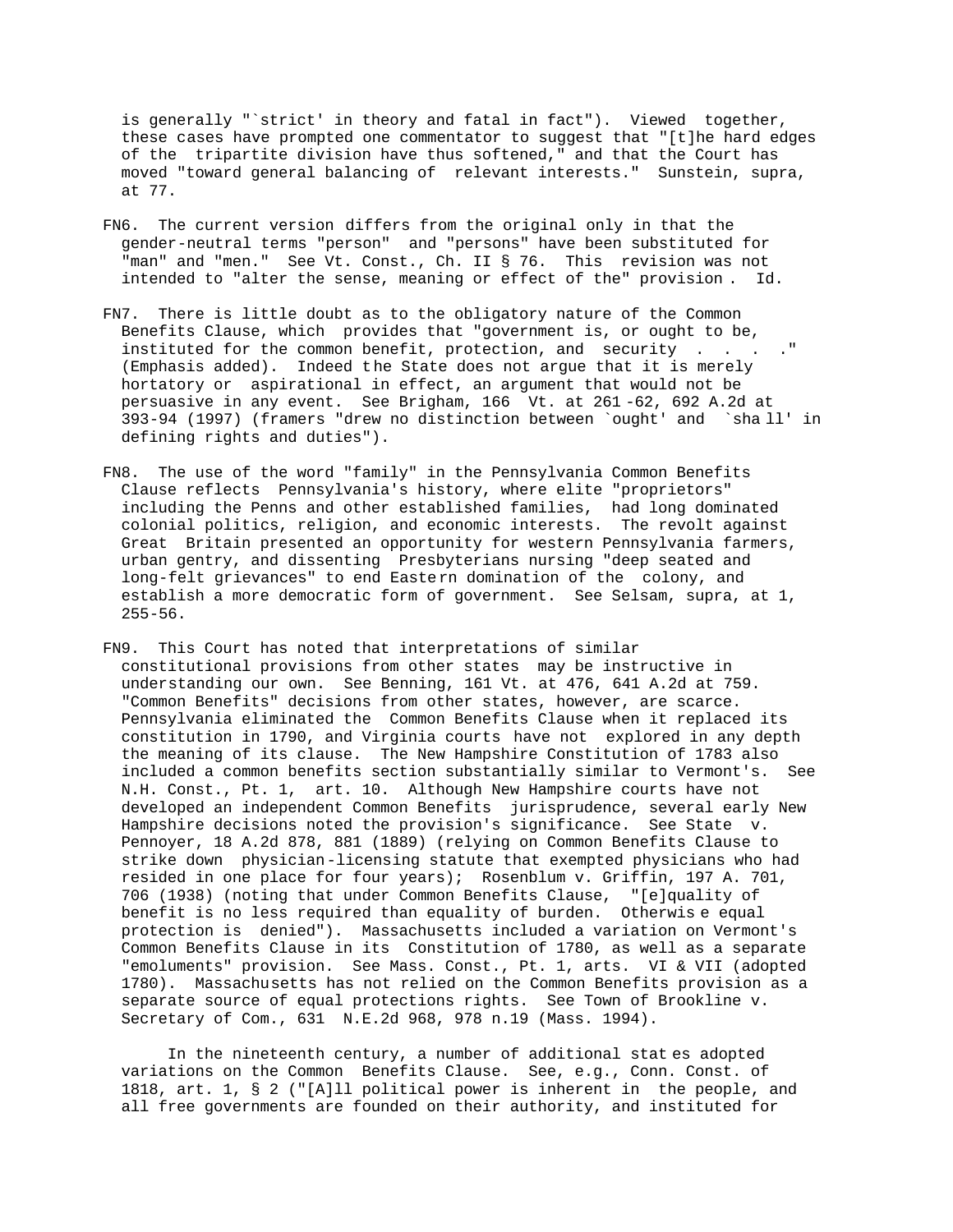their benefit."); Ohio Const. of 1851, art. 1, § 2 ("All political power is inherent in the people. Government is instituted for their equal protection and benefit."); W. Va. Const. Const., art. III, § 3 (adopted 1872) ("Government is instituted for the common benef it, protection and security of the people, nation or community."). Even assuming that provisions enacted in the nineteenth century have some bearing on the meaning of a Revolutionary-era document, these sister-state constitutions provide little guidance. Ohio has held that the state clause is the "functional equivalent" of the Equal Protection Clause with similar standards. See American Ass'n of Univ. Professors v. Central State Univ., 699 N.E.2d 463, 467 (Ohio 1998). The West Virginia Supreme Court, in contrast, has relied on the Common Benefits Clause to hold that the State constitution provides greater individual protection than the United States Constitution. See United Mine Workers of Am. Inter. Union v. Parsons, 305 S.E.2d 343, 353-54 (W. Va. 1983). Apart from noting the absence of an equivalent provision in the federal constitution, however, the West Virginia court has not engaged in any extensive textual or historical analysis.

 A number of states during the Revolutionary and early National periods also adopted separate provisions, apparently modeled on the Pennsylvania and Virginia clauses, declaring that no men, or set of men, are entitled to exclusive or separate emoluments or privileges fro m the community, but in consideration of public services. See, e.g., N.C. Const. of 1776, Decl. of Rights, § 3; Mass. Const., Pt. 1, art. VI; Conn. Const. of 1818, art. I, § 1; Miss. Const. of 1832, art. I, § 1; Ky. Const. of 1792, art. XII, § 1. These "emoluments and privileges" clauses have been extensively cited and applied, often in the context of taxpayer suits challenging public expenditures as unconstitutional "gifts" of public funds without consideration of public service, or s uits challenging legislative acts granting special credits, payments, or exemptions to a specific class. see, e.g., Commissioner of Pub. Works v. City of Middletown. 731 A.2d 749. 757 (Conn. 1999) (challenge to tax exemption); Driscoll v. City of New Haven, 52 A. 618, 622 (Conn. 1902) (taxpayer suit to enjoin municipal grant of land to private company); Kentucky Union R.R. Co. v. Bourbon County, 2. S.W. 687, 690 (Ky. 1887) (taxpayer suit to enjoin subscription of bonds for railroad purposes); Brumley v. Baxter, 36 S.E.2d 281, 286 (N.C. 1945) (taxpayer suit to enjoin municipal grant of real property for use by military veterans); see also Gross v. Auditor of Accounts, 109 Vt. 156, 159, 194 A. 465, 467 (1937) (Article 7 challenge to payment to sheriff's widow as "emolument" without consideration of public service). These cases generally turned on whether the challenged action promoted a public purpose or was made without some consideration of public service. They represent, in effect, the reverse of the Common Benefits Clause, prohibiting the grant of special privileges to a select class of persons over and above those granted to the general community, as the Common Benefits Clause requires the equal enjoyment of general benefits and protections by the whole community.

FN10. The concurring opinion would tie its analysis to the presumably "objective" test of suspect class. But suspect class analysis has never provided a stable mooring for constitutional a pplication of Vermont's Common Benefits Clause. Although the concurrence identifies precedents of this Court holding that a more searching scrutiny is required when a statutory scheme involves suspect classes, we have never established the criteria for determining what constitutes a suspect class under the Vermont Constitution nor have we ever identified a suspect class under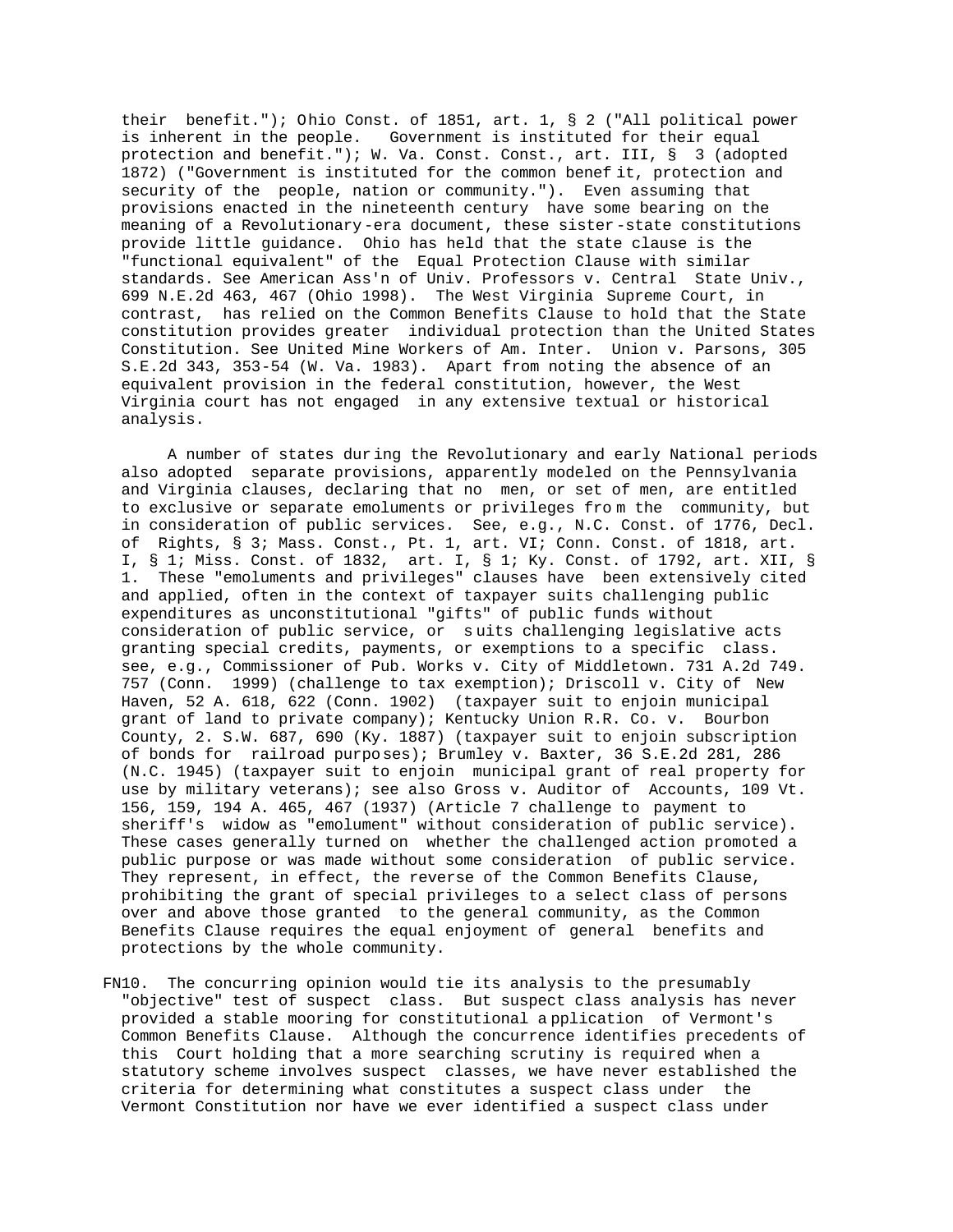Article 7. Moreover, the concurrence applies strict scrutiny predicated on a finding that lesbians and gay men a re a suspect class, although the overwhelming majority of decisions have rejected such claims. See Ben - Shalom v. Marsh, 881 F.2d 454, 464 -66 (7th Cir. 1989), cert denied, 494 U.S. 1004 (1990); Equality Found'n of Greater Cincinnati, Inc. v. City o f Cincinnati, 128 F.3d 289, 292 -93 (6th Cir. 1997); Thomasson v. Perry, 80 F.3d 915, 927 (4th Cir.), cert. denied, 519 U.S. 948 (1996); Richenberg v. Perry, 97 F.3d 256, 260-61 (8th Cir. 1996), cert. denied, 522 U.S. 807) (1997); High Tech Gays v. Defense Indus. Sec. Clearance Office, 895 F.2d 563, 571-72 (9th Cir. 1990); Woodward v. United States, 871 F.2d 1068, 1076 (Fed. Cir. 1989), cert. denied, 494 U.S. 1002 (1990); Padula v. Webster, 822 F.2d 97, 103 (D.C. Cir. 1987); Baker v. Wade, 769 F.2d 289, 292 (5th Cir. 1985) (en banc), cert. denied, 478 U.S. 1035 (1986); National Gay Task Force v. Board of Educ., 729 F.2d 1270, 1273 (10th Cir. 1984), aff'd 470 U.S. 903 (1985); Opinion of the Justices, 530 A.2d 21, 24 (N.H. 1987).

The Court -- no less than the concurrence -- seeks a rationale faithful to our Constitution and careful in the exercise of this Court's limited powers. The concurrence suggests that the Oregon Supreme Court's decision in Hewitt v. State Acc ident Ins. Fund Corp., 653 P.2d 970, 977 -78 (Or. 1982) should be relied upon to supply the missing Vermont jurisprudence of suspect class criteria. Yet, the Oregon Court of Appeals found it necessary to abandon the immutable personal -characteristic criterion of Hewitt in order to find that homosexuals were a suspect class entitled to heightened scrutiny. See Tanner v. Oregon Health Sciences Univ., 971 P.2d 435, 446 (Or. Ct. App. 1998). The "adverse stereotyping" analysis used in its place, see id., may provide one intermediate appellate court's answer to the question of whether homosexuals are a suspect class, but it is far from an "exacting standard" by which to measure the prudence of a court's exercise of its powers. It is di fficult to imagine a legal framework that could provide less predictability in the outcome of future cases than one which gives a court free reign to decide which groups have been the subject of "adverse social or political stereotyping." Id. The artificiality of suspect-class labeling should be avoided where, as here, the plaintiffs are afforded the common benefits and protections of Article 7, not because they are part of a "suspect class," but because they are part of the Vermont com munity.

FN11. The concurring and concurring and dissenting opinions are mistaken in suggesting that this standard places identical burdens upon the State regardless of the nature of the rights affected. As explained above, the significance of the benefits and protections at issue may well affect the justifications required of the State to support a statutory classification. This is plainly demonstrated in the discussion of marriage benefits and protections which follows. Nor is there an y merit to the assertion that this standard invites a more "activist" review of economic and social welfare legislation. See post, at 15 (Dooley, J., concurring). Characterizing a case as affecting "economic" interests, "civil rights," "fundamental" rights, or "suspect classes" -- as our colleagues apparently prefer -- is no less an exercise in judgment. Indeed, it may disguise the court's value judgments with a label, rather than explain its reasoning in terms that the public and the litigants are entitled to understand. "It is a comparison of the relative strengths of opposing claims that informs the judicial task, not a deduction from some first premise." Glucksberg, 521 U.S. at 764 (Souter, J., concurring). That is a task we trust will continue to be undertaken in a legal climate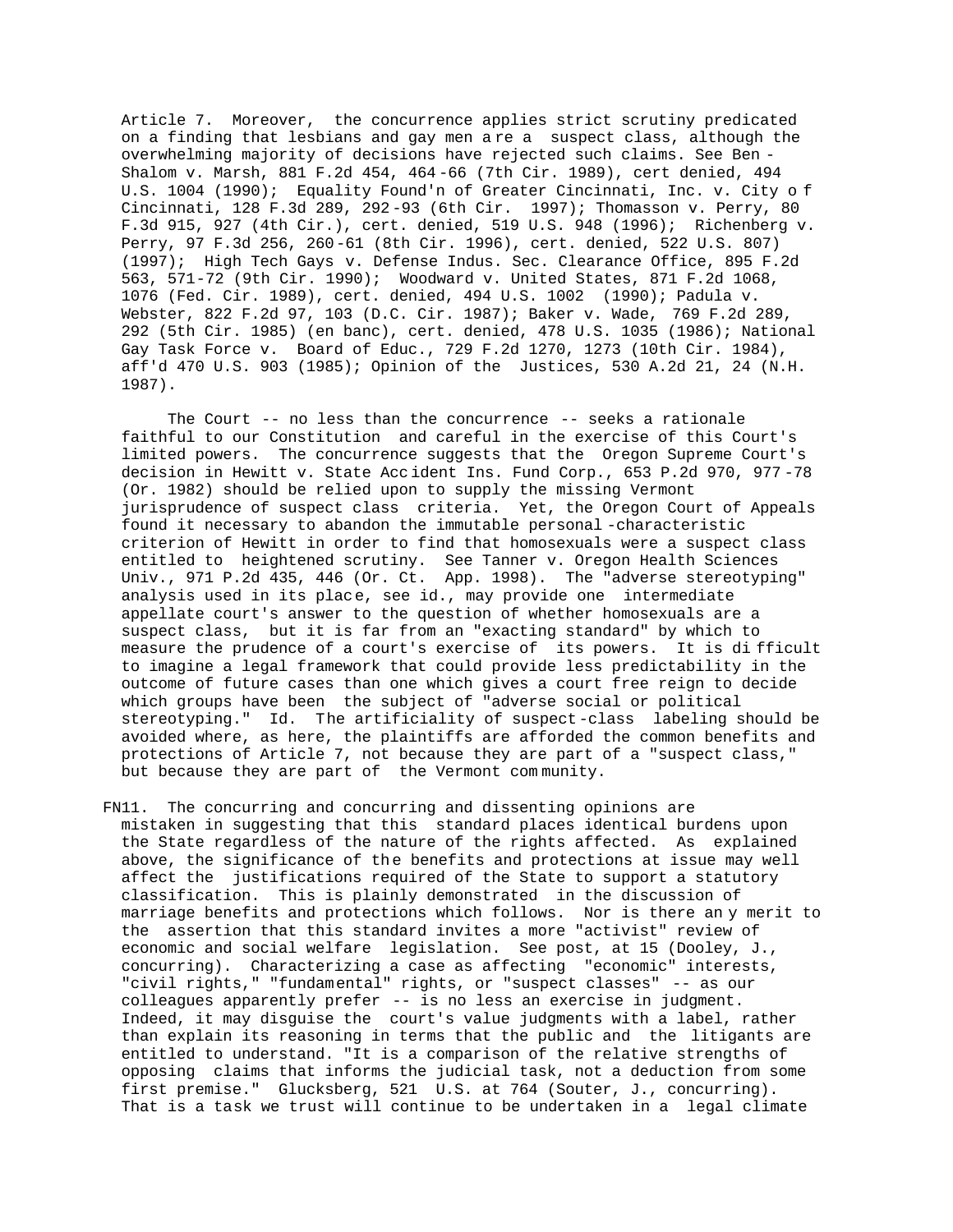that recognizes that "constitutional review, not judicial lawmaking, is a court's business here." Id. at 768.

FN12. Justice Harlan has described the process of constitutional interpretation as follows:

If the supplying of content to this Constitutional concept has of necessity been a rational process, it certainly has not been one where judges have felt free to roam where unguided speculation might take them. The balance of which I speak is the balance struck by this country, having regard to what history teaches are the traditions from which it developed as well as the traditions from which it broke. That tradition is a living thing. A decision of this Court which radically departs from it could not long survive, while a decision which builds on what has survived is likely to be sound. No formula could serve as a substitute, in this area, for judgment and restraint.

Poe, 367 U.S. at 542 (Harlan, J. dissenting).

FN13. Relying largely on federal precedents, our colleague in her concurring and dissenting opinion suggests that the statutory exclusion of same-sex couples from the benefits and protections of marriage should be subject to heightened scrutiny as a " suspect" or "quasi-suspect" classification based on sex. All of the seminal sex -discrimination decisions, however, have invalidated statutes that single -out men or women as a discrete class for unequal treatment. See, e.g., United States v. Virginia, 518 U.S. 515, 555-56 (1996) (repudiating statute that precluded women from attending Virginia Military Institute); Mississippi Univ. for Women v. Hogan, 458 U.S. 718, 731 (1982) (invalidating admission policy that excluded males from attend ing state-supported nursing school); Craig v. Boren, 429 U.S. 190, 204 (1976) (invalidating statute that allowed women to purchase non-intoxicating beer at younger age than men); Frontiero v. Richardson, 411 U.S. 677, 690 (1973) (striking statute that imposed more onerous requirements upon female members of armed services to claim spouses as dependents).

 Although this Court has not addressed the issue, see State v. George, 157 Vt. 580, 588, 602 A.2d 953, 957 (1991), we do not doubt that a statute that discriminated on the basis of sex would bear a heavy burden under the Article 7 analysis set forth above. The difficulty here is that the marriage laws are facially neutral; they do not single -out men or women as a class for disparate treatment, but rather prohibit men and women equally from marrying a person of the same sex. As we observed in George, 157 Vt. at 585, 602 A.2d at 956, "[i]n order to trigger equal protection analysis at all . . . a defendant must show that he was treated differently as a member of one class from treatment of members of another class similarly situated." (Emphasis added). Here, there is no discrete class subject to differential treatment solely on the basis of sex; each sex is equally prohibited from precisely the same conduct.

 Indeed, most appellate courts that have addressed the issue have rejected the claim that defining marriage as the union of one man and one woman discriminates on the basis of sex. S ee, e.g. Baker v. Nelson, 191 N.W.2d 185, 186-87 (Minn. 1971); Singer v. Hara, 522 P.2d 1187, 1191 -92 (Wash. Ct. App. 1974); see also Phillips v. Wisconsin Personnel Comm'n, 482 N.W.2d 121, 129 (Wis. Ct. App. 1992) (holding that health insurance regulation limiting state employee's dependent coverage to spouse did not constitute sex discrimination because coverage was "unavailable to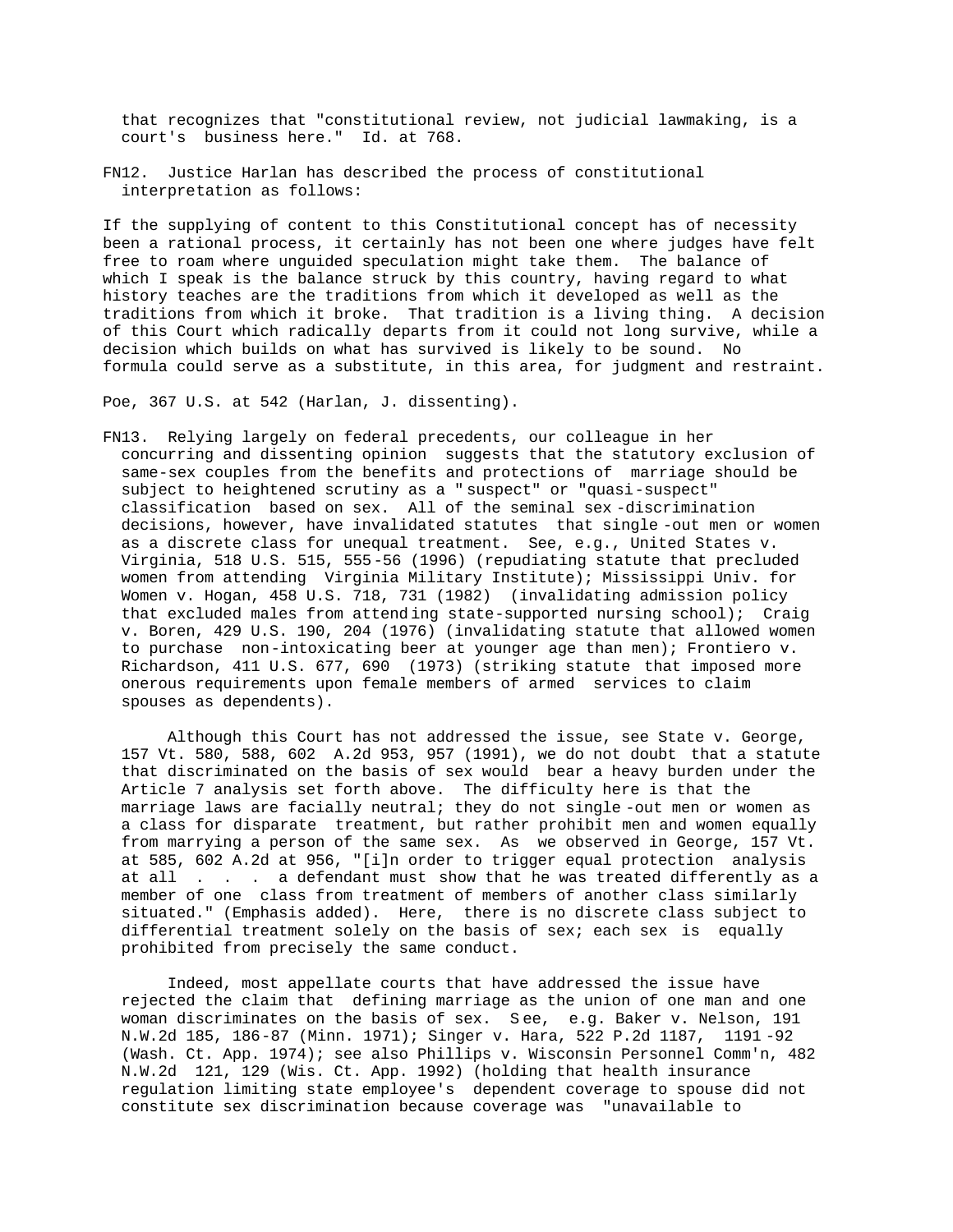unmarried companions of both male and female employees"); State v. Walsh, 713 S.W.2d 508, 510 (Mo. 1986) (rejecting claim that sodomy statute imposed sex-based classification because it "applie[d] equally to men and women [in] prohibit[ing] both classes from engaging in sexual activity with members of their own sex"). But see Baehr v. Lewin, 852 P.2d 44, 64 (Haw. 1993) (plurality opinion holding that state's marriage laws discriminated on basis of sex).

 Although the concurring and dissenting opinion invokes the United States Supreme Court decision in Loving v. Virginia, 388 U.S. 1 (196 7), the reliance is misplaced. There the high court had little difficulty in looking behind the superficial neutrality of Virginia's anti -miscegenation statute to hold that its real purpose was to maintain the pernicious doctrine of white supremacy. Id. at 11. Our colleague argues, by analogy, that the effect, if not the purpose, of the exclusion of same -sex partners from the marriage laws is to maintain certain male and female stereotypes to the detriment of both. To support the claim , she cites a number of antiquated statutes that denied married women a variety of freedoms, including the right to enter into contracts and hold property.

 The test to evaluate whether a facially gender -neutral statute discriminates on the basis of sex is whether the law "can be traced to a discriminatory purpose." Personnel Administrator v. Feeney, 442 U.S. 256, 272 (1979). The evidence does not demonstrate such a purpose. It is one thing to show that long-repealed marriage statutes subordinated women to men within the marital relation. It is quite another to demonstrate that the authors of the marriage laws excluded same -sex couples because of incorrect and discriminatory assumptions about gender roles or anxiety about gender-role confusion. That evidence is not before us. Accordingly, we are not persuaded that sex discrimination offers a useful analytic framework for determining plaintiffs' rights under the Common Benefits Clause.

- FN14. It would, for example, serve no useful purpose to remand this matter for hearings on whether marriages of convenience (i.e., unions for the purpose of obtaining certain statutory benefits) would result from providing same-sex couples with the statutory benefits a nd protections accorded opposite-sex couples under marriage laws. For the reasons we have stated in this opinion, it is not a failure of proof that is fatal to the State's arguments, it is a failure of logic.
- FN15. Contrary to the characteriz ation in the concurring and dissenting opinion, we do not "decline[] to provide plaintiffs with a marriage license" because of uncertainty and confusion that change may bring. Post, at 11. Rather, it is to avoid the uncertainty that might result during the period when the Legislature is considering potential constitutional remedies that we consider it prudent to suspend the Court's judgment for a reasonable period.
- FN16. J. Boswell, Life of Johnson (1791) (reprinted in Bartlett's Familiar Quotations 54 (15th ed. 1980).

Concurring

-----------------------------------------------------------------------------

<Page 3>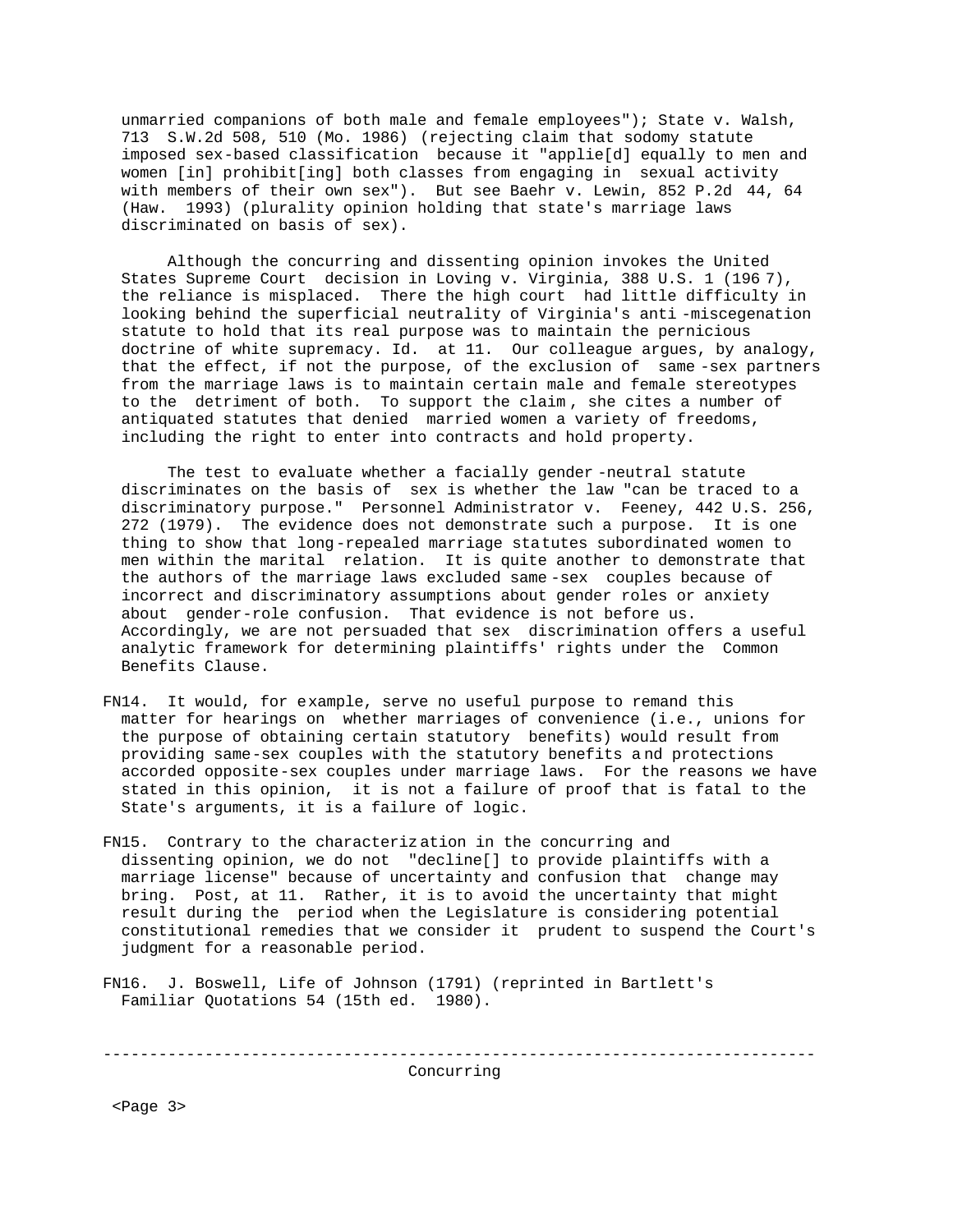DOOLEY, J., concurring. I concur in Part I of the majority opinion, the holding of Part II, and the mandate. I do not, however, concur in the reasoning of Part II. I recognize that to most observers the significance of this decision lies in its result and remedy. In the cases that come before us in the future, however, the significance of this case will lie in its rationale - that is, how we interpret and apply Chapter I, Article 7 of the Vermont Constitution. Moreover, in this, the most closely -watched opinion in this Court's history, its acceptabili ty will be based on whether its reasoning and result are clearly commanded by the Constitution and our precedents, and whether it is a careful and necessary exercise of the Court's limited powers. I do not believe that the majority's rationale meets this exacting standard, and I fear how it may be applied - or ignored - in the future.

 This is a concurrence and not a dissent. I agree with the majority that the consequence of limiting marriage to a man and woman is the exclusion of these plaintiffs, and many persons similarly situated, from numerous rights, benefits, and duties that government and society provide to - and impose on - married persons. However we might have described marriage in relation to the very limited government that was created by our Constitution, the complexity of the current system of government-created benefits and burdens has made civil marriage a modern-day emolument, a government recognized and supported special status for which these plaintiffs are not eligible.

 This is a civil rights case, very different from a claim of discrimination with respect to, for example, a peddler's fee, see State v. Hoyt, 71 Vt. 59, 42 A. 973 (1899), operation of partnerships, see State v. Cadigan, 73 Vt. 245, 50 A. 1079 (1901), or regulation of river pollution, see State v. Haskell, 84 Vt. 429, 75 A. 852 (1911). It is also very different from a claim that exemptions to a Sunday closing law unconstitutionally discriminated against large

## <Page 4>

 stores, the issue in State v. Ludlow Supermarkets, Inc., 141 Vt. 261, 448 A.2d 791 (1982). The United States Supreme Court has recognized that discrimination based on race, alienage, national origin, or sex requires greater justification than economic discrimination, such as discrimination in the fees charged certain peddlers based on the type of goods they are selling. See Cleburne v. Cleburne Living Ctr., 473 U.S. 432, 440 -41 (1985) (discussing the standards for scr utinizing various classifications). Compare United States v. Virginia, 515 U.S. 518, 532 (1996) (sex), and Loving v. Virginia, 388 U.S. 1, 11 (1967) (race), with Williamson v. Lee Optical, Inc., 348 U.S. 483, 486 -88 (1955) (economic regulation). Until this decision, we also recognized this distinction. As we stated in Brigham v. State, 166 Vt. 246, 265, 692 A.2d 384, 396 (1997): "Where a statutory scheme affects fundamental constitutional rights or involves suspect classifications, bot h federal and state decisions have recognized that proper equal protection analysis necessitates a more searching scrutiny."

 The marriage statutes do not facially discriminate on the basis of sexual orientation. There is, however, no doubt that the requirement that civil marriage be a union of one man and one woman has the effect of discriminating against lesbian and gay couples, like the plaintiffs in this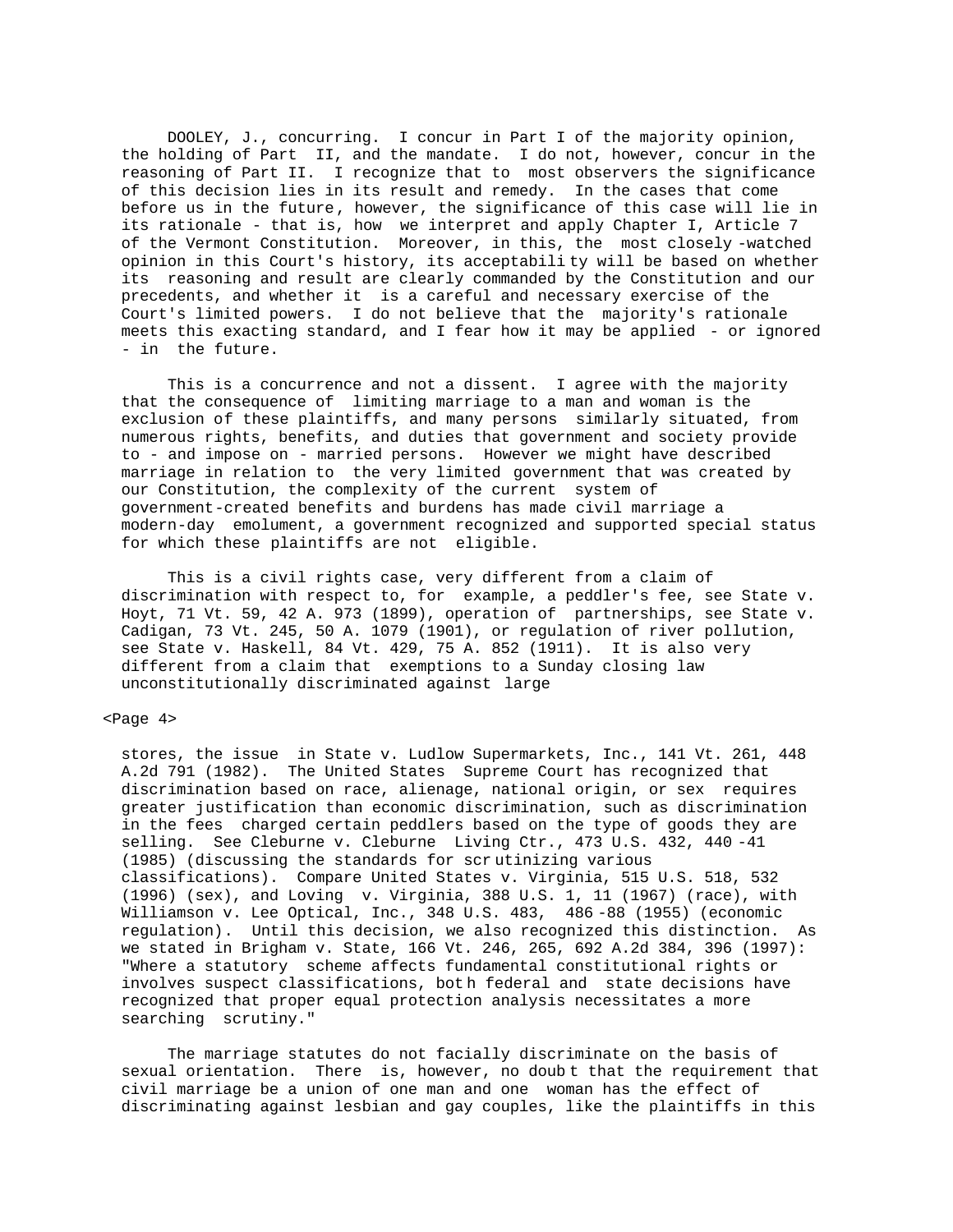case, who are unable to marry the life partners of their choice. The majority proclaims that most decisions have concluded that lesbians and gay men are not a suspect classification, inferring that any conclusion to the contrary is wrong. See ante, at 24 n.10. On this point, however, I believe the central analysis of Ludlow is critical:

 [A] state court reviewing state legislation is in a very different posture from the United States Supreme Court when it undertakes the parallel task. Rather than disposing of a case on the premise that its impact will presumably affect more than fifty varying jurisdictions, a state court reaches its result in the legal climate of the single jurisdiction with which it is associated, if federal proscriptions are not transgressed.

## <Page 5>

 141 Vt. at 268, 448 A.2d at 795. Although our precedents mandate use of at least a close cousin of the federal equal protection test, we must, as we said in Ludlow, apply that test in our own "legal climate."

 Vermont's legal climate differs considerably fr om that in other jurisdictions where courts have held that lesbians and gay men are not a suspect classification. Indeed, the federal analysis of the rights of lesbians and gay men almost always starts with Bowers v. Hardwick, 478 U.S. 186 (1986), a decision that reflects a legal climate quite hostile to those rights. Bowers upheld a Georgia conviction for sodomy based on a sex act committed by two males in the bedroom of defendant's home. See id. at 196. It held that, for due process purposes, individuals do not have "a fundamental right to engage in homosexual sodomy." Id. at 191.

 Federal courts considering equal -protection challenges have relied on Bowers to conclude that lesbians and gay men are not a suspect classification. They rationalize that if homosexual conduct can constitutionally be criminalized, homosexuals cannot constitute a suspect class. See, e.g., Equality Found. of Greater Cincinnati, Inc. v. City of Cincinnati, 128 F.3d 289, 292 -93 (6th Cir. 1997) (holding that under Bowers and its progeny, homosexuals do not constitute suspect class because conduct which defined them as homosexuals could constitutionally be proscribed); Ben-Shalom v. Marsh, 881 F.2d 454, 464 -65 (7th Cir. 1989) (citing Bowers and holding that because homosexual conduct may constitutionally be criminalized, homosexuals do not constitute a suspect class); High Tech Gays v. Defense Indus. Sec. Clearance Office, 895 F.2d 563, 571 (9th Cir. 1990) (same);Woodw ard v. United States, 871 F.2d 1068, 1074-76 (Fed. Cir. 1989) (same); Padula v. Webster, 822 F.2d 97, 102 -03 (D.C. Cir. 1987) (same); see also Opinion of the Justices, 530 A.2d 21, 24 (N.H. 1987) (stating that for federal equal -protection analysis homosexuals do not constitute a suspect class, nor is there a fundamental

# <Page 6>

right to engage in sodomy according to Bowers).

 The majority errs in relying on these cases because the Bowers rationale applied in all of them is not applicable in Vermont today. Although Vermont, like all states, once criminalized sodomy, and had a "fellation" law, see State v. LaForrest, 71 Vt. 311, 312, 45 A.2d 225, 226 (1899) (holding sodomy a crime by virtue of 1 V.S.A. § 271 -- formerly V.S.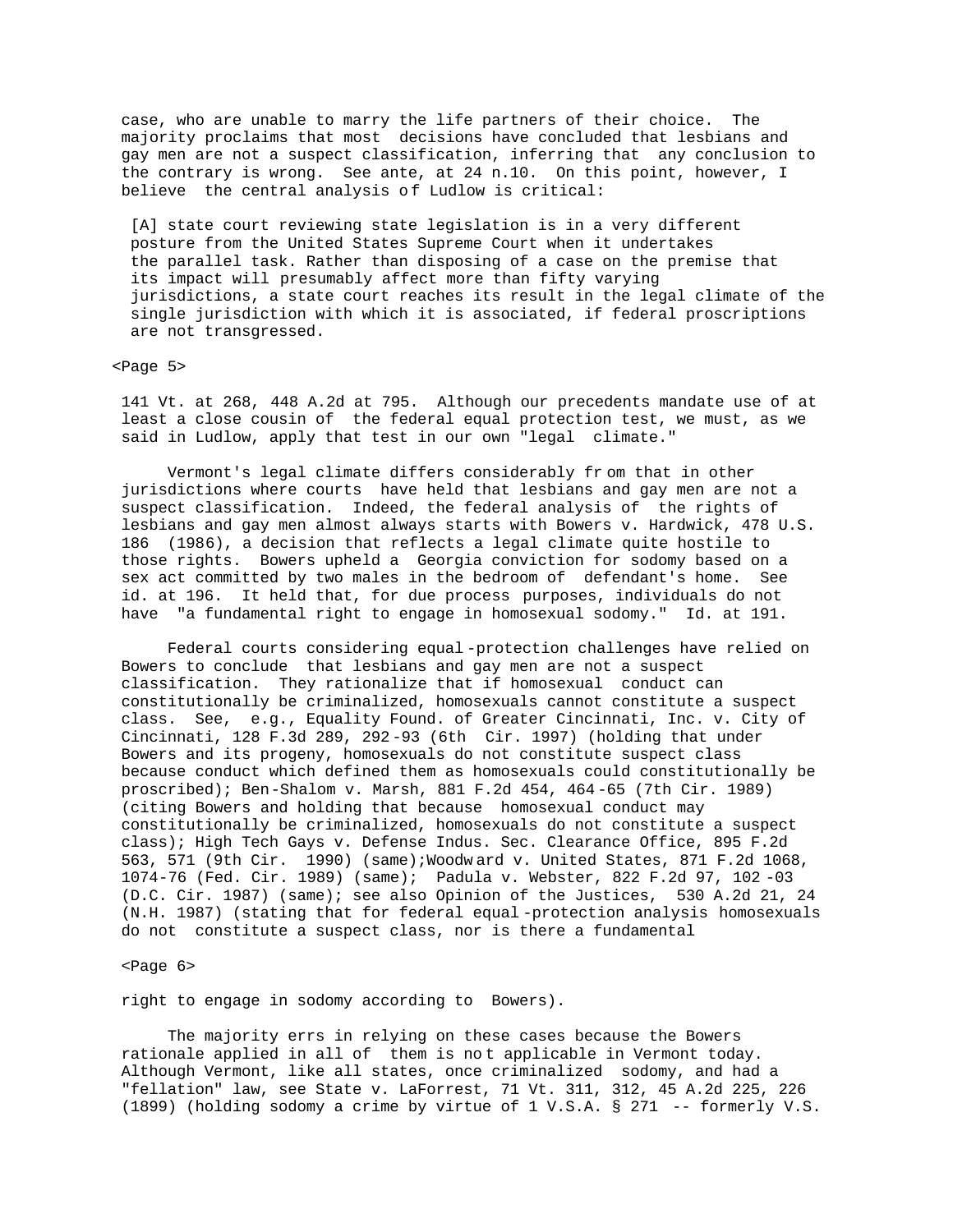898 -- and adopting common law so far as applicable in Vermont); 13 V.S.A. §2603 (repealed 1977, No. 51, §2), it repealed this law in 1977 and does not now prohibit, or otherwise restrict, homosexual conduct between adults, except on the same terms that it restricts heterosexual conduct. See, e.g., 13 V.S.A. § 3252 (sexual assault); 13 V.S.A. § 3253 (aggravated assault); 13 V.S.A. § 2601 (lewd and lascivious conduct).

 Since 1992, it has generally been the policy of Vermont to prohibit discrimination based on sexual orientation. See 1991, No. 135 (Adj. Sess.). This includes discrimination based on "male or female homosexuality." 1 V.S.A. § 143. Thus, I believe our "legal climate" is vastly different from that in Bowers, where, after considering that twenty-four states had criminalized sodomy between consenting adults, the United States Supreme Court concluded that there was no fundamental right, deeply rooted in the Nation's history, to engage in such co nduct. My point here is simply that the rationale in federal decisions for withholding a more searching scrutiny does not apply in Vermont. The majority errs in relying on these decisions and the state court decisions applying the same federal analysis.

 Chapter I, Article 7 of the Vermont Constitution actually contains three clauses, the most important of which is the second, which contains the prohibition on governmental actions "for the particular emolument or advantage of any single person, family, or set of persons, who are a part only of that community." This anti -privilege language, and variations on it, is contained

### <Page 7>

 in the vast majority of pre-civil war state constitutions. See, e.g., Conn. Const. of 1818, art. I, §1; Ky. Const. of 1792, art. XII, § 1; Mass. Const., art. VI (adopted in 1780); N.H. Const., art. X (adopted in 1784); N.C. Const. of 1776, art. III; Ohio Const. of 1851, art. I, § 2; Va. Const. of 1776, Bill of Rights, § 4; Tx. C onst. of 1845, art. I, § 2. At least in this century, the jurisprudence in Vermont is similar to that in most states. See, e.g., Town of Emerald Isle v. State, 360 S.E.2d 756, 764 (N.C. 1987) (classification is not exclusive emolument if intended to promote general welfare and reasonable basis exists to conclude it serves public interest); Primes v. Tyler, 331 N.E.2d 723, 728 -29 (Ohio 1975) (statute violates constitution because no governmental interest justifies grant of special privilege and immunity); Rosenblum v. Griffin, 197 A. 701, 706 (N.H. 1938) (classification is constitutional under New Hampshire or federal law if based on some reasonable ground); City of Corbin v. Louisville & Nashville R.R. Co., 26 S.W.2d 539, 540 (Ky . 1930) (purpose of emoluments and privileges clause is to place all similarly situated citizens on plane of equality under law).

 Oregon, like Vermont, has developed an independent state constitutional jurisprudence. Article I, Section 20 of the Oregon Constitution, adopted in 1859, provides that no law shall "grant[] to any citizen or class of citizens privileges, or immunities, which, upon the same terms, shall not equally belong to all citizens." This provision is similar in purpose and effect to our Common Benefits Clause. See D. Schuman, The Right to "Equal Privileges and Immunities": A State Version of "Equal Protection," 13 Vt. L. Rev. 221, 222 -25 (1988). The Oregon Supreme Court has described that provision p recisely how we today have described Chapter I, Article 7: "Antedating the Civil War and the equal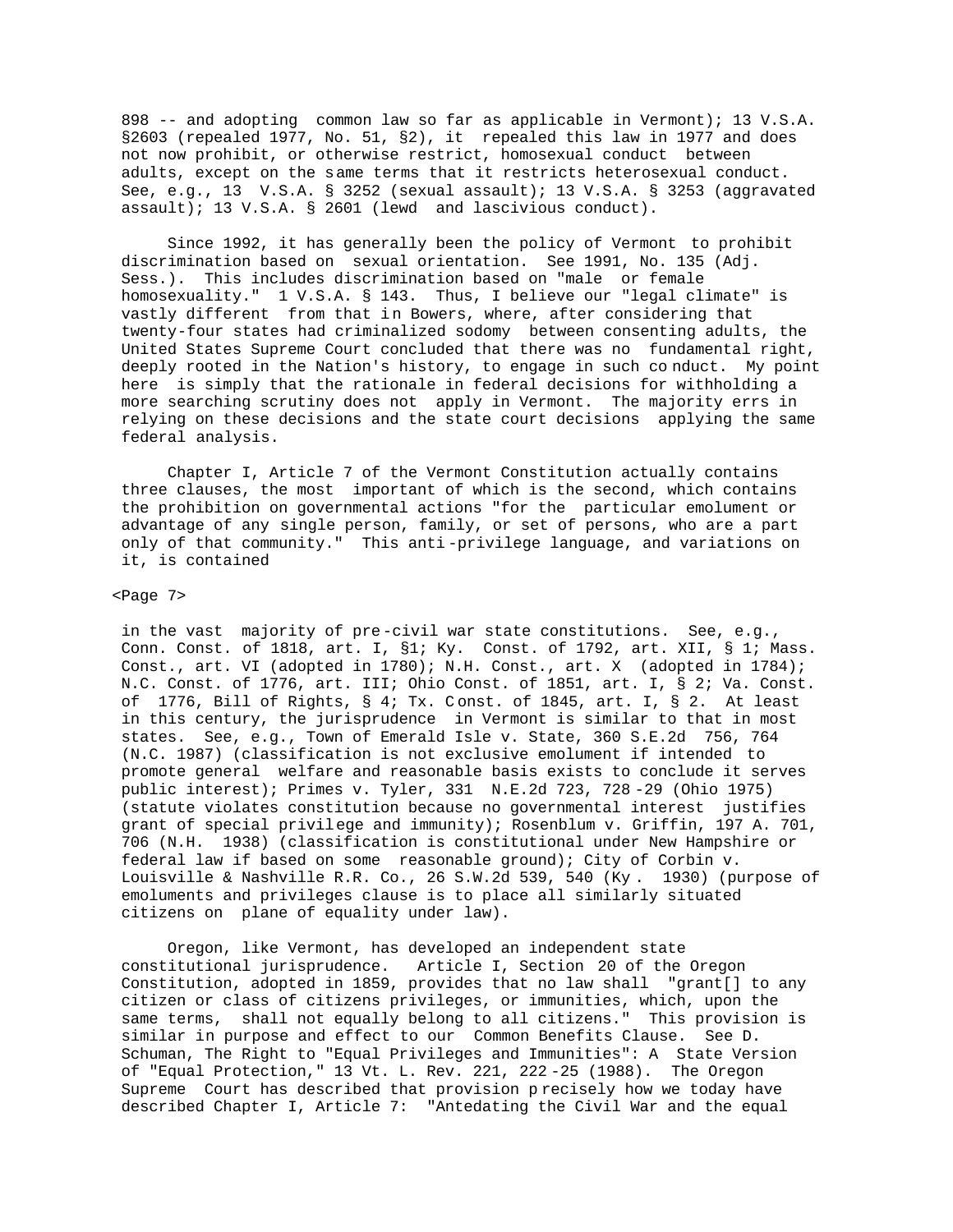protection clause of the fourteenth amendment, its language reflects early egalitarian objections to favoritism and special privileges for a few rather than the concern of the Reconstruction Congress about discrimination against disfavored individuals or groups." State v. Clark, 630 P.2d 810, 814 (Or. 1981). Just as this Court has acknowledged in developing its Article 7 jurisprudence, the Oregon court has recognized that a privilege for a person or group of persons means discrimination against

<Page 8>

 others. See id. at 814 (Article I, Section 20 of Oregon Constitution protects against adverse discrimination as well as against favoritism). Thus, while developing an independent state constitutional jurisprudence, the Oregon Supreme Court has looked to the decisions of United States Supreme Court, but has adopted the federal analysis only where the court finds it persuasive. See State v. Kennedy, 666 P.2d 1316, 1321 (Or. 1983). See, e.g., Hewitt v. State Accident Ins. Fund Corp., 653 P.2d 970, 976 (Or. 1982) (declining to adopt federal standard of intermediate scrutiny for sex-based classifications).

 The Oregon Supreme Court, like this Court, has adopted the federal, tiered framework for analyzing equal -protection type constitutional challenges. See Hewitt, 653 P.2d at 976 (following United States Supreme Court analysis that asks whether classification is made on basis of suspect classification, and if so, whether such classification is subject to strict scrutiny). Moreover, it has held, as we have held, that its state constitution "prohibits disparate treatment of groups or individuals by virtue of 'invidious' social categories" and that discrimination against a suspect class is subject to strict scrutiny. Id.; see MacCallum v. Seymour's Adm'r, 165 Vt. 452, 460, 686 A.2d 935, 939 (1996) (Article 7 protects against invidious discrimination). I point out the similarities between our Article 7 jurisprudence and Oregon's Section 20 jurisprudence because this Court has not established the criteria for identifying suspect classifications, while the Oregon court s have. Because of the historical similarity, I find it useful to look to Oregon case law, and the United States Supreme Court decisions upon which it relies, in considering whether lesbians and gay men are a suspect classification under Article

<Page 9>

7.

 In Hewitt, the Oregon Supreme Court determined that sex -based classifications are suspect because (1) they focus on an immutable personal characteristic and thus "can be suspected of reflecting `invidious' social or political premises, that is to say, prejudice or stereotyped prejudgments," and (2) "[t]he purposeful historical, legal, economic and political unequal treatment of women is well known." 653 P.2d at 977. Accordingly, the court held that sex -based classifications are inherently suspect, like the United States Supreme Court found classifications based on race, alienage, and nationality. See id. at 977-78 (citing Loving v. Virginia, 388 U.S. 1, 11 (1967) (race); Graham v. Richardson, 403 U.S. 365, 372 (1971) (alienage); Oyama v. California, 332 U.S. 633, 646 (1948) (nationality)).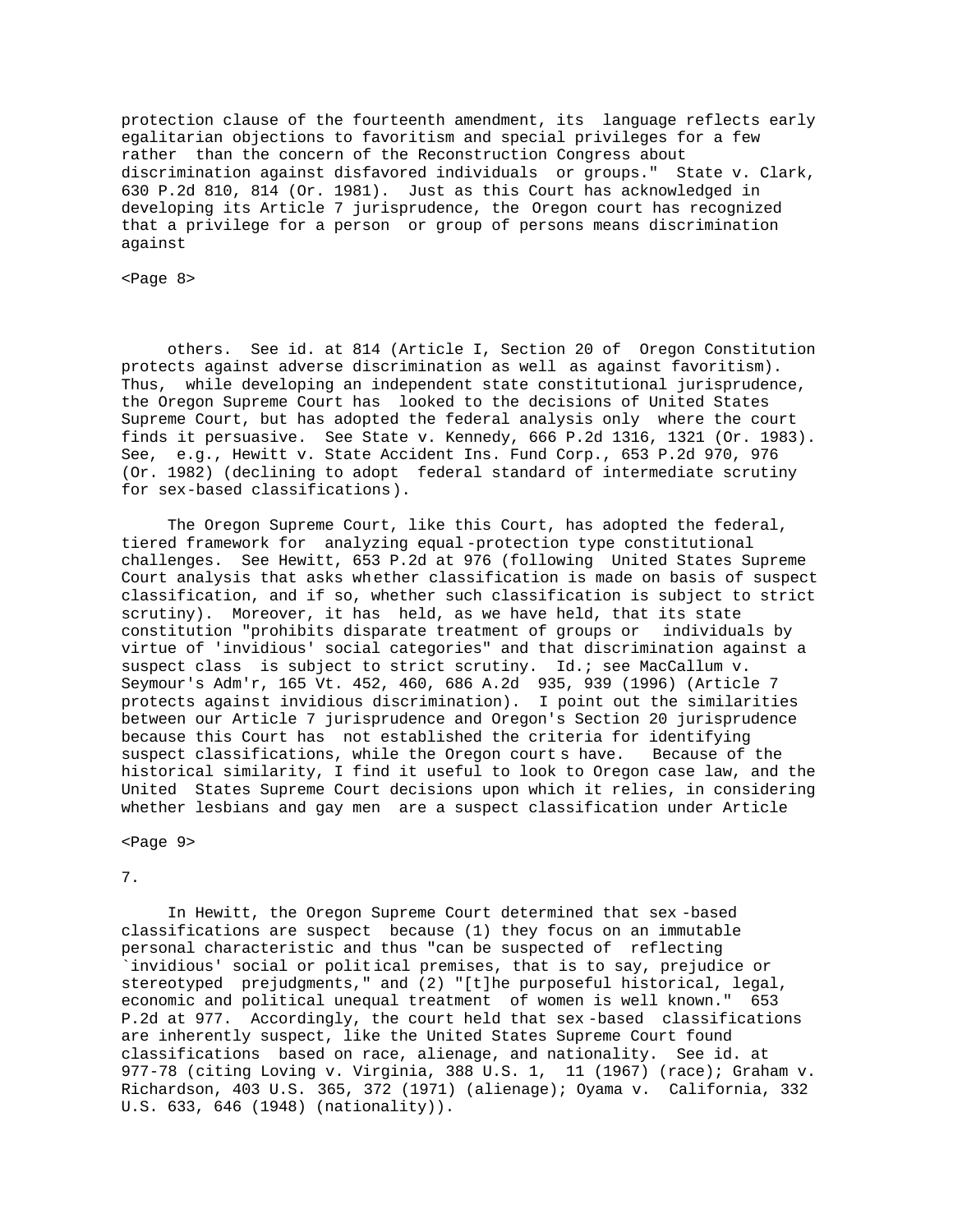Although the Oregon Supreme Court has not addressed whether lesbians and gay men are a suspect classification, the Oregon Court of Appeals has recently done so. See Tanner v. Oregon Health Sciences Univ., 971 P.2d 435 (Or. Ct. App. 1998). In Tanner, the court held that Article I, Section 20 of the Oregon Constitution requires the Oregon Health Sciences University to extend health and life i nsurance benefits to the unmarried domestic partners of its homosexual employees. See id. at 448. The Tanner court examined the Hewitt two -part test for defining suspect classes and determined that "immutability -- in the sense of inability to al ter or change -- is not necessary" because alienage and religious affiliation - which may be changed -- have been held to be suspect classifications. Thus, it held that defining a suspect class depends not on the immutability of a class-defining characteristic, but upon (1) whether the characteristic has historically been regarded as defining a distinct socially-recognized group, and if so (2) whether that group has been the subject of adverse social or political stereotyping. See id. at 446. Applying this test, the court concluded that the class of homosexual couples is

## <Page 10>

 clearly defined in terms of stereotyped personal and social characteristics; is widely regarded as a distinct, socially recognized group; and indisputably has "been and continues to be the subject of adverse social and political stereotyping and prejudice." Id. at 447. Thus, the court found that the plaintiffs, three lesbian couples, were members of a suspect class.

 In this concurrence, I do not detail a suspect -classification analysis, but I can summarize my opinion by saying that I agree with the general framework adopted by the Oregon courts in Hewitt and Tanner. These decisions concerning Article I, Section 20 of that state's constitution are entirely consistent with the law we have developed under Chapter I, Article 7 of the Vermont Constitution, at least prior to this decision. I find Hewitt and Tanner far more persuasive than the majority's decision, which backtracks from the established legal framework under Article 7 and fails to provide any guidelines whatsoever for the Legislature, the trial courts, or Vermonters in general to predict the outcome of future cases.

 I agree with the majority that the State cannot justify the denial of legal benefits and responsibilities of civil marriage to gay and lesbian couples. And I agree that the appropriate remedy is either to require the State to extend the option of receiving these benefits and associated responsibilities to these couples, or to require that it offer the opportunity for civil marriage on equal terms. I will briefly explain my disagreement with the majority's rationale for reaching the same result.

 The majority's analysis under Chapter I, Article 7 proceeds in three steps: (1) there is one equality standard imposed by Article 7, and it applies to claims of civil rights discrimination and economic discrimination alike; (2) the equality standard is higher, that is, more active, than the standard imposed by the Equal Protection Clause of the Fourteenth Amendment for analyzing claims of economic discrimination; and (3) under the new standard, the denial of the benefits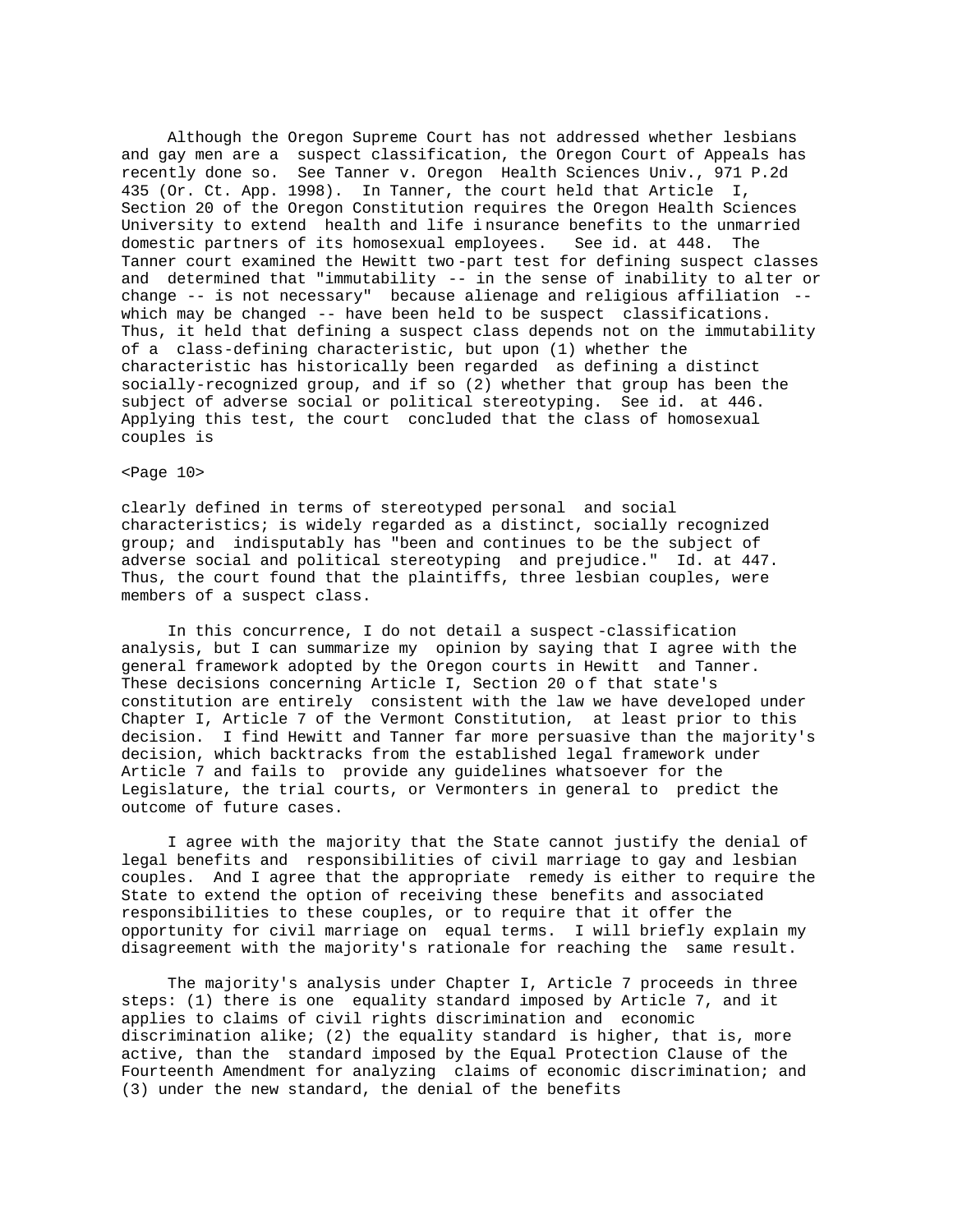<Page 11>

 of marriage to lesbians and gay men violates Chapter I, Article 7. In the first two steps, the majority makes statements entirely contrary to our existing Article 7 jurisprudence. As to the third step, I find no standard in the Court's decision - it is entirely a matter of "judgment."

 The first step in the Court's analysis requires overruling a long series of precedents holding that where a statutory scheme affects fundamental constitutional rights or involves suspect classifications, Article 7 requires "a more searching scrutiny." Brigham, 166 Vt. at 265, 692 A.2d at 396.(FN1) Among the decisions that have stated this standard are L'Esperance v. Town of Charlotte, 167 Vt. 162, 165, 704 A.2d 760, 762 (1997); McCallum, 165 Vt. at 457, 686 A.2d at 936-37; Benning v. State, 161 Vt. 472, 486, 641 A.2d 757, 764 (1994); In re Sherman Hollow, Inc., 160 Vt. 627, 628, 641 A.2d 753, 755 (1993) (mem.); Oxx v. Department of Taxes, 159 Vt. 371, 376, 618 A.2d 1321, 1324 (1992); H odgeman v. Jard Co., 157 Vt. 461, 464, 599 A.2d 1371, 1373 (1991); State v. George, 157 Vt. 580, 588, 602 A.2d 953, 957 (1991); Town of Sandgate v. Colehamer, 156 Vt. 77, 88, 589 A.2d 1205, 1211 (1990); and Choquette v. Perrault, 153 Vt. 45, 51-52, 569 A.2d 455, 459 (1989).(FN2) The majority barely acknowledges the multi-tiered standard stated in those cases, and dismisses it as a "rigid" analysis. See ante, at 23. It is ironic that in a civil rights case we overrule our precedent

<Page 12>

 requiring the State to meet a higher burden in civil rights cases, but still conclude, under the lower standard, that the State has not met its burden.

 The effect of the majority decision is that the State now bears no higher burden to justify discrimination against African -Americans or women than it does to justify discrimination against large retail stores as in Ludlow. I doubt that the framers of our Constitution, concerned with preventing the equivalent of British royalty, would believe that the inevitable line-drawing that must occur in economic regulation should be equated with the denial of civil and human rights. I do not believe that the new standard is required by, or even consistent with, the history on which the majority bases it.

 The second step is also at variance with our Article 7 law, even as it seeks to rely upon it. The majority holds that Article 7 requires a more active standard of constitutional review than the Fourteenth Amendment, as interpreted by the United States Supreme Court, in the absence of a fundamental right or suspect classification. See ante, at 11 -12. This means that in the future this Court is less likely to defer to the Legislature and more likely to find its acts unconstitutional than would the United States Supreme Court. Again, I find great irony in the fact that we are doing this unnecessarily in a case where the main theme of the State and many amici is that we must defer to the Le gislature on the issue before us.

 I agree that Ludlow, Choquette, and MacCallum contain important holdings about how equality challenges are addressed by a state court. Ludlow holds that we must look at justifications for distinctions that are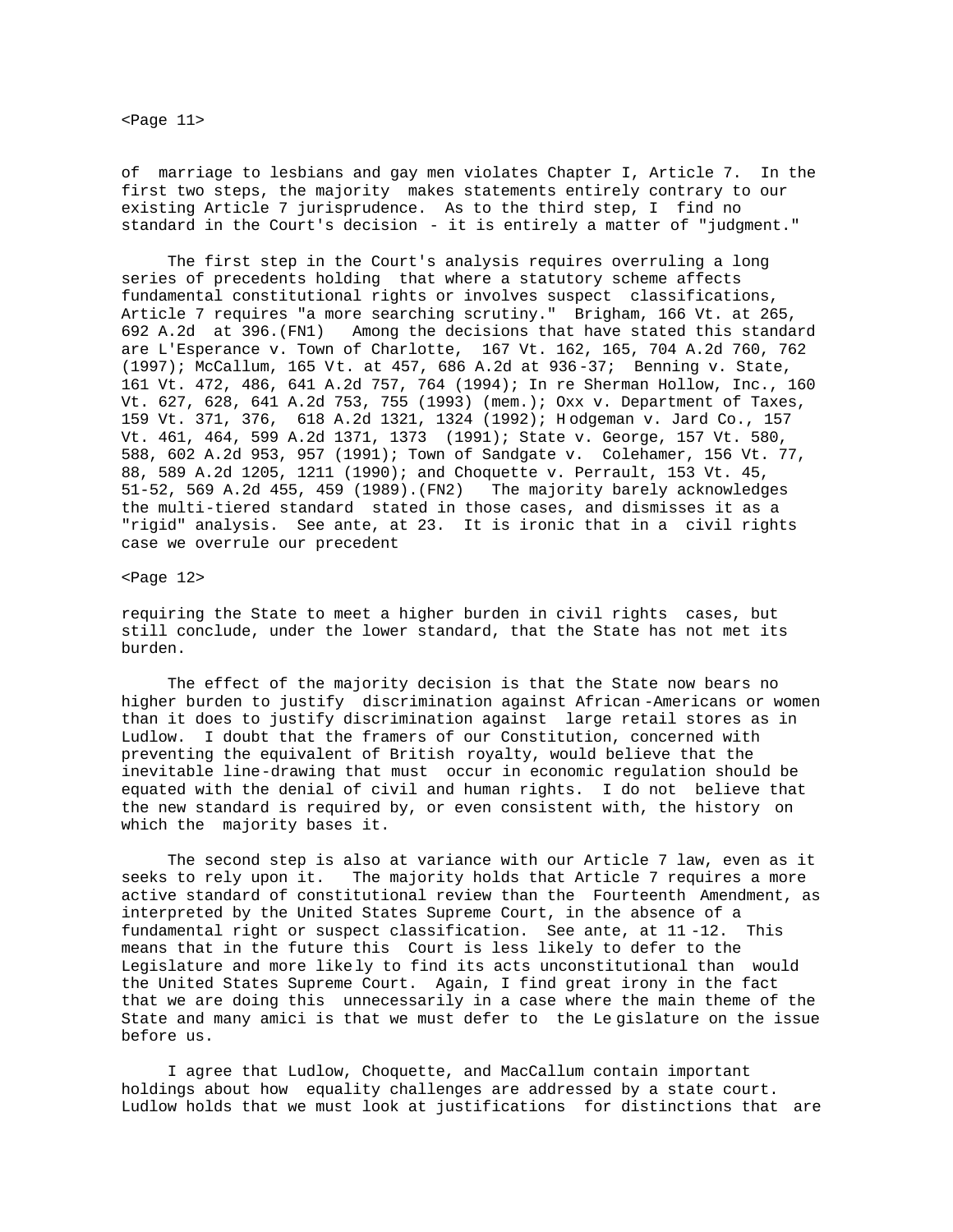realistic in view of Vermont's unique legal culture. See Ludlow, 141 Vt. at 268, 448 A.2d at 795. Choquette and MacCallum hold that such justifications must be relevant to contemporary circumstances and not be wholly archaic. See Choquette,  $153 \text{ Vt}$ . at  $53-54$ ,  $569$  A.2d at  $460i$ MacCallum, 165 Vt. at 461, 686 A.2d at 940.

#### <Page 13>

 None of these decisions demonstrate that "Vermont decisions reflect a very different approach from current federal jurisprudence," which is how the majority characterizes them. Ante, at 10. Indeed, we have said over and over that the test, where no fundamental right or suspect class is involved, "is the same under the Equal Protection Clause of the Fourteenth Amendment to the United States Constitution" as under Article 7. Lorrain v. Ryan, 160 Vt. 202, 212, 628 A.2d 543, 550 (1993); see Brigham, 166 Vt. at 265, 692 A.2d at 395; L'Esperance, 167 Vt. at 165, 704 A.2d at 762. Although the majority seeks to rely on isolated statements from Ludlow, in fact, we are by this decision creating a new, more active standard of review in Article 7 challenges.(FN3)

## <Page 14>

 We have wisely, in the past, avoided the path the majority now chooses, a path worn and abandoned in man y other states. When Justice Hayes decried the failure of litigants to raise state constitutional issues, see State v. Jewett, 146 Vt. 221, 229, 500 A.2d 233, 238 (1985), he could not have been referring to challenges under state anti -emolument and equality provisions. In state after state, throughout the nineteenth and early twentieth centuries, state supreme courts routinely struck down economic and social welfare statutes under these provisions using an analysis similar to that emplo yed by the majority in this case. See H. Gillman, The Constitution Besieged: The Rise and Demise of Lochner Era Police Powers Jurisprudence 9 (1993). For example, in Auditor of Lucas County v. State, 78 N.E. 955, 957 (Ohio 1906), the Ohio Supreme Court struck down an Ohio law that provided a stipend of \$25 each quarter to adult blind persons because it was over -inclusive -- including rich and poor -- and under-inclusive -- including only some disabled persons. See also Cincinnati v. Cook, 140 N.E. 655, 656 (Ohio 1923) (striking down ordinance that allowed parking in front of train station only with consent of supervisor of station, in part because it created "privilege or immunity" in those who were allowed to park); Low v. Rees P rinting Co., 59 N.W. 362, 368 (Neb. 1894) (striking down eight -hour-day law because it exempted farm or domestic labor); State v. Pennoyer, 18 A. 878, 881 (N.H. 1889) (striking down statute requiring licensing of all physicians, except those who resided in only one town between 1875 and 1879, because it imposed unequal burden on

<Page 15>

 members of same class); Millett v. People, 7 N.E. 631, 636 (Ill. 1886) (striking down statute requiring mine operators who tied wages to amount of coal extracted to keep scale at mine so coal could be weighed before managers had chance to separate unusable material); In re Jacobs, 98 N.Y.98, 112-14 (N.Y. 1885) (striking down act addressing deplorable working conditions under which cigar m akers labored in tenements by banning the manufacturing of cigars in those dwellings); Ex parte Westerfield, 55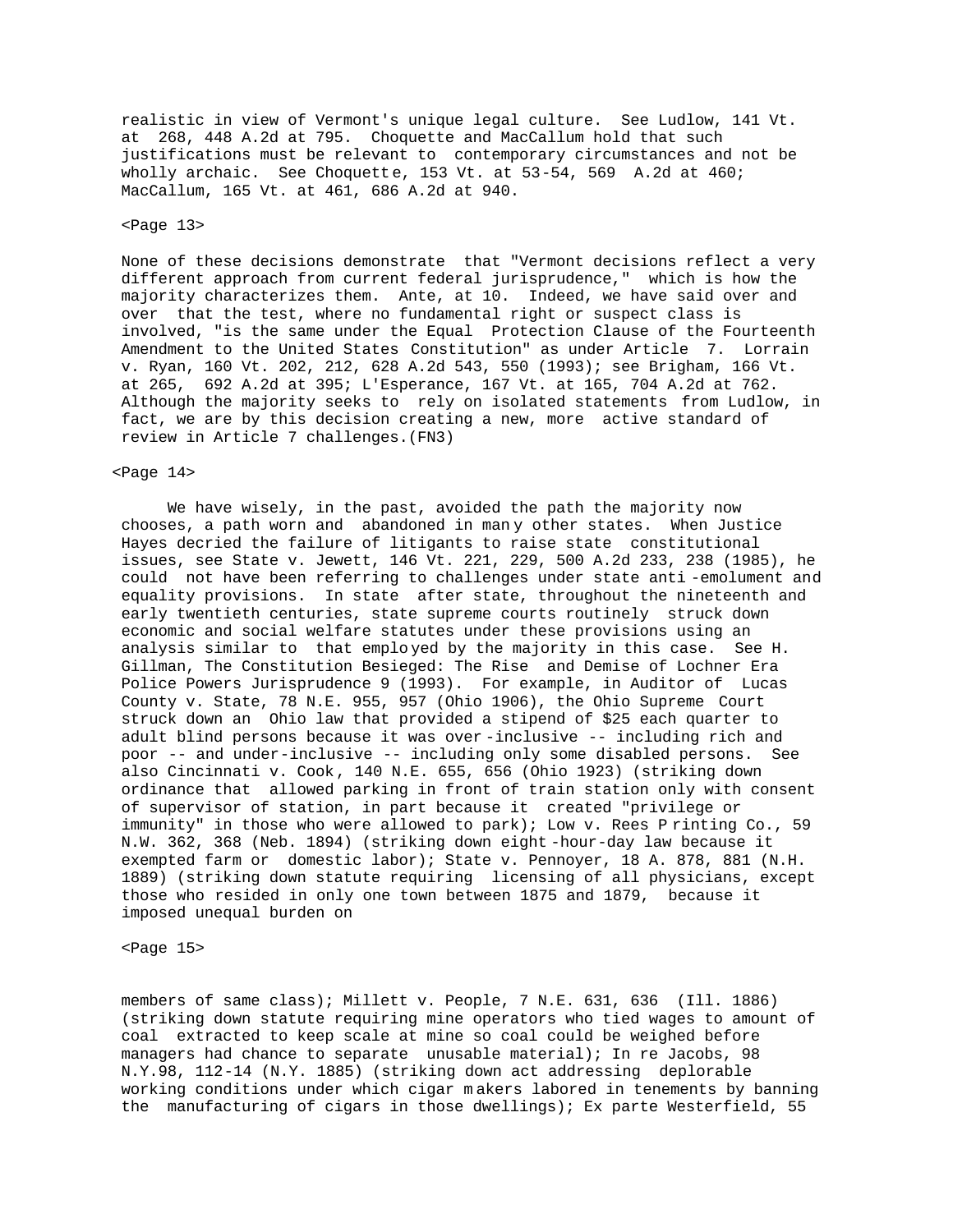Cal. 550, 551 (Cal. Sup. Ct. 1880) (striking down law making it misdemeanor for bakers to force employees to work between six o'clock Saturday evening and six o'clock Sunday evening).

 Most of these decisions reflect judicial attitudes prevalent in the era of Lochner v. New York, 198 U.S. 45 (1905), when the United States Supreme Court was routinely striking down economic a nd social welfare legislation. As the United States Supreme Court modified its jurisprudence to give primacy to the federal and state legislative role in economic and social welfare legislation, state courts did likewise, often on the basis that Fourteenth Amendment jurisprudence was equally applicable under state due process and equality provisions. See Gillman, supra, at 62. See, e.g.,Department of Mental Hygiene v. Kirchner, 400 P.2d 321, 322 (Cal. 1965) (Fourteenth Amendment to fede ral constitution and Sections 11 and 21 of Article I of California Constitution provide generally equivalent but independent protections in their respective jurisdictions); People v. Willi, 179 N.Y.S. 542, 547 (Del. Cty. Ct. 1919) (methods of analysis under Fourteenth Amendment and state constitution are identical); City of Chicago v. Rhine, 2 N.E.2d 905, 908 (Ill. 1936) (simultaneously analyzing federal and state equal protection claims); Ex Parte Caldwell, 118 N.W. 133, 134 (Neb. 1908) (upholding under state and federal constitutions statute prohibiting common labor on Sunday).

 The Vermont Supreme Court never adopted an activist stance in reviewing economic and

#### <Page 16>

 social welfare legislation, and history shows we chose the right course. We could have relied upon the looser and more activist language that prevailed in the federal cases in the early twentieth century -- the same language that the majority relies upon today, ante, at 12 n.4 -- to substitute our judgment for the Legislature, but wisely we did not. Unfortunately, we have now resurrected that approach. I can find no justification for the holding that Article 7 requires a more activist approach than the Fourteenth Amendment for rev iewing social welfare and economic legislation. We were right in Lorrain, Brigham, and L'Esperance on this point and should adhere to those precedents.

 Finally, concerning the third step of the majority's analysis, I question whether the majority's new standard is ascertainable, is consistent with our limited role in constitutional review, and contains appropriate judicial discretion. As Justice Johnson explains in her dissent, see post, at 21 n.13, the strength of the federal appr oach is that it disciplines judicial discretion and promotes predictability. See C. Sunstein, Foreword: Leaving Things Undecided, 110 Harv. L. Rev. 4, 78 (1996). Indeed, the Oregon courts have followed the federal approach in this area to avoid a balancing process "of pragmatic considerations about which reasonable people may differ over time," Kennedy, 666 P.2d at 1321, and "policy choices disguised as ad hoc evaluations based on comparison of incommensurable," Schuman, supra, at 227. The majority calls the federal approach "rigid" at one point, ante, at 23, but then describes it, as applied in Tanner, as an invitation to subjective judicial decision-making. Ante, at 24 n.10. The two criticisms are as inconsistent as any criticisms could be. I accept the former -- rigid - as accurate, at least in comparison with the wide judicial discretion the majority claims here as an alternative. The latter -- subjective judicial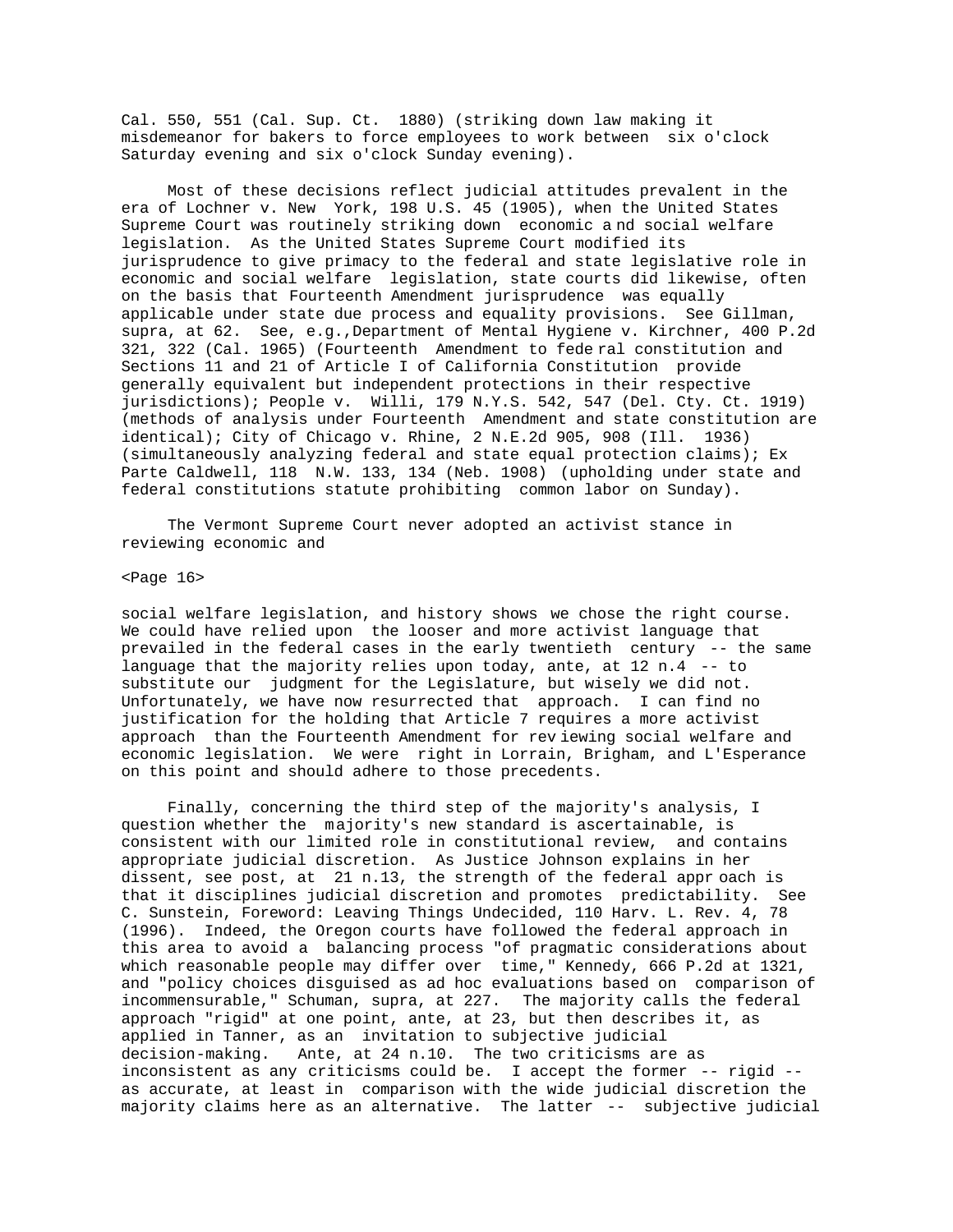decision-making -- is, however, the least accurate criticism the majority could level.

<Page 17>

 Two points about the new standard are particularly troublesome for me. The majority now requires that legislative classifications be "reasonably necessary to accomplish the State's cla imed objectives." Ante, at 24. In our imperfect world, few legislative classifications are "necessary," and most legislation could be more narrowly tailored to the state's objective. I cannot square this standard with our limited role in consti tutional adjudication. As I noted earlier, while language to this effect appears in Ludlow, it has never been used as the basis of one of our decisions until today.

 More importantly, I cannot endorse, in this vitally important area of constitutional review, a standard that relies wholly on factors and balancing, with no mooring in any criteria or guidelines, however imperfect they may be. On this point, I agree with Justice Johnson. See post, at 21 n.13. I accept the majority's assertion that it has attempted to avoid a standard based on "personal notions," and that all constitutional adjudication requires reasoned judgment, but I do not believe that it has succeeded in properly applying the critical considerations it has identified. Ante, at 25. Instead of mooring its analysis within the framework of fundamental rights and suspect classifications, the majority professes to make its new Article 7 standard "objective and grounded" by requiring courts, in balan cing the competing interests, to "look to the history and `traditions from which [the State] developed' as well as those `from which it broke.'" Ante, at 25. It is difficult to conceive that any persons sitting on this Court, whatever their philosophical persuasions, would be insensitive to the history and traditions from which Vermont developed, and those from which it broke, but how this standard will be applied to Article 7 challenges is not at all predictable. In the end, the approa ch the majority has developed relies too much on the identities and personal philosophies of the men and women who fill the chairs at the Supreme Court, too little on ascertainable standards that judges of

<Page 18>

 different backgrounds and philosophies can apply equally, and very little, if any, on deference to the legislative branch.

 The final irony in this decision for me is that the balancing and weighing process set forth in the Court's opinion describes exactly the process we would expect legislators to go through if they were facing the question before us. We are judges, not legislators.

For the above reasons, I concur in the mandate, but respectfully disagree with Part II of the Court's decision, the maj ority's rationale for reaching this mandate.

 $\overline{\phantom{a}}$  , and the state of the state of the state of the state of the state of the state of the state of the state of the state of the state of the state of the state of the state of the state of the state of the stat

---------------------------------------------------------------------------- --

Associate Justice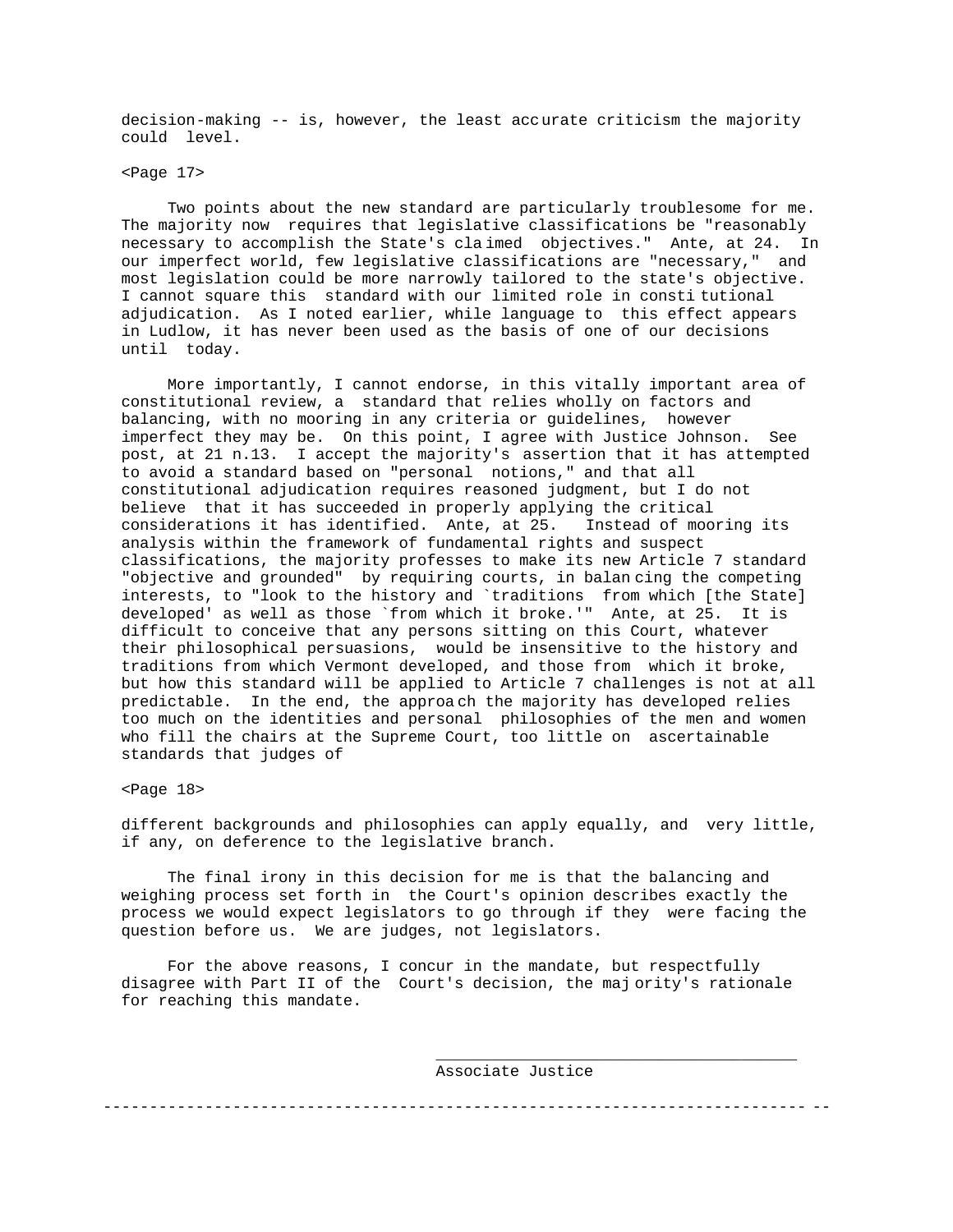# Footnotes

- FN1. The majority's characterization of Brigham is neither fair nor accurate. The majority states that Brigham "acknowledged the federal standard," but "eschewed the federal categories of analysis." Ante, at 14. Far beyond "acknowledging" the federal standards, Brigham held explicitly that they applied under Article 7 -- a holding now implicitly overruled by the majority decision. Rather than eschewing the federal standards, we held that the educational financing system advanced no "legitimate governmental purpose" under any standard. See Brigham, 166 Vt. at 265, 692 A.2d at 396.
- FN2. The majority's statement that suspect class analysis is "often effectively ignored in our more recent decisions" is inaccurate, unless our statements that we need not reach the issue in a case somehow "ignores" suspect-class analysis. Ante, at 15. See, e.g., MacCallum, 165 Vt. at 457 n.1, 686 A.2d at 938 n.1 (in view of our disposition, we need not reach plaintiff's claim that adopted persons are suspect class).
- FN3. My concern about the effect of this decision as a precedent is heightened by the majority's treatment of the Ludlow decision. It is fair to say that for some purposes, there have been two versions of the Ludlow decision. First, there is the one we have described in dicta, usually as a historical event. See State v. Brunelle, 148 Vt. 347, 351, 534 A.2d 198, 201-02 (1987); Hodgeman, 157 Vt. at 464, 599 A.2d at 1373. This one holds that Article 7 is "more stringent than the federal constitutional standard which requires only a rational justification." Brunelle, 148 Vt. at 351, 534 A.2d at 201-02. Second, there is the Ludlow decision that we have actually used in deciding cases. See, e.g., Choquette, 153 Vt. at 52, 569 A.2d at 459; In re Property of One Church Street, 152 Vt. 260, 263 -65, 565 A.2d 1349, 1350-51 (1989). This version of Ludlow holds that the Article 7 standard is the reasonable-relationship test applicable under the Fourteenth Amendment to the United States Constitution. See Choquette, 153 Vt. at 52, 569 A.2d at 459; see also Lorrain, 160 Vt. at 212, 628 A.2d at 550 (test under Article 7 is same as that under feder al Equal Protection Clause).

 Obviously, these versions of Ludlow are irreconcilable, and only one can be accurate. In case after case, advocates pursuing Article 7 challenges have tried, and failed, to get us to adopt the first version of Ludlow as the basis for a favorable decision. The first version has appeared only in dicta in two isolated cases. Today, seventeen years after the Ludlow decision, the advocates have finally succeeded, with a begrudging acknowledgment from the majority that our decisions "have consistently recited" the federal test and are now wholesale overruled.

 In view of this history of treatment of Ludlow, I find incredible the majority's statement that "Vermont case law has consistently dema nded in practice that statutory exclusions from publicly -conferred benefits and protections must be `premised on an appropriate and overriding public interest,'" ante, at 15, quoting Ludlow as if all of our decisions after Ludlow disingenuously mouthed one deferential constitutional standard but silently employed a more activist standard. If one general statement could be made, it would be that we have never actually employed the standard quoted by the majority in any case, until this on e.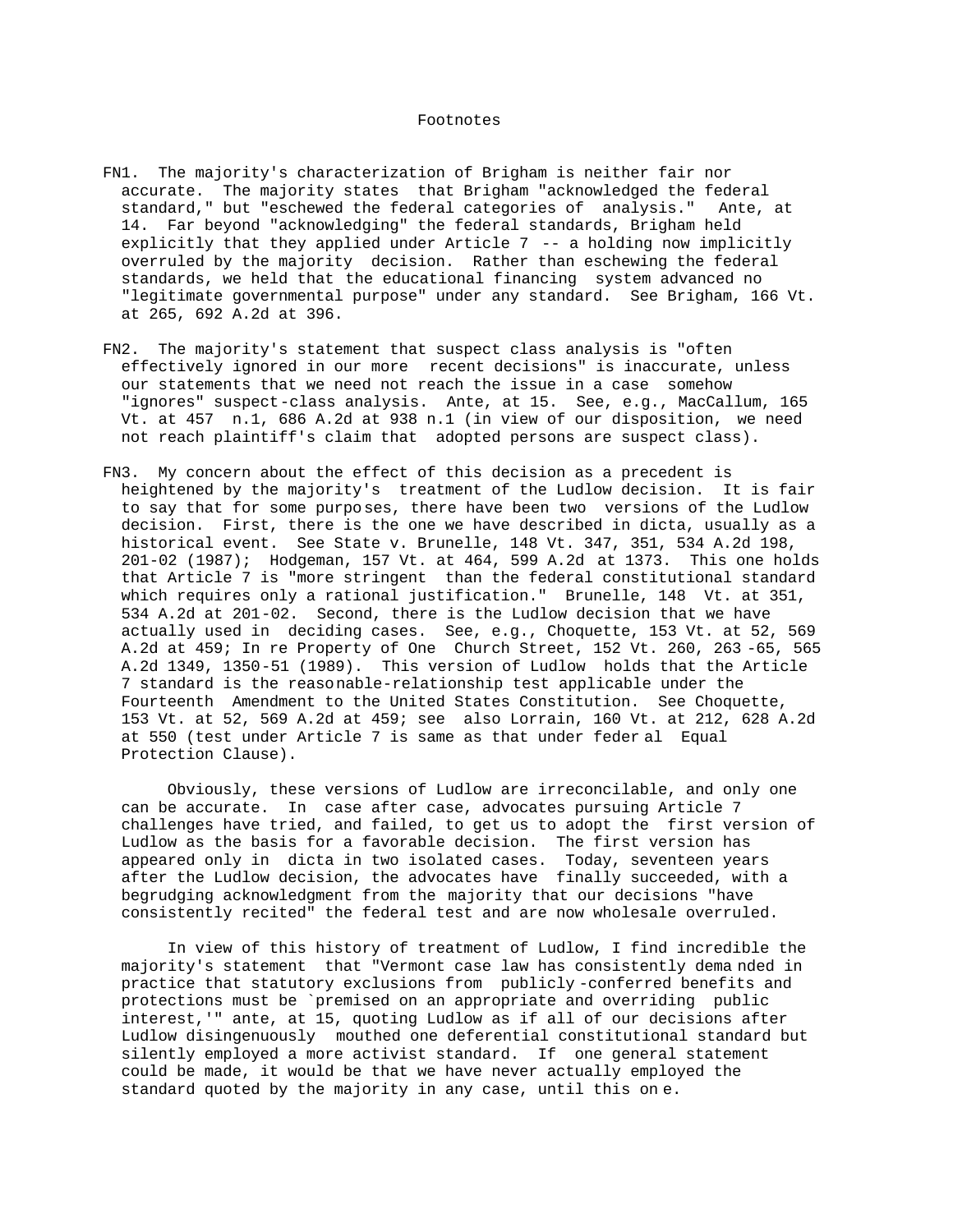My fear is that once we get beyond this controversial decision, we will end up with two versions of it. Will we go back to minimalist review when we get a claim of discrimination, for example, between large stores and small ones, or will the more activist review promised by this decision prevail? Our history in applying Ludlow says that we will do the former, which I find to be the more desirable, but a serious blow will have been dealt to our ability to develop neutral constit utional doctrine.

------------------------------------------------------------------------------ Concurring and Dissenting

<Page 3>

 JOHNSON, J., concurring in part and dissenting in part. Forty years ago, in reversing a decision that had denied injunctive relief for the immediate desegregation of publicly owned parks and recreational facilities in Memphis, Tennessee, a unanimous United States Supreme Court stated:

 The basic guarantees of our Constitu tion are warrants for the here and now and, unless there is an overwhelming compelling reason, they are to be promptly fulfilled.

Watson v. City of Memphis, 373 U.S. 526, 533 (1963).

 Plaintiffs come before this Court claiming that the St ate has unconstitutionally deprived them of the benefits of marriage based solely upon a discriminatory classification that violates their civil rights. They ask the Court to remedy the unlawful discrimination by enjoining the State and its municipalities from denying them the license that serves to identify the persons entitled to those benefits. The majority agrees that the Common Benefits Clause of the Vermont Constitution entitles plaintiffs to obtain the same benefits and protectio ns as those bestowed upon married opposite-sex couples, yet it declines to give them any relief other than an exhortation to the Legislature to deal with the problem. I concur with the majority's holding, but I respectfully dissent from its novel and truncated remedy, which in my view abdicates this Court's constitutional duty to redress violations of constitutional rights. I would grant the requested relief and enjoin defendants from denying plaintiffs a marriage license based solely on the sex of the applicants.

 The majority declares that the issue before this Court does not turn on the heated moral debate over intimate same -sex relationships, and further, that this Court has a constitutional responsibility to consider the legal merits of even controversial cases. See ante, at 3. Yet, notwithstanding these pronouncements, the majority elects to send plaintiffs to an uncertain fate

# <Page 4>

 in the political caldron of that very same moral debate.(FN1) And t o what end? Passing this case on to the Legislature will not alleviate the instability and uncertainty that the majority seeks to avoid, and will unnecessarily entangle this Court in the Legislature's efforts to accommodate the majority's manda te within a "reasonable period of time."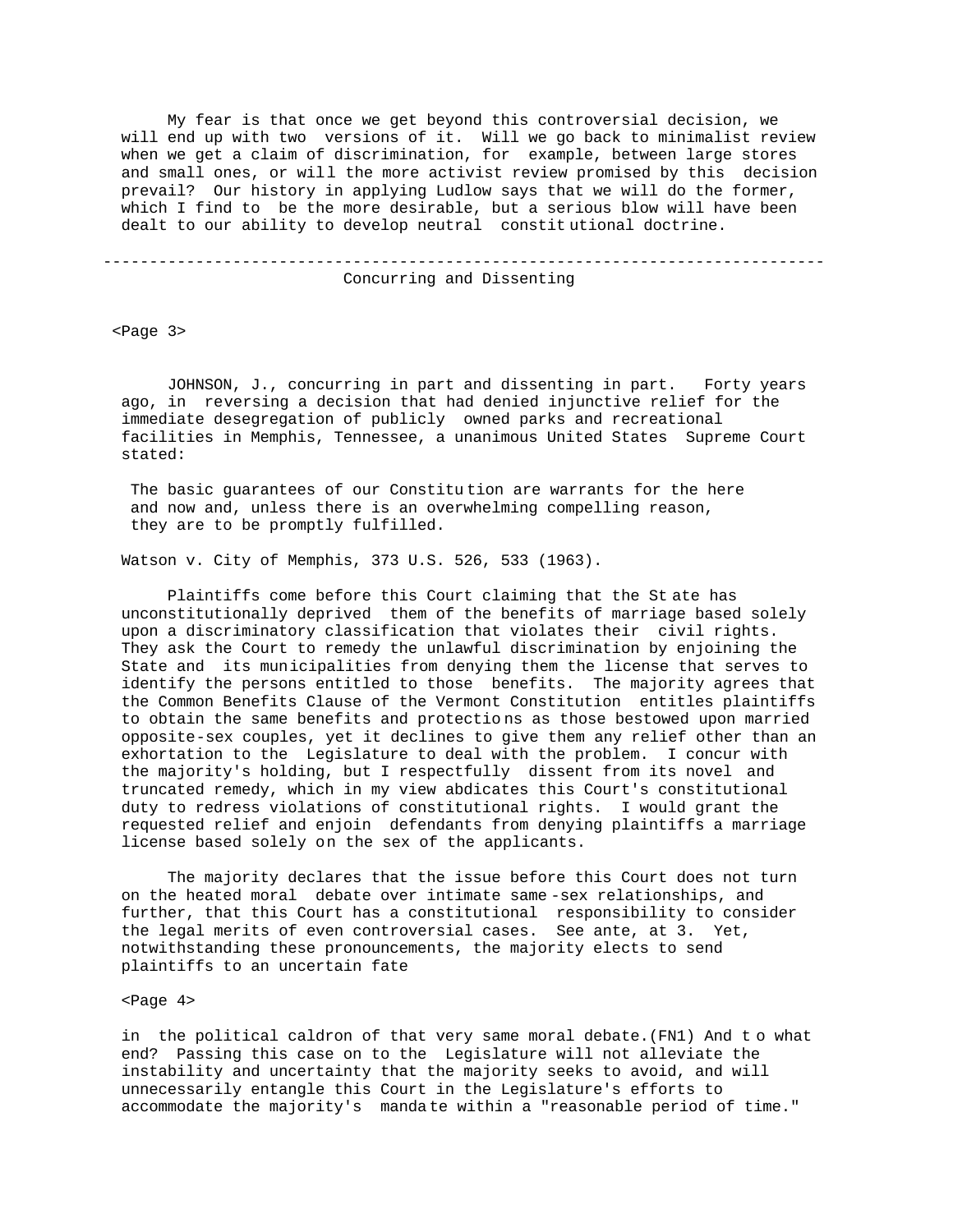# Ante, at 41.

 In 1948, when the California Supreme Court struck down a state law prohibiting the issuance of a license authorizing interracial marriages, the Court did not suspend its judgment to all ow the Legislature an opportunity to enact a separate licensing scheme for interracial marriages. See Perez v. Lippold, 198 P.2d 17, 29 (Cal. 1948) (granting writ of mandamus compelling county clerk to issue certificate of registry). Indeed, such a mandate in that context would be unfathomable to us today. Here, as in Perez, we have held that the State has unconstitutionally discriminated against plaintiffs, thereby depriving them of civil rights to which they are entitled. Like the Hawaii Circuit Court in Baehr v. Miike, Like the Hawaii Circuit Court in Baehr v. Miike, No. Civ.91-1394, 1996 WL 694235, at \*22 (Haw. Cir. Ct., Dec. 3, 1996), which rejected the State's reasons for excluding same -sex couples from marriage, we should simply enjoin the State from denying marriage l icenses to plaintiffs based on sex or sexual orientation. That remedy would provide prompt and complete relief to plaintiffs and create reliable expectations that would stabilize the legal rights and duties of all couples.

**I.** The contract of the contract of the contract of the contract of the contract of the contract of the contract of the contract of the contract of the contract of the contract of the contract of the contract of the contr

 My dissent from the majority's mandate is grounded on the government's limited interest in dictating public morals outside the scope of its police power, and the differing roles of the judicial and legislative branches in our tripartite system of government. I first examine the

### <Page 5>

 State's narrow interest in licensing marriages, then contrast that interest with the judiciary's fundamental duty to remedy civil rights violations, and lastly emphasize the ma jority's failure to adequately explain why it is taking the unusual step of suspending its judgment to allow the Legislature an opportunity to redress the unconstitutional discrimination that we have found.

 This case concerns the secular li censing of marriage. The State's interest in licensing marriages is regulatory in nature. See Southview Coop. Housing v. Rent Control Bd., 486 N.E.2d 700, 704 (Mass. 1985) ("Licensing is simply a means of regulating."). The regulatory purpose of the licensing scheme is to create public records for the orderly allocation of benefits, imposition of obligations, and distribution of property through inheritance. Thus, a marriage license merely acts as a trigger for state-conferred benefits. See Priddy v. City of Tulsa, 882 P.2d 81, 83 (Okla. Crim. App. 1993) (license gives to licensee special privilege not accorded to others, which licensee otherwise would not enjoy). In granting a marriage license, the State is not espousing cer tain morals, lifestyles, or relationships, but only identifying those persons entitled to the benefits of the marital status.(FN2) See People v. County of Mendocino, 683 P.2d

<Page 6>

 1150, 1155 (Cal. 1984) (licensing regulates activity b ased on determination of qualification of licensee).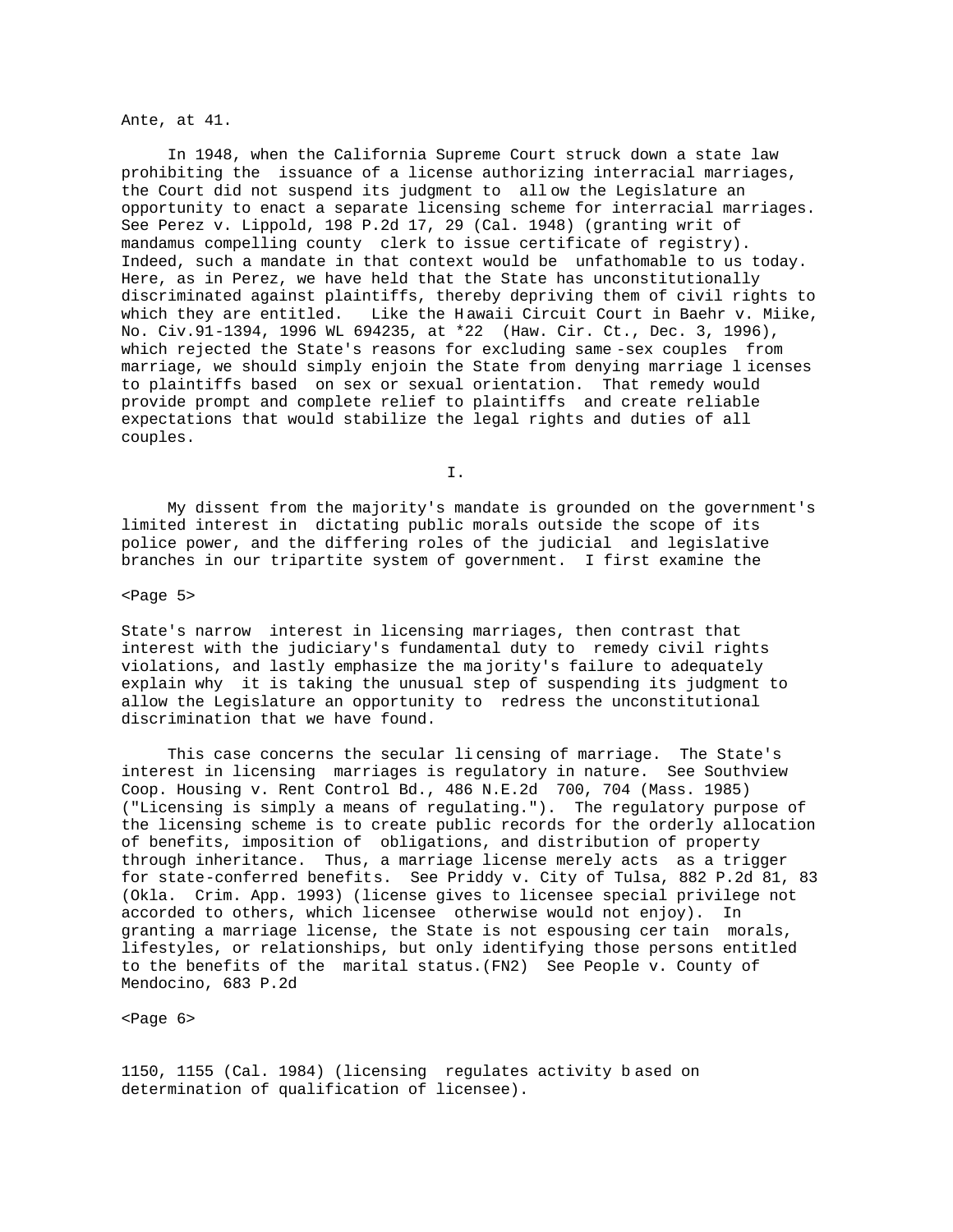Apart from establishing restrictions on age and consanguinity related to public health and safety, see 18 V.S.A. § 5142 (minors and incompetent persons); 15 V.S.A. §§ 1, 2 (consanguinity) , the statutory scheme at issue here makes no qualitative judgment about which persons may obtain a marriage license. See Leduc v. Commonwealth, 657 N.E.2d 755, 756 -57 (Mass. 1995) (historical aim of licensure is generally to preserve public health, safety and welfare). Hence, the State's interest concerning the challenged licensing statute is a narrow one, and plaintiffs have prevailed on their constitutional claim because the State has failed to raise any legitimate reasons related to public health or safety for denying marital benefits to same -sex couples. See Commonwealth v. Bonadio, 415 A.2d 47, 50 (Pa. 1980) ("With respect to regulation of morals, the police power should properly be exercised to protect each individual's right to be free from interference in defining and pursuing his own morality but not to enforce a majority morality on persons whose conduct does not harm others."). In my view, the State's interest in licensing marriages would be undisturbed by this Court enjoining defendants from denying plaintiffs a license.

 While the State's interest in licensing marriages is narrow, the judiciary's obligation to remedy constitutional violations is central to our form of government. Indeed, o ne of the

### <Page 7>

 fundamental principles of our tripartite system of government is that the judiciary interprets and gives effect to the constitution in cases and controversies concerning individual rights. See Marbury v. Madison, 5 U.S. (1 Cranch) 137, 163, 177-78 (1803); see also Shields v. Gerhart, 163 Vt. 219, 223, 658 A.2d 924, 927 -28 (1995) (emphasizing "the preeminence of the Vermont Constitution in our governmental scheme," which includes right of citizens under Chapter I, Article 4 to find a certain remedy promptly and without delay).(FN3)

 This power is "not merely to rule on cases, but to decide them." Plaut v. Spendthrift Farm, Inc., 514 U.S. 211, 218 -19 (1995) (emphasis in original); see Records of the C ouncil of Censors of the State of Vermont 431 (P. Gillies and D. Sanford eds., 1991) (supreme judicial tribunals are to regard constitution as fundamental law superior to legislative enactment; consequently, if enactment is repugnant to constituti on, judges are bound to pronounce it inoperative and void). As this Court has stated on numerous occasions, when measures enacted pursuant to the State's police powers have no real or substantial relation to any legitimate purpose of those powers and invade individual "`rights secured by the fundamental law, it is the duty of the courts to so adjudge, and thereby give effect to the Constitution.'" State v. Morse, 84 Vt. 387, 394, 80 A. 189, 191 -92 (1911) (quoting Mugler v. Kansas, 123 U .S. 623 (1887));

## <Page 8>

 see Beecham v. Leahy, 130 Vt. 164, 172, 287 A.2d 836, 841 (1972) ("It is the function of the judicial branch to pass upon the appropriateness and reasonableness of the legislative exercise of police power."). This Co urt emphasized in Morse that "in its last analysis, the question of the validity of such measures [enacted under the police powers] is one for the court." 84 Vt. at 394, 80 A. at 191.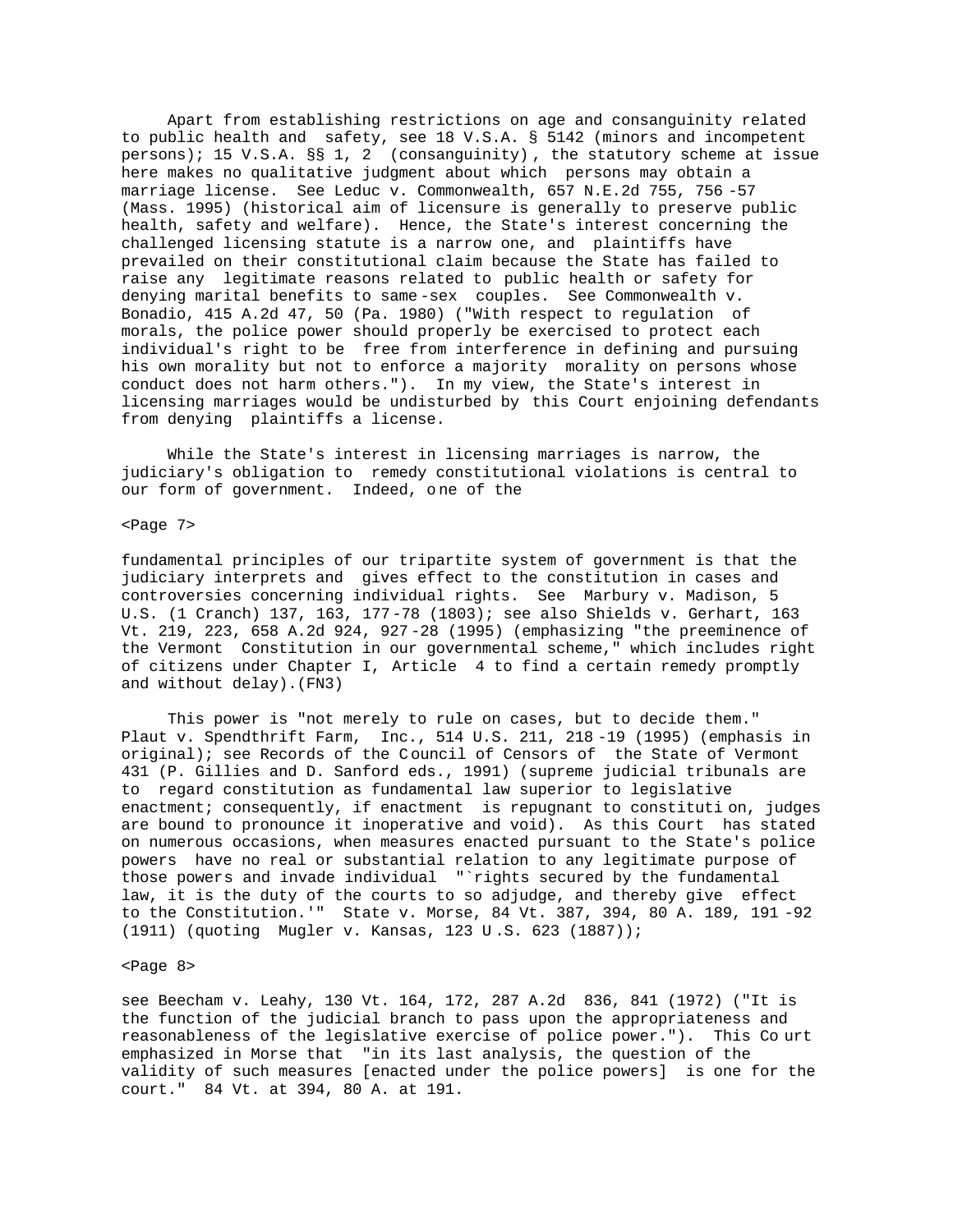The power of courts to fashion remedies for constitutio nal violations is well established in both this Court's and the United States Supreme Court's jurisprudence concerning individual rights and equal protection. See MacCallum v. Seymour's Adm'r, 165 Vt. 452, 462, 686 A.2d 935, 941 (1996) (holding that statute denying adopted children right to inherit from collateral heirs violated Common Benefits Clause, and declaring plaintiff to be lawful heir of estate of collateral relative); Medical Ctr. Hosp. v. Lorrain, 165 Vt. 12, 14-15, 675 A.2d 1326, 1329 (1996) (determining that doctrine making husbands liable to creditors for necessary items provided to wives violated principle of equal protection when applied only to men, and choosing to abolish doctrine rather than to extend it to bot h men and women); see also Heckler v. Mathews, 465 U.S. 728, 740 (1984) (when right invoked is that to equal treatment, "the appropriate remedy is a mandate of equal treatment"); Davis v. Passman, 442 U.S. 228, 241 -42 (1979) (within "great outlines" of Constitution, "judiciary is clearly discernible as the primary means through which rights may be enforced"; unless Constitution commits issue to coordinate branch, "we presume that justiciable constitutional rights are to be enforced throug h the courts"). Particularly in civil rights cases involving discrimination against a disfavored group, "courts do not need specific [legislative] authorization to employ a remedy, at law or in equity, that is tailored to correct a constitutional wrong." Aguayo v. Christopher, 865 F. Supp. 479, 487 -88 (N.D.Ill. 1994) (finding unconstitutional on its face statute making citizenship available to

### <Page 9>

 foreign-born children of citizen fathers, but not citizen mothers, and issuing judgment declaring plaintiff to be citizen).

 Accordingly, absent "compelling" reasons that dictate otherwise, it is not only the prerogative but the duty of courts to provide prompt relief for violations of individual civil rights. See Wats on, 373 U.S. at 532-33 (defendants have heavy burden of showing that delay in desegregating public parks and recreational facilities is "manifestly compelled by constitutionally cognizable circumstances"). This basic principle is designed to assure that laws enacted through the will of the majority do not unconstitutionally infringe upon the rights of a disfavored minority.

 There may be situations, of course, when legislative action is required before a court-ordered remedy can be fulfilled. For example, in Brigham v. State, 166 Vt. 246, 249, 269, 692 A.2d 384, 386, 398 (1997), this Court declared that Vermont's system for funding public education unconstitutionally deprived Vermont schoolchildren of a right to an equal educational opportunity, and then retained jurisdiction until the Legislature enacted legislation that satisfied the Court's holding. Plainly, it was not within the province of this Court to create a new funding system to replace the one that we had declared unconstitutional. The Legislature needed to enact legislation that addressed issues such as the level of state funding for public schools, the sources of additional revenue, and the framework for distributing state funds. See Act 60, 1 6 V.S.A. §§ 4000-4029. In finding a funding source, the Legislature had to consider whether to apply a flat or progressive tax on persons, property, entities, activities or income. These considerations, in turn, required the Legislature to consider what state programs would have to be curtailed to make up for the projected additional school funding. All of these complex political decisions entailed core legislative functions that were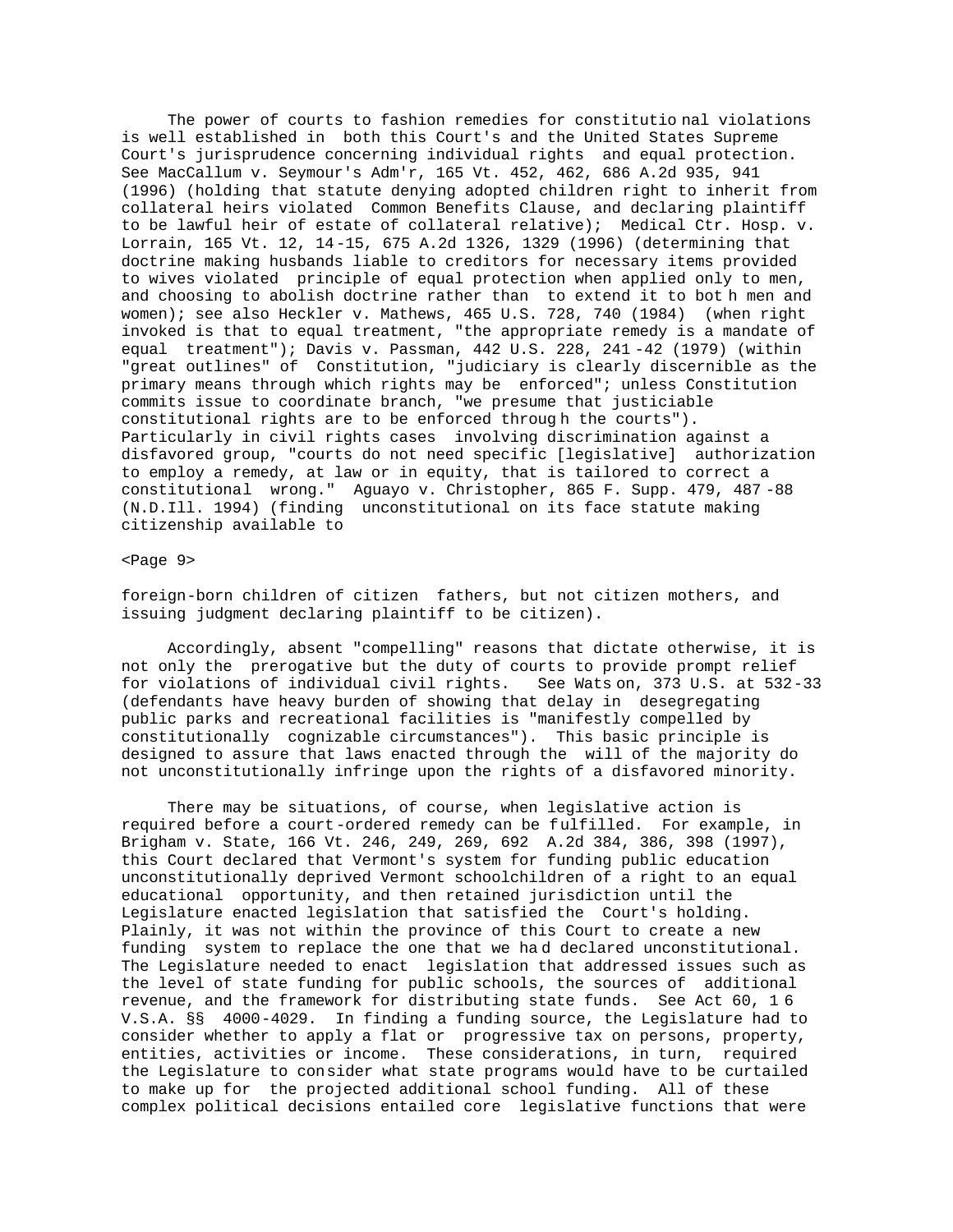a necessary predicate to fulfillment

<Page 10>

 of our holding. See Brigham, 166 Vt. at 249, 692 A.2d at 386 (devising system for funding public education lies within prerogative of Legislature).

 A completely different situation exists here. We have held that the Vermont Constitution entitles plaintiffs "to obtain the same benefits and protections afforded by Vermont law to married opposite -sex couples." Ante, at 39. Given this holding, the most straightforward and effective remedy is simply to enjoin the State from denyin g plaintiffs a marriage license, which would designate them as persons entitled to those benefits and protections.(FN4) No legislation is required to redress the constitutional violation that the Court has found. Cf. Watson, 373 U.S. at 532 (desegregation of recreational facilities does not present same kind of cognizable difficulties inherent in desegregating schools). Nor does our paramount interest in vindicating plaintiffs' constitutional rights interfere in any way with the State' s interest in licensing marriages. Far from intruding upon the State's narrow interest in its licensing statute, allowing plaintiffs to obtain a license would further the overall goals of marriage, as defined by the majority -- to provide stability to individuals, their families, and the broader community by clarifying and protecting the rights of married persons, see ante, at 35. Cf. In re B.L.V.B., 160 Vt. 368, 372, 375, 628 A.2d 1271, 1274 -75 (1993) (purpose of adoption statute read in its entirety is to clarify and protect legal rights of adopted persons, not to proscribe adoptions by certain combinations of individuals; denying children of same -sex partners security of legally recognized relationship with second parent serve s no legitimate state interest).

<Page 11>

 The majority declines to provide plaintiffs with a marriage license, however, because a sudden change in the marriage laws "may have disruptive and unforeseen consequences," and "uncertainty an d confusion could result." Ante, at 40. Thus, within a few pages of rejecting the State's doomsday speculations as a basis for upholding the unconstitutionally discriminatory classification, the majority relies upon those same speculations to deny plaintiffs the relief to which they are entitled as the result of the discrimination. See ante, at 37, 39.

 During the civil rights movement of the 1960's, state and local governments defended segregation or gradual desegregation on the g rounds that mixing the races would lead to interracial disturbances. The Supreme Court's "compelling answer" to that contention was "that constitutional rights may not be denied simply because of hostility to their assertion or exercise." See Watson, 373 U.S. at 535. Here, too, we should not relinquish our duty to redress the unconstitutional discrimination that we have found merely because of "personal speculations" or "vague disquietudes." Id. at 536. While the laudatory goals of p reserving institutional credibility and public confidence in our government may require elected bodies to wait for changing attitudes concerning public morals, those same goals require courts to act independently and decisively to protect civil rights guaranteed by our Constitution.(FN5)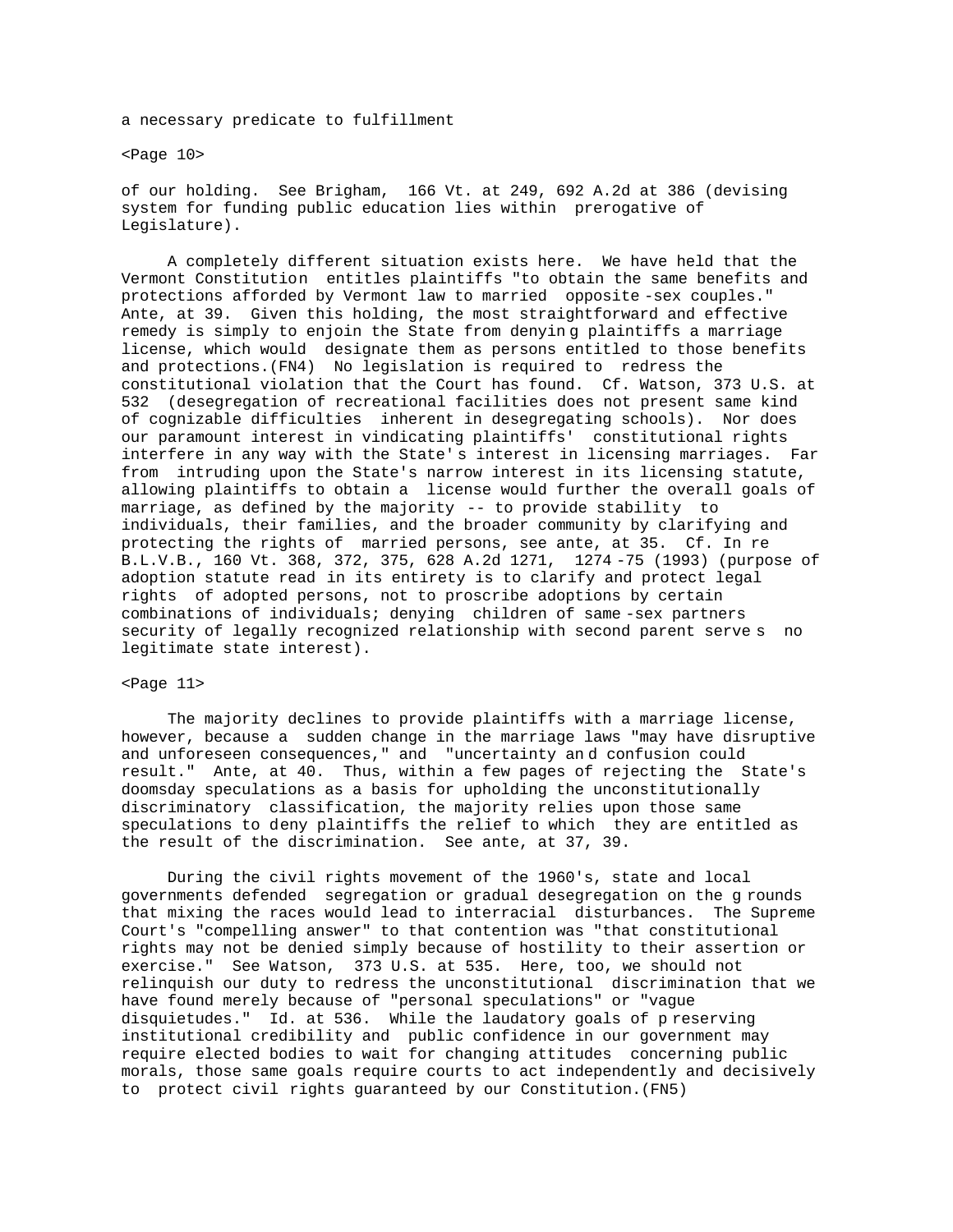# <Page 12>

 None of the cases cited by the majority support its mandate suspending the Court's judgment to allow the Legislature to provide a remedy. In Linkletter v. Walker, 381 U.S. 618, 622 (19 65), the issue was whether the decision in Mapp v. Ohio, 367 U.S. 643 (1961) extending the exclusionary rule (FN6) to the states through the federal due process clause applied to all state court convictions that had become final before Mapp. The C ourt declined to apply Mapp retroactively, stating that both defendants and the states had relied upon the decision that Mapp had overruled, that the fairness of the underlying trials had not been placed at issue, and that applying Mapp retroactively would severely tax the administration of justice in state courts. See Linkletter, 381 U.S. at 637 -39. After noting that it was not concerned with "pure" prospectivity because the exclusionary rule had been applied in Mapp itself, the Court held that new rules may be applied prospectively "where the exigencies of the situation require such an application." See id. at 622, 628.

 Unlike Linkletter, the issue here is not whether the majority's holding should be applied retroacti vely or prospectively, but rather whether the relief it has promised should be provided

## <Page 13>

 promptly by this Court or at some uncertain future time by the Legislature. Neither these plaintiffs, nor any same -sex couples seeking the benefits and protections of marriage, obtain any relief until the Legislature acts, or failing that, this Court acts again. Thus, the majority is not applying its holding on even a purely prospective basis. In any event, assuming that Linkletter continues to have vitality in cases involving civil rights violations, see Fairfax Covenant Church v. Fairfax County Sch. Bd., 17 F.3d 703, 709, 710 (4th Cir. 1994) (stating that Supreme Court has recently cast serious doubt upon practice of departing from traditional rule of retroactive application, which is "the rule inherent in the judicial function" of applying and interpreting law in real controversies), the "unforeseen consequences" alluded to by the majority cannot be considered "exigencies" warranting relief only at some unspecified future time.

 The other two cases cited by the majority also concern whether court rulings should be applied prospectively or retroactively. In those cases, the courts weighed the potential consequences of a decision to abrogate common-law sovereign immunity -- the doctrine declaring that the government is immune from lawsuits. See Smith v. State, 473 P.2d 937, 950 (Idaho 1970) (applying decision to abrogate doctrine of sovereign imm unity to cases before court but otherwise staying decision until adjournment of following legislative session to prevent undue hardship to government agencies that relied on doctrine); Spanel v. Mounds View Sch. Dist. No. 621, 118 N.W.2d 795, 803-04 (Minn. 1962) (staying decision to abrogate sovereign immunity until following legislative session to prevent hardship to government agencies that relied on doctrine); cf. Presley v. Miss. State Highway Comm'n, 608 So. 2d 1288, 1298 (Miss. 1992 ) (giving retroactive application to decision finding sovereign immunity act unconstitutional would pose fiscally disastrous consequences to state agencies). These courts simply acknowledged that retroactively applying their holding abrogating sovereign immunity, without affording the

<Page 14>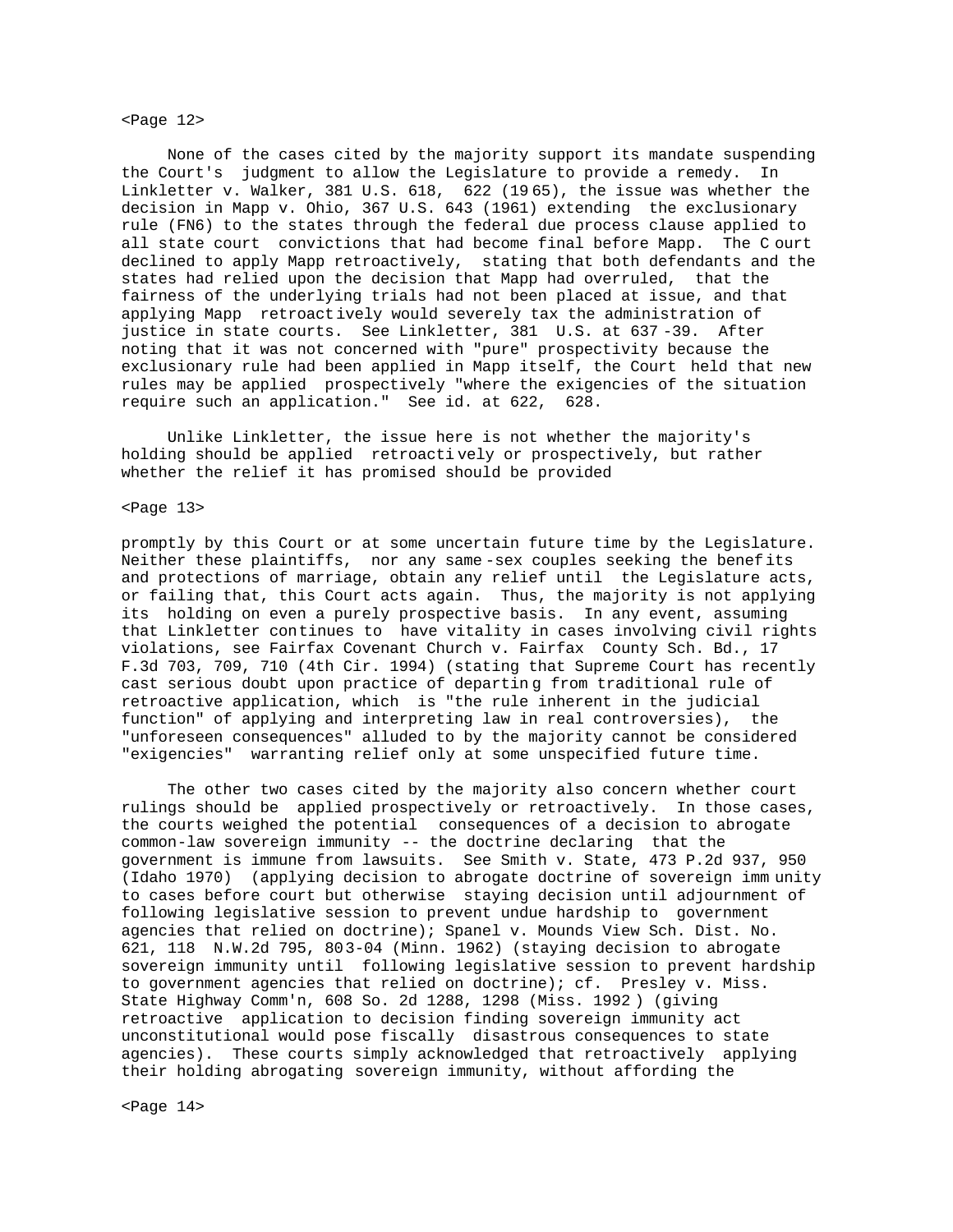Legislature an opportunity either to alter insurance coverage or enact an immunity statute, would have potentially disastrous fiscal consequences for the state. See Hillerby v. Town of Colche ster, 167 Vt. 270, 293, 706 A.2d 446, 459 (1997) (Johnson, J., dissenting) (favoring quasi -prospective approach that would afford Legislature time to react to holding abrogating general municipal immunity). That is not the situation here, where n o disastrous consequences, fiscal or otherwise, have been identified.

 I recognize that the Legislature is, and has been, free to pass legislation that would provide same -sex couples with marital benefits. But the majority does not explain why it is necessary for the Legislature to act before we remedy the constitutional violation that we have found. In our system of government, civil rights violations are remedied by courts, not because we issue "Holy Writ" or because we are "the only repository of wisdom." Ante, at 43 -44. It is because the courts "must ultimately define and defend individual rights against government in terms independent of consensus or majority will." L. Tribe, American Constitutional Law § 15.3, at 896 (1978).(FN7)

 "`[G]roups that have historically been the target of discrimination cannot be expected to wait patiently for the protection of their human dignity and equal rights while governments move toward reform one step at a time.'" Rosenberg v. Canada, Docket No. C22807 (Ontario Court of Appeals, April 23, 1998, at 17 -18 (quoting Vriend v. Alberta, [1988] S.C.J. No. 29 (Q.L.), at para. 122). Once a court has determined that a discriminatory classification has deprived

<Page 15>

 plaintiffs of a constitutionally ripe entitlement, the court must decide if the classification "is demonstrably justifiable in a free and democratic society, not whether there might be a more propitious time to remedy it." Id. at 18.

 Today's decision, which is little more than a declaration of rights, abdicates that responsibility. The majority declares that plaintiffs have been unconstitutionally deprived of the benefits of marriage, but does not hold that the marriage laws are unconstitutional, does not hold that plaintiffs are entitled to the license that triggers those benefits, and does not provide plaintiffs with any other specific or direct remedy for the constitutional violation that the Court has found to exist. By suspending its judgment and allowing the Legislature to choose a remedy, the majority, in effect, issues an advisory opinion that leaves plaintiffs without redress and sends the matter to an uncertain fate in the Legislature. Cf. In re Williams, 154 Vt. 318, 318 -19, 321, 577 A.2d 686, 686-87 (1990) (statute requiring district court to hold hearings, issue findings, and advise local legislative bodies concerning alleged police misconduct violated separation of powers between judicial and legislative branches by requiring courts to give advisory opinions, upon which municipalities might or might not act). Ironically, today's mandate will only increase "the uncertainty and confusion" that the majority states it is designed to avoid. Ante, at 40.

 No decision of this Court will abate the moral and political debate over same-sex marriage. My view as to the appropriateness of granting plaintiffs the license they seek is not based on any overestimate (or an y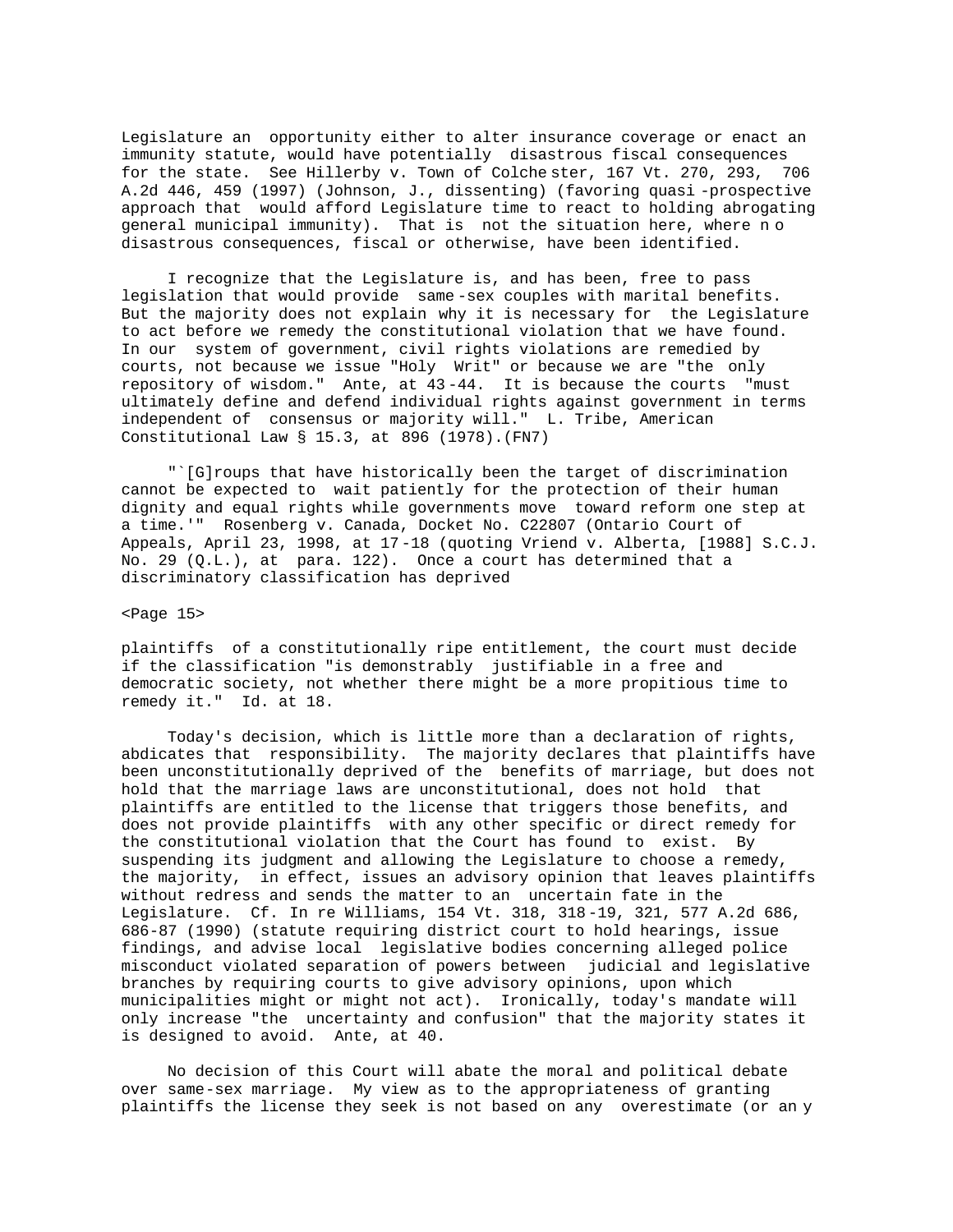estimate) of its effectiveness, nor on a miscalculation (or any calculation) as to its likely permanence, were it to have received the support of a majority of this Court. Rather, it is based on what I believe are the commands of our Constitut ion.

II.

 Although I concur with the majority's conclusion that Vermont law unconstitutionally excludes same -sex couples from the benefits of marriage, I write separately to state my belief that this is a straightforward case of sex discrimination.

 As I argue below, the marriage statutes establish a classification based on sex. Whether such classification is legally justifiable should be analyzed under our common-benefits jurisprudence, which until today, has been closely akin to the federal equal -protection analysis under the Fourteenth Amendment. Therefore, the State must show that the classification is narrowly tailored to further important, if not compelling, interests. Not o nly do the rationalizations advanced by the State fail to pass constitutional muster under this or any other form of heightened scrutiny,(FN8) they fail to satisfy the rational -basis test as articulated under the Common Benefits Clause.(FN9)

 "We have held that the Common Benefits Clause in the Vermont Constitution, see ch. I, art. 7, is generally coextensive with the equivalent guarantee in the United States Constitution,

### <Page 17>

 and imports similar methods of analysis." Bri gham, 166 Vt. at 265, 692 A.2d at 395; see also Lorrain, 160 Vt. at 212, 628 A.2d at 550 (test under Common Benefits Clause is same as test under federal Equal Protection Clause). Where the statutory scheme affects a fundamental constitutional right or involves a suspect classification, "the State must demonstrate that any discrimination occasioned by the law serves a compelling governmental interest, and is narrowly tailored to serve that objective." Brigham, 166 Vt. at 265, 692 A.2d at 396. Otherwise, classifications are constitutional if they are "reasonably related to the promotion of a valid public purpose." MacCallum, 165 Vt. at 457, 686 A.2d at 937 -38.

 As the majority states, the marriage "statutes, read as a whole, reflect the common understanding that marriage under Vermont law consists of a union between a man and a woman." Ante, at 6. Thus, the statutes impose a sex-based classification. See, e.g., Brause v. Bureau of Vital Statistics, No. 3AN-95-6562 CI, \*6, 1998 WL 88743 (Alaska Super. Feb. 27, 1998) (prohibition on same-sex marriage is sex-based classification); Baehr v. Lewin, 852 P.2d 44, 64 (Haw. 1993) (Levinson, J., plurality opinion) (same). A woman is denied the right to marry another woman because her would-be partner is a woman, not because one or both are lesbians. Similarly, a man is denied the right to marry another man because his would-be partner is a man, not because one or both are gay. Thus, an individual's right to marry a person of the same sex is prohibited solely on the basis of sex, not on the basis of sexual orientation. Indeed, sexual orientation does not appear as a qualification for marriage under the marriage statutes. The State makes no inquiry into the sexual practices or identities of a couple seeking a license.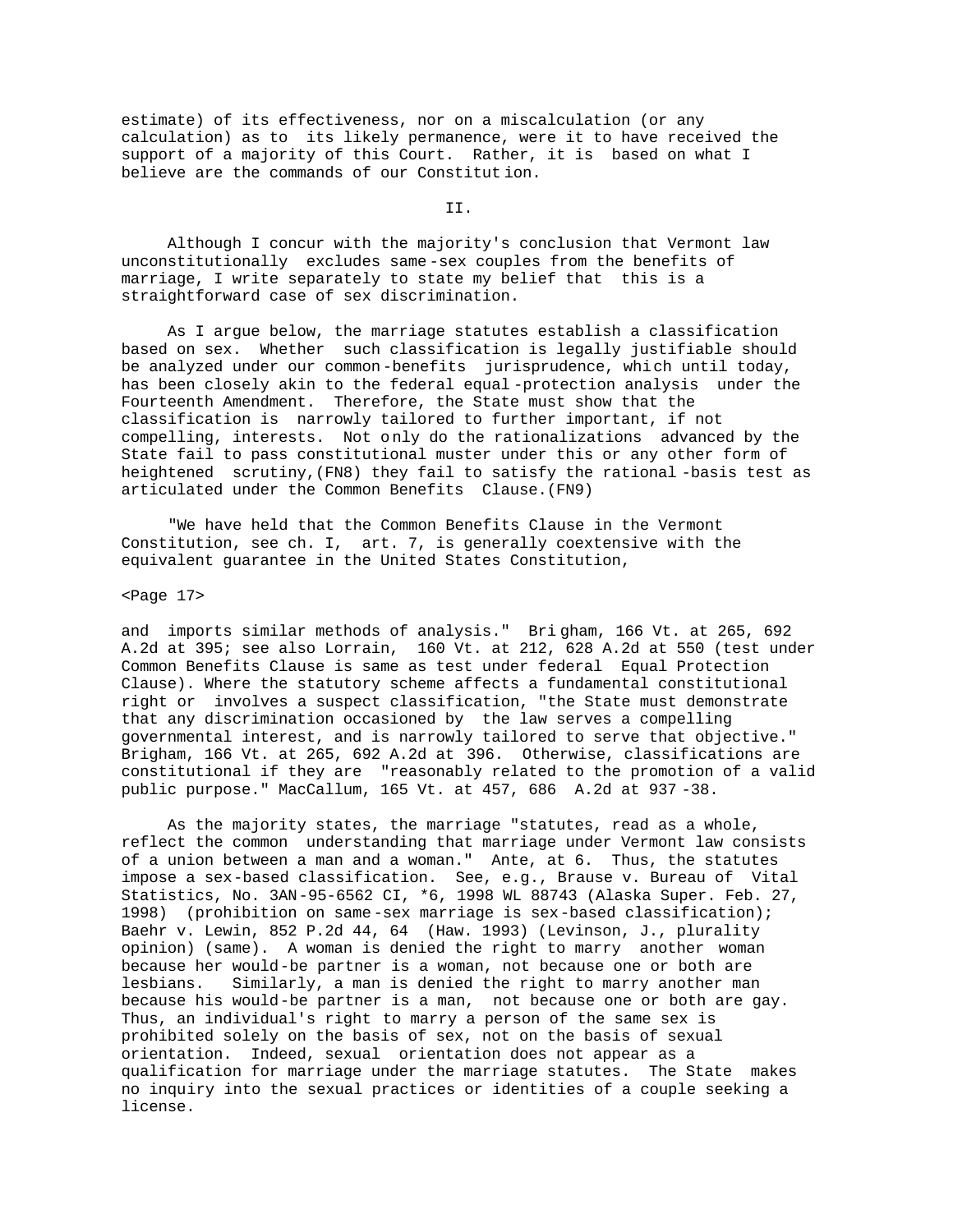The State advances two arguments in support of its position that Vermont's marriage laws do not establish a sex -based classification. The State first contends that the marriage statutes

#### <Page 18>

 merely acknowledge that marriage, by its very nature, cannot be comprised of two persons of the same sex. Thus, in the State's view, it is the definition of marriage, not the statutes, that restricts marriage t o two people of the opposite sex. This argument is circular. It is the State that defines civil marriage under its statute. The issue before us today is whether the State may continue to deprive same -sex couples of the benefits of marriage. This question is not resolved by resorting to a historical definition of marriage; it is that very definition that is being challenged in this case.

 The State's second argument, also propounded by the majority, see ante, at 27 n.13, is that the marriage statutes do not discriminate on the basis of sex because they treat similarly situated males the same as similarly situated females. Under this argument, there can be no sex discrimination here because "[i]f a man wants to marry a man , he is barred; a woman seeking to marry a woman is barred in precisely the same way. For this reason, women and men are not treated differently." C. Sunstein, Homosexuality and the Constitution, 70 Ind. L.J. 1, 19 (1994). But consider the following example. Dr. A and Dr. B both want to marry Ms. C, an X-ray technician. Dr. A may do so because Dr. A is a man. Dr. B may not because Dr. B is a woman. Dr. A and Dr. B are people of opposite sexes who are similarly situated in the sense that they both want to marry a person of their choice. The statute disqualifies Dr. B from marriage solely on the basis of her sex and treats her differently from Dr. A, a man. This is sex discrimination.(FN10)

## <Page 19>

 I recognize, of course, that although the classification here is sex-based on its face, its most direct impact is on lesbians and gay men, the class of individuals most likely to seek same -sex marriage. Viewing the discrimination as sex-based, however, is important. Although the original purpose of the marriage statutes was not to exclude same -sex couples, for the simple reason that same -sex marriage was very likely not on the minds of the Legislature when it passed the licensing statute, the preservation of the sex-based classification deprives lesbians and gay men of the right to marry the life partner of their choice. If, as I argue below, the sex-based classification contained in the marriage laws is unrelated to any valid purpose, but rather is a vestige of sex-role stereotyping that applies to both men and women, the classification is still unlawful sex discrimination even if it applies equally to men and women. See McCallum, 165 Vt. at 459, 686 A.2d at 939 (Constitution does not permit law to give effect, either directly or indirectly, to private biases; when government itself makes the classification, it is obliged to afford all persons equal protection of the law); Loving v. Virginia, 388 U.S. 1, 8-9, 11 (1967) (statute prohibiting racial intermarriage violates Equal Protection Clause although it applies equally to Whites and Blacks because classification was designed to maintain White Supremacy.)(FN11)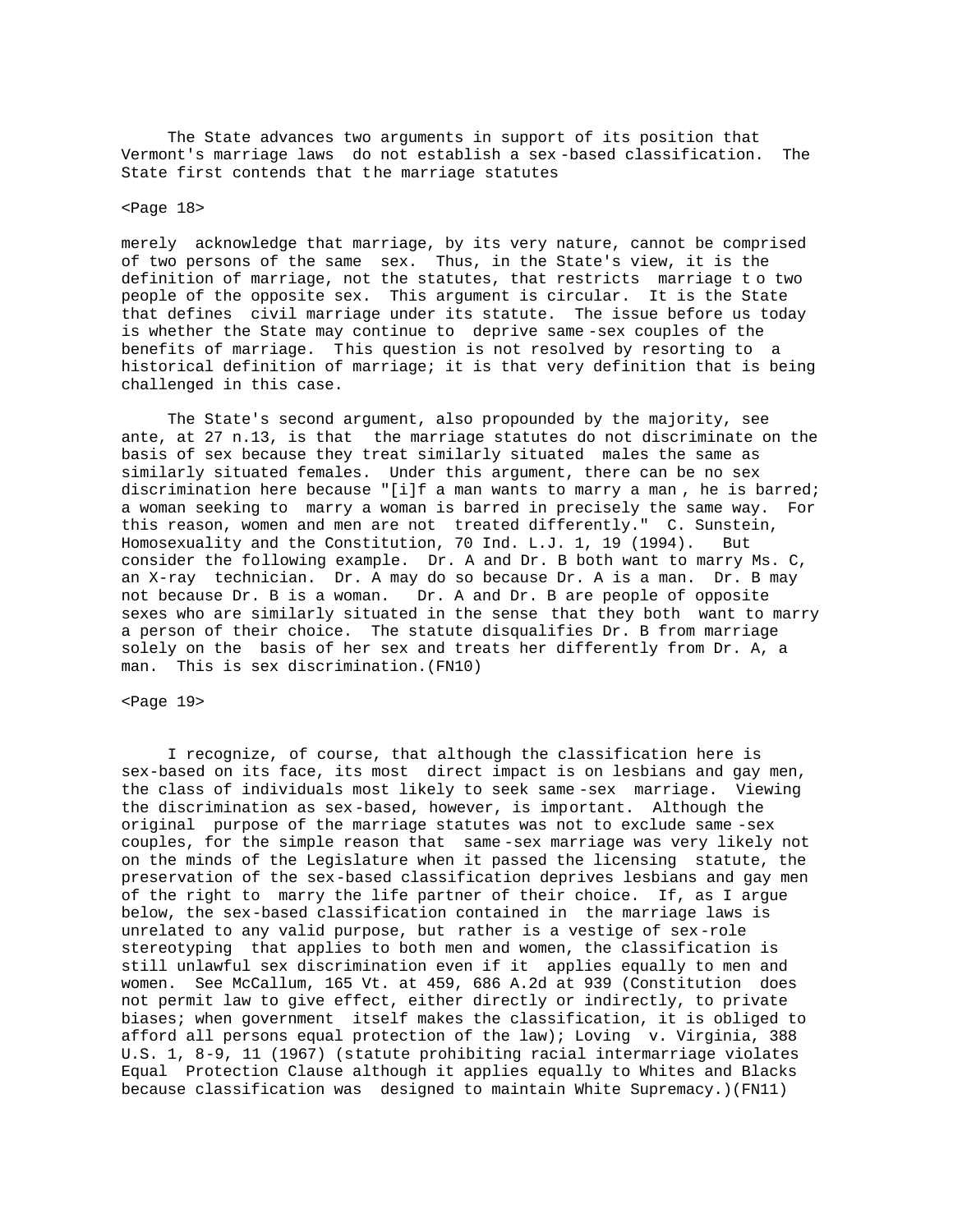## <Page 20>

 Although Vermont has not had occasi on to consider the question, most, if not all, courts have held that the denial of rights or benefits on the basis of sex subject the state's action to some level of heightened scrutiny.(FN12) This is so because the sex of an individual "frequently bears no relation to ability to perform or contribute to society." Frontiero v. Richardson, 411 U.S. 677, 686 (1973) (plurality opinion). Moreover, in some cases, such as here, sex -based classifications "very likely reflect outmoded notions of the relative capabilities of men and women." Cleburne v. Cleburne Living Ctr., Inc., 473 U.S. 432, 441 (1985).

 I do not believe that it is necessary to reach the question in this case, however, because in my view, the justifications asser ted by the State do not satisfy even our rational -basis standard under the Common Benefits Clause, which requires that the classification be "reasonably related to the promotion of a valid public purpose." MacCallum, 165 Vt. at 457 n.1, 686 A.2d at 938 n.1 (because statute failed to pass constitutional muster under rational -basis test, no need to determine whether adopted persons are suspect class).(FN13) In MacCallum, we invalidated, under

<Page 21>

[continues text of FN13 (see " Footnotes" below)]

<Page 22>

 the Common Benefits Clause, a statute denying an adopted person's right of inheritance from collateral kin, stating that the statute was grounded on outdated prejudices instead of a valid public purpose. See id. a t 460-62, 686 A.2d at 939-41. Rather than blindly accept any conceivable justification proffered by the State in that case, we carefully considered the State's rationales to determine whether the discriminatory classification rested upon a reaso nable consideration of legislative policy. See id. at 457, 459-61, 696 A.2d at 938, 939-40; see also Romer v. Evans, 517 U.S. 620, 635-36 (state constitutional amendment prohibiting all legislative, executive, or judicial action designed to prote ct homosexuals from discrimination violated Equal Protection Clause under rational-basis test because it was discriminatory and had no proper legislative end); Cleburne, 473 U.S. at 450 (ordinance requiring special use permit for operation of home for mentally retarded violated Equal Protection Clause under rational basis test because it rested on irrational prejudice rather than legitimate government purpose).

 Before applying the rational -basis standard to the State's justifications, it is helpful to examine the history of the marriage laws in Vermont. There is no doubt that, historically, the marriage laws imposed sex-based roles for the partners to a marriage -- male provider and female dependent -- that bore no relation to their inherent abilities to contribute to society. Under the common law, husband and wife were one person. See R. & E. Builders, Inc. v. Chandler, 144 Vt. 302, 303 -04, 476 A.2d 540, 541 (1984). The legal existence of a woman

<Page 23>

was suspended by marriage; she merged with her husband and held no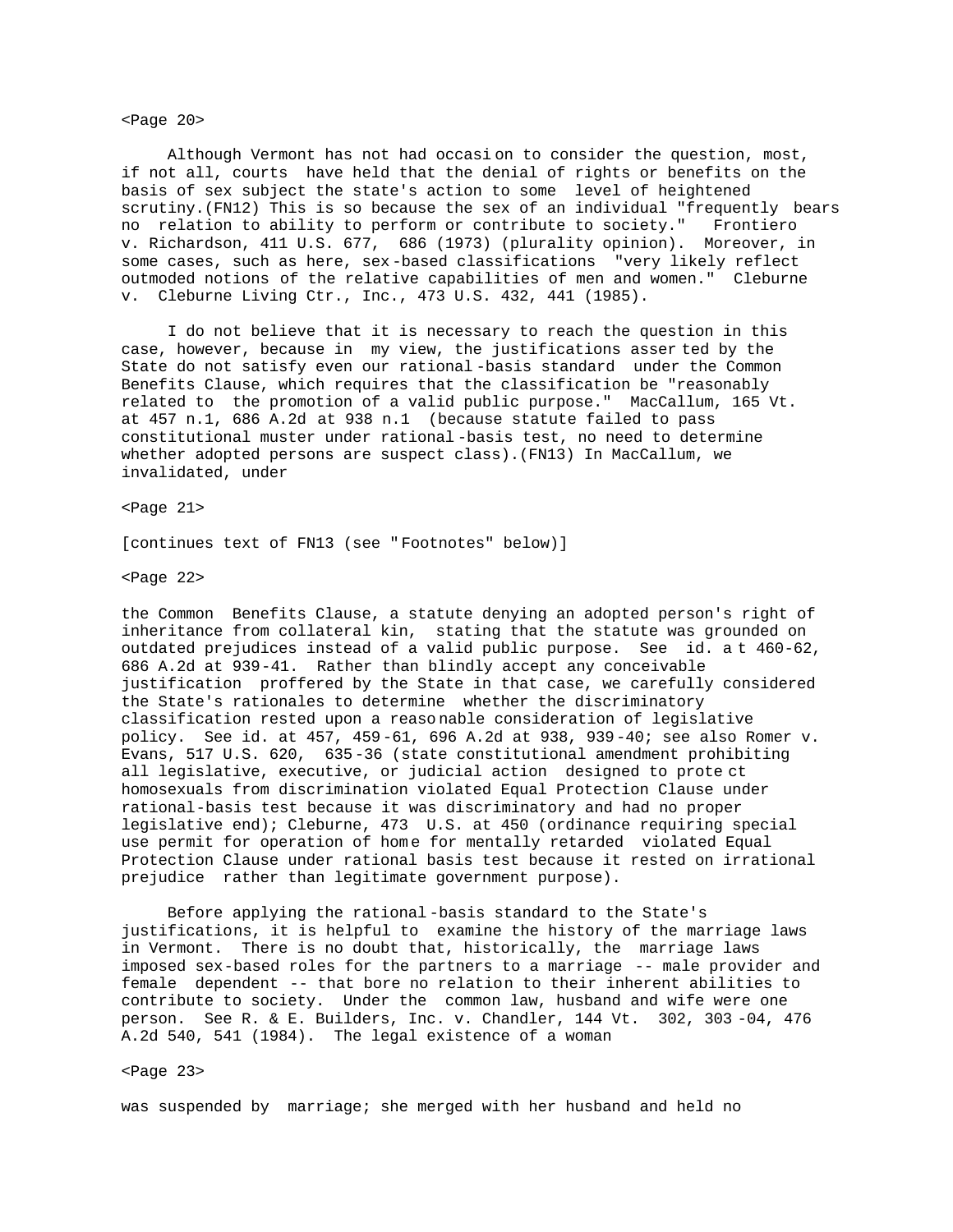separate rights to enter into a contract or execute a deed. See id. She could not sue without her husband's consent or be sued without joining her husband as a defendant. See id. Moreover, if a woman did not hold property for her `sole and separate use' prior to marriage, the husband received a freehold interest in all her property, entitling him to all the rents and profits from the property. See id.

 Starting in the late nineteenth century, Vermont, like other states, began to enact statutes, such as the Rights of Married Women Act, see 15 V.S.A. §§ 61-69, to grant married women property and contractual rights independent of their husbands. See Medic al Ctr. Hosp. v. Lorrain, 165 Vt. 12, 14, 675 A.2d 1326, 1328 (1996). The Legislature's intent in enacting the Rights of Married Women Act was to "reject[] the archaic principle that husband and wife are `one person,'" and "to set a married woman free `from the thraldom of the common law.'" Richard v. Richard, 131 Vt. 98, 102, 106, 300 A.2d 637, 639, 641 (1973). Thus, we recognized that the legal existence of married women was no longer merged into that of their husbands, see Lorrain, 165 Vt. at 15, 676 A.2d at 1329, and that "a married woman is a `person' under the Constitution of Vermont." Richard, 131 Vt. at 106, 300 A.2d at 641.

 Today, the partners to a marriage are equal before the law. See R & E Builders, 144 Vt. at 304, 476 A.2d at 541 (modern statutes attempt to accord wives legal rights equal to husbands). A married woman may now enter contracts, sue and be sued without joining her husband, purchase and convey property separate from her husband, own pr operty, and collect rents and profits from it. See Lorrain, 165 Vt. at 15, 675 A.2d at 1329 (women have property and contractual rights equal to men regardless of their marital status). As the Legislature enacted statutes to confer rights upon married women, this Court abolished common -law doctrines arising from the common law theory that husband and wife were one person and that

# <Page 24>

 the wife had no independent legal existence. See, e.g., Richard, 131 Vt. at 106, 300 A.2d at 641 (abolishing interspousal immunity, which was based on "archaic principle" that husband and wife are one person, to allow passenger wife to sue husband for personal injuries arising from husband's negligence in operating automobile).

 The question now is whether the sex -based classification in the marriage law is simply a vestige of the common -law unequal marriage relationship or whether there is some valid governmental purpose for the classification today. See MacCallum, 165 Vt. at 460-62, 686 A.2d at 939-41 (State's rationales proffered to validate statutory classification cannot rest on outdated presumptions not reasonable today when vast cultural and social changes have occurred). In support of the marriage statutes, the State advances public purposes that fall into three general categories.

 In the first category, the State asserts public purposes -- uniting men and women to celebrate the "complementarity" (sic) of the sexes and providing male and female role models for children -- based on broad and vague generalizations about the roles of men and women that reflect outdated sex-role stereotyping. The State contends that (1) marriage unites the rich physical and psychological differences bet ween the sexes; (2) sex differences strengthen and stabilize a marriage; (3) each sex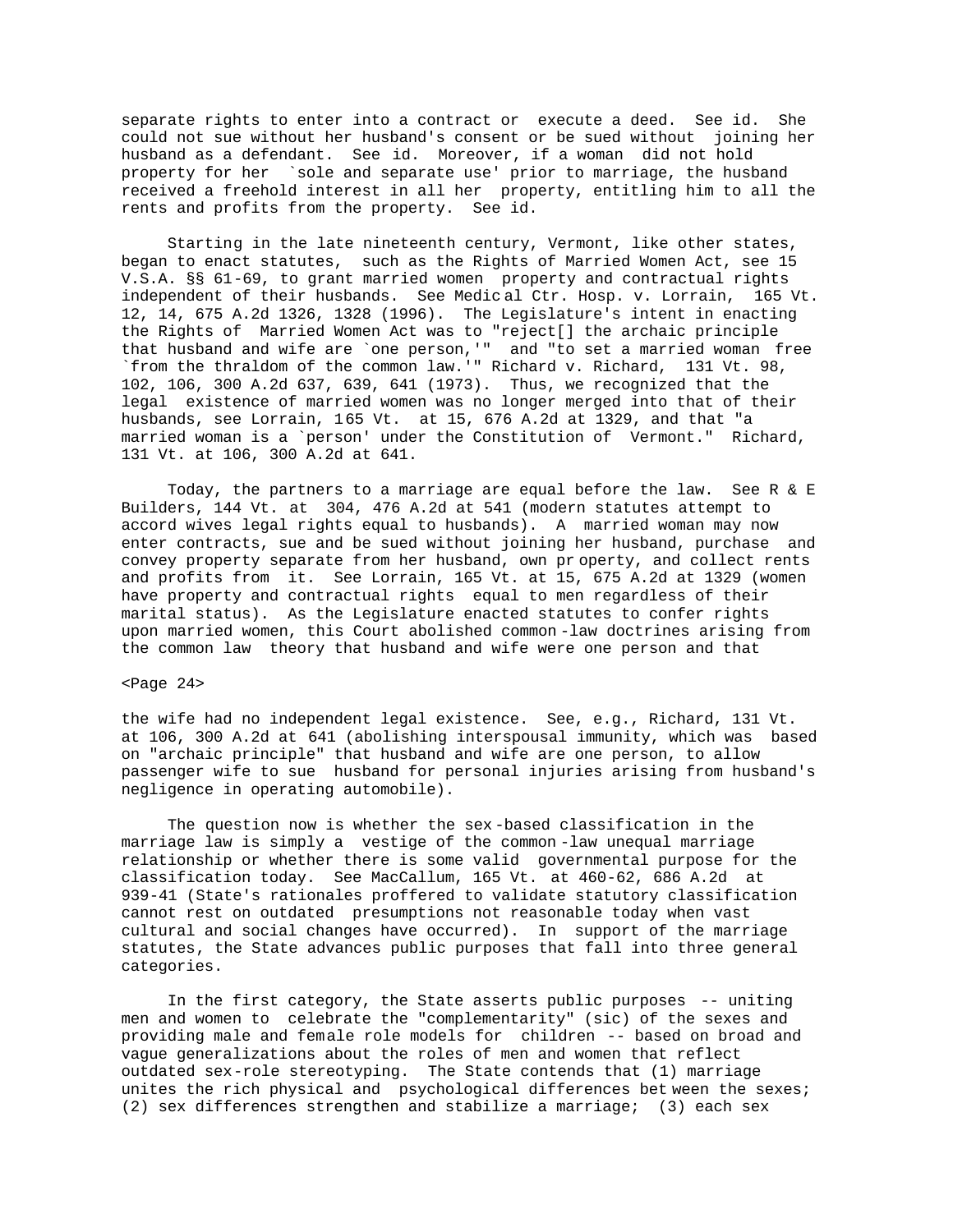contributes differently to a family unit and to society; and (4) uniting the different male and female qualities and contributions in the same institution instructs the young of the value of such a union. The State relies on social science literature, such as Carol Gilligan's In a Different Voice: Psychological Theory and Women's Development (1982), to support its contention that there are sex differenc es that justify the State requiring two people to be of opposite sex to marry.

 The State attempts to analogize this case to the changes in law brought about by women's

### <Page 25>

 participation in the legal profession starting in the 1970 s, arguing that women have brought a different voice to legal theory and practice. The State also points to United States v. Virginia, 518 U.S. 515, 533 (1996) (hereinafter VMI), arguing that an institution or community made up exclusively of one sex is different from a community composed of both. The goal of diversity has been recognized to justify affirmative action programs in public broadcasting and education. See, e.g., Metro v. Broadcasting, Inc. FCC, 497 U.S. 547, 567 -68 (1990) (holding that state interest in racial diversity in broadcasting justified affirmative -action racial classification); Regents of Univ. of Calif. v. Bakke, 438 U.S. 265, 311-319 (1978) (opinion of Powell, J.) (endorsing race classification in university admission as legitimate means of achieving diversity). Similarly, the recognition that women may contribute differently from men is a valid argument for women's full participation in all aspects of public life. The goal of community diver sity has no place, however, as a requirement of marriage.

 To begin with, carried to its logical conclusion, the State's rationale could require all marriages to be between people, not just of the opposite sex, but of different races, religi ons, national origins, and so forth, to promote diversity. Moreover, while it may be true that the female voice or point of view is sometimes different from the male, such differences are not necessarily found in comparing any given man and any given woman. The State's implicit assertion otherwise is sex stereotyping of the most retrograde sort. Nor could the State show that the undoubted differences between any given man and woman who wish to marry are more related to their sex than to other characteristics and life experiences. In short, the "diversity" argument is based on illogical conclusions from stereotypical imaginings that would be condemned by the very case cited for its support. See VMI, 518 U.S. at 533 (justificat ions for sex-based classifications "must not rely on overbroad generalizations about different talents,

## <Page 26>

capabilities, or preferences of males and females.").

 In the second category, the State asserts, under several different guises, the public purpose of maintaining the sex -based classification. First, the State claims an interest in "preserving the existing marital structure." Second, the State claims an interest in "instructing the young of the value of uniting male and female qualities." This is mere tautology. The State's objective is to preserve the status quo, but that does not address the question of whether the classification can be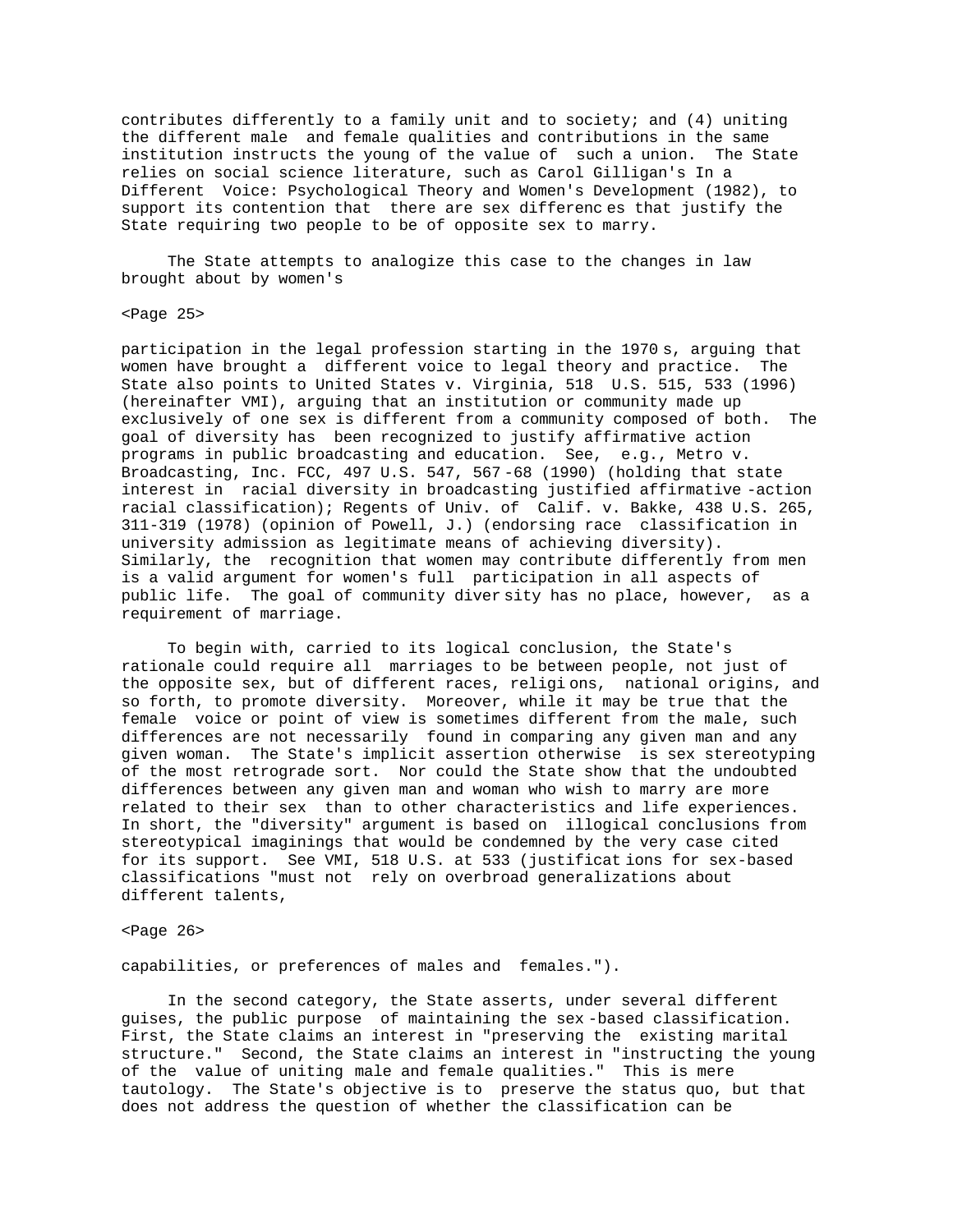justified. Perpetuating the classification, in and of itself, is not a valid purpose for the classification. See id. at 545 (rejecting as circular governmental justification that sex -based classification is essential to governmental objective of single -sex education).

 Many of the State's remaining just ifications, which I place into a third category, assume highly questionable public purposes. But because none of these justifications are even remotely, much less reasonably, related to the challenged classification, I accept, for the sake of argument, the premise that each of them concerns a legitimate state interest.

 The State contends, for example, that prohibiting individuals from marrying a person of the same sex promotes the public purpose of minimizing custody and visitation disputes arising from surrogacy contracts because the prohibition may deter use of technologically assisted reproduction by same-sex couples. Further, the State argues that increased use of technologically assisted reproduction "may lead men wh o conceive children by sexual union to perceive themselves as sperm donors, without any responsibility for their offspring." Both of these reasons suffer from the same constitutional deficiency. If the state purpose is to discourage technologically assisted reproduction, I agree with the majority that the classification is significantly underinclusive. The State does nothing to discourage technologically assisted reproduction by individuals or opposite-sex couples. Moreover, opposite -sex couples may obtain

### <Page 27>

 marriage licenses without regard to whether or not they will use technologically assisted reproduction.(FN14) The public purpose provides no rationale for the different treatment.

 The State also asserts that it has an interest in furthering the link between procreation and child rearing "to ensure that couples who engage in sexual intercourse accept[] responsibility for the potential children they might create." But the State cannot explain ho w the failure of opposite-sex couples to accept responsibility for the children they create relates at all to the exclusion of same -sex couples from the benefits of marriage. To the extent that couples, same -sex or opposite-sex, will fail to take responsibility for the children they create, the risk is greater where the couples are not married. Therefore, denying same -sex couples the benefits of marriage on this ground is not only arbitrary but completely at odds with the stated governme nt purpose.

 The State further contends that prohibiting individuals from marrying same-sex partners will deter marriages of convenience entered into solely to obtain tax benefits or government assistance. Two persons of the opposite sex are completely free to enter into a marriage of convenience, however, without the State examining their motives. Indeed, the pool of opposite-sex couples who may choose to enter into such marriages is much greater than the pool of same -sex couples. Once again, the public purpose provides no rationale for treating individuals who choose same -sex partners differently from those who choose opposite -sex partners.

 Although "[a] statute need not regulate the whole of a field to pass constitutional muster,"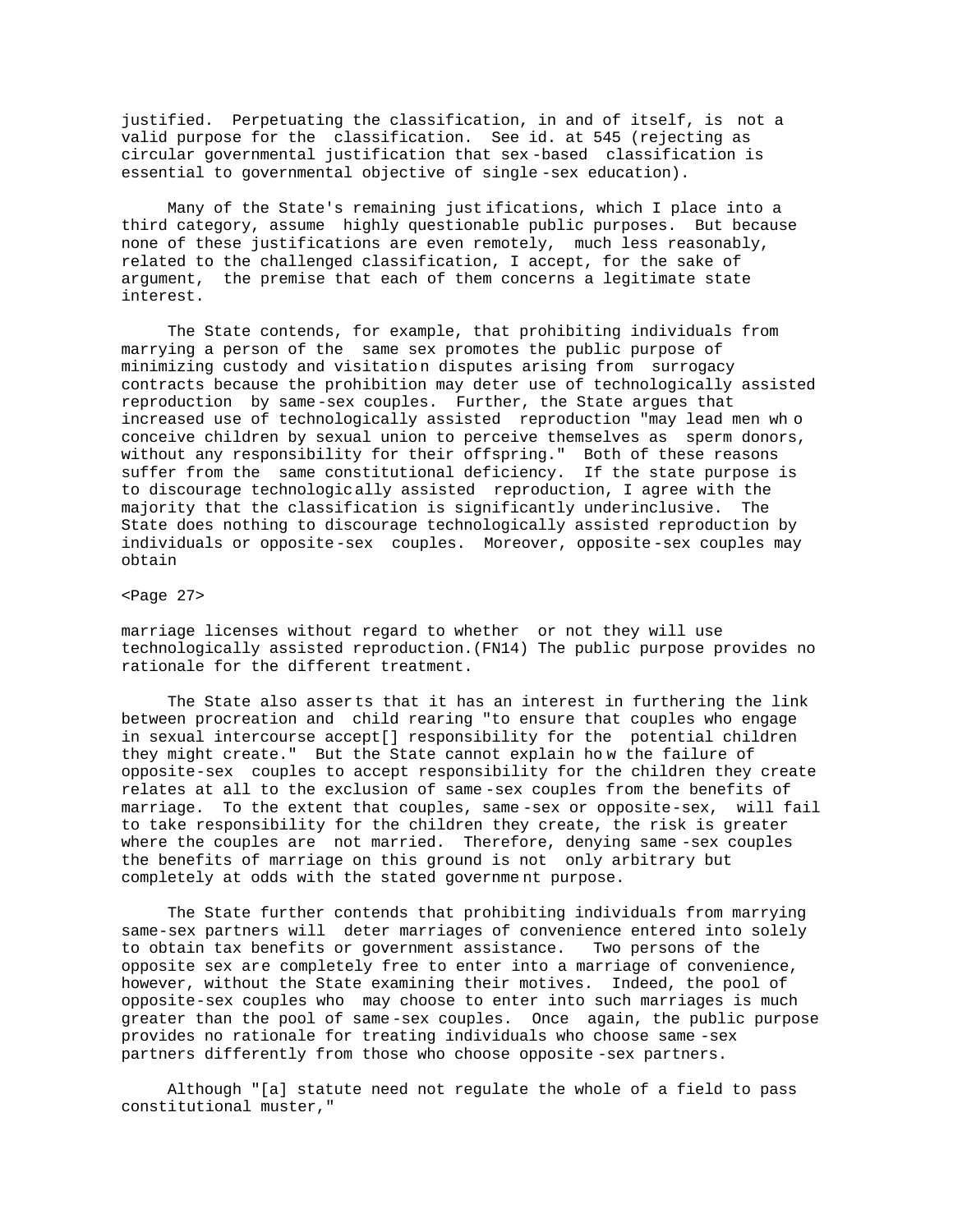<Page 28>

 Benning v. State, 161 Vt. 472, 486, 641 A.2d 757, 764 (1994), there still must be some rational basis for an underinclusive classification. Here, none of the alleged governmental purposes within the third category of State justifications provides a rational basis for treating similarly situated people differently, or for applying the classification in an underinclusive manner. See Cleburne, 473 U.S. at 446 (State may not impose classification where relat ionship to asserted goal is so attenuated as to render distinction arbitrary or irrational). The State's justifications are nothing more than post -hoc rationalizations completely unrelated to any rational reason for excluding same -sex couples from obtaining the benefits of marriage.

 Finally, the State claims a valid public purpose in adopting a classification to align itself with the other states. The Vermont Constitution is freestanding authority, however, and may protect rights not protected under the federal constitution or other state constitutions. Brigham, 166 Vt. at 257, 268, 692 A.2d at 391, 397 (recognizing right to equal education under Vermont Constitution, while acknowledging that this right is not recognized under federal constitution and is recognized under only some state constitutions). This Court does not limit the protections the Vermont Constitution confers on Vermonters solely to make Vermont law consistent with that of other states. See id. at 257, 692 A.2d at 391 (decisions in other states are of limited precedential value because each state's constitutional evolution is unique). Indeed, as the majority notes, Vermont's marriage laws are already distinct in several ways from the laws of other states.

 In sum, the State treats similarly situated people -- those who wish to marry -- differently, on the basis of the sex of the person they wish to marry. The State provides no legally valid rationale for the different treatment. The justifications asserted by the State for the classification are tautological, wholly arbitrary, or based on impermissible assumptions about

# <Page 29>

 the roles of men and women. None of the State's justifications meets the rational-basis test under the Common Benefits Clause. Finding no legally valid justification for the sex -based classification, I conclude that the classification is a vestige of the historical unequal marriage relationship that more recent legislative enactments and our own jurisprudence have unequivocally rejected. The protections conferred on Vermonters by the Common Benefits Clause cannot be restricted by the outmoded conception that marriage requires one man and one woman, creating one p erson -- the husband. As this Court recently stated, "equal protection of the laws cannot be limited by eighteenth -century standards." See Brigham, 166 Vt. at 267, 692 A.2d at 396.

III.

 This case is undoubtedly one of the most controversial ever to come before this Court. Newspaper, radio and television media have disclosed widespread public interest in its outcome, as well as the full spectrum of opinion as to what that outcome should be and w hat its ramifications may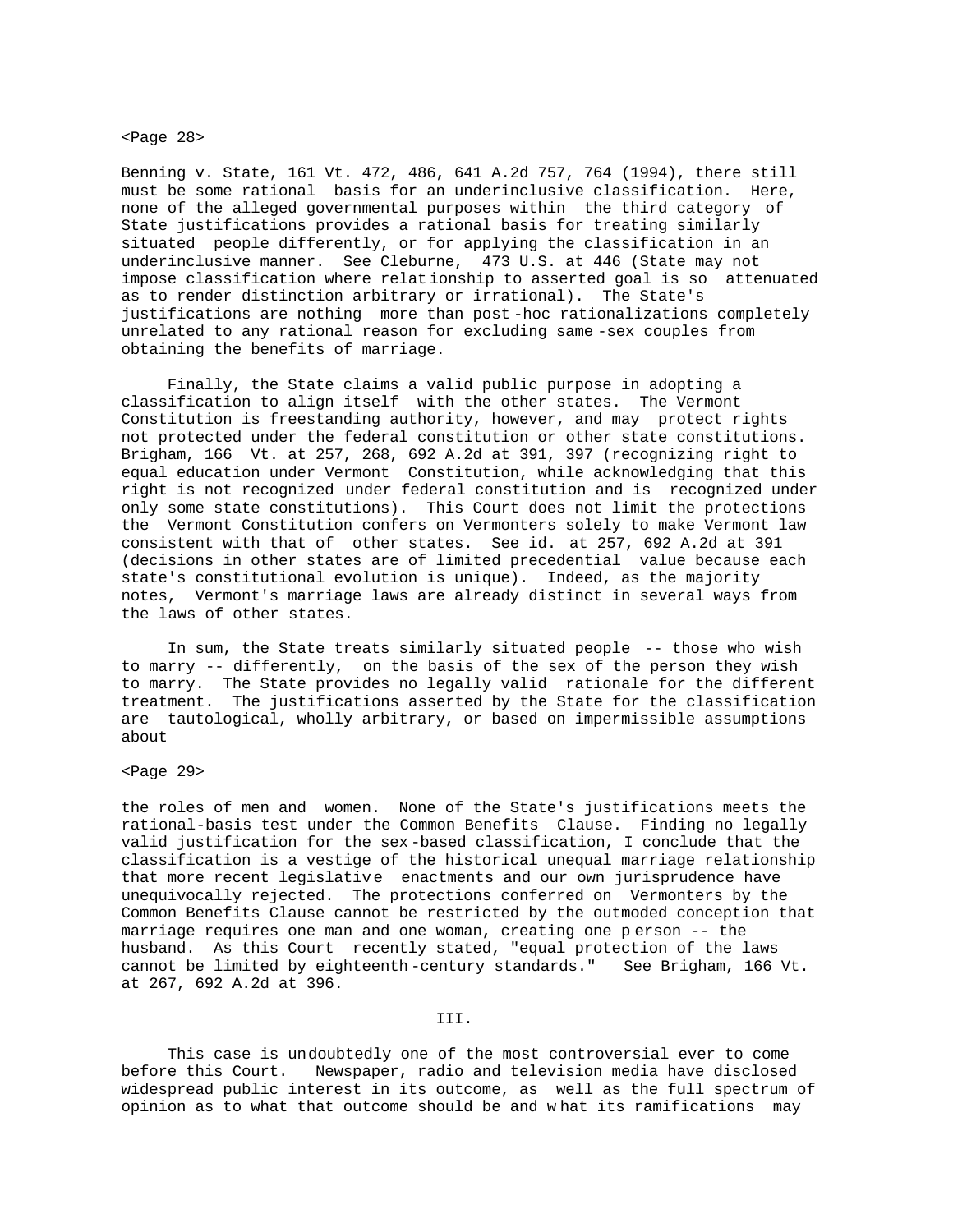be for our society as a whole. One line of opinion contends that this is an issue that ought to be decided only by the most broadly democratic of our governmental institutions, the Legislature, and that the small group of men and women comprising this Court has no business deciding an issue of such enormous moment. For better or for worse, however, this is simply not so. This case came before us because citizens of the state invoked their constitutional right to seek redress through the judicial process of a perceived deprivation under state law. The Vermont Constitution does not permit the courts to decline to adjudicate a matter because its subject is controversial, or because the outcome may be dee ply offensive to the strongly held beliefs of many of our citizens. We do not have, as does the Supreme Court of the United States, certiorari jurisdiction, which allows that Court, in its sole discretion, to

<Page 30>

 decline to hear almost any case. To the contrary, if a case has been brought before us, and if the established procedures have been followed, as they were here, we must hear and decide it.

 Moreover, we must decide the case on legal grounds. However much history, sociology, religious belief, personal experience or other considerations may inform our individual or collective deliberations, we must decide this case, and all cases, on the basis of our understanding of the law, and the law alone. This must be the true and constant effort of every member of the judiciary. That effort, needless to say, is not a guarantee of infallibility, nor even an assurance of wisdom. It is, however, the fulfillment of our pledge of office.

Associate Justice

\_\_\_\_\_\_\_\_\_\_\_\_\_\_\_\_\_\_\_\_\_\_\_\_\_\_\_\_\_\_\_\_\_\_\_\_\_\_\_

-------------------------------------------------------------------------------

#### Footnotes

- FN1. In the 1999 legislative session, while the instant case was pending before this Court, fifty-seven representatives signed H. 479, which sought to amend the marriage statutes by providing that a man shall not marry another man, and a woman shall not marry another woman.
- FN2. Although the State's licensing procedure s do not signal official approval or recognition of any particular lifestyles or relationships, commentators have noted that denying same -sex couples a marriage license is viewed by many as indicating that same -sex relationships are not entitled to the same status as opposite -sex relationships. See, e.g., C. Christensen, If Not Marriage? On Securing Gay and Lesbian Family Values by a "Similacrum of Marriage", 66 Fordham L. Rev. 1699, 1783 -84 (1998) (most far reaching consequence of legali zing same-sex marriage would be symbolic shedding of sexual outlaw image and civil recognition of shared humanity); D. Chambers, What If? The Legal Consequences of Marriage and the Legal Needs of Lesbian and Gay Male Couples, 95 Mich. L. Rev. 447, 450 (1996) (allowing same-sex couples to marry would signify acknowledgement of same-sex couples as equal citizens). This Court has recognized that singling out a particular group for special treatment may have a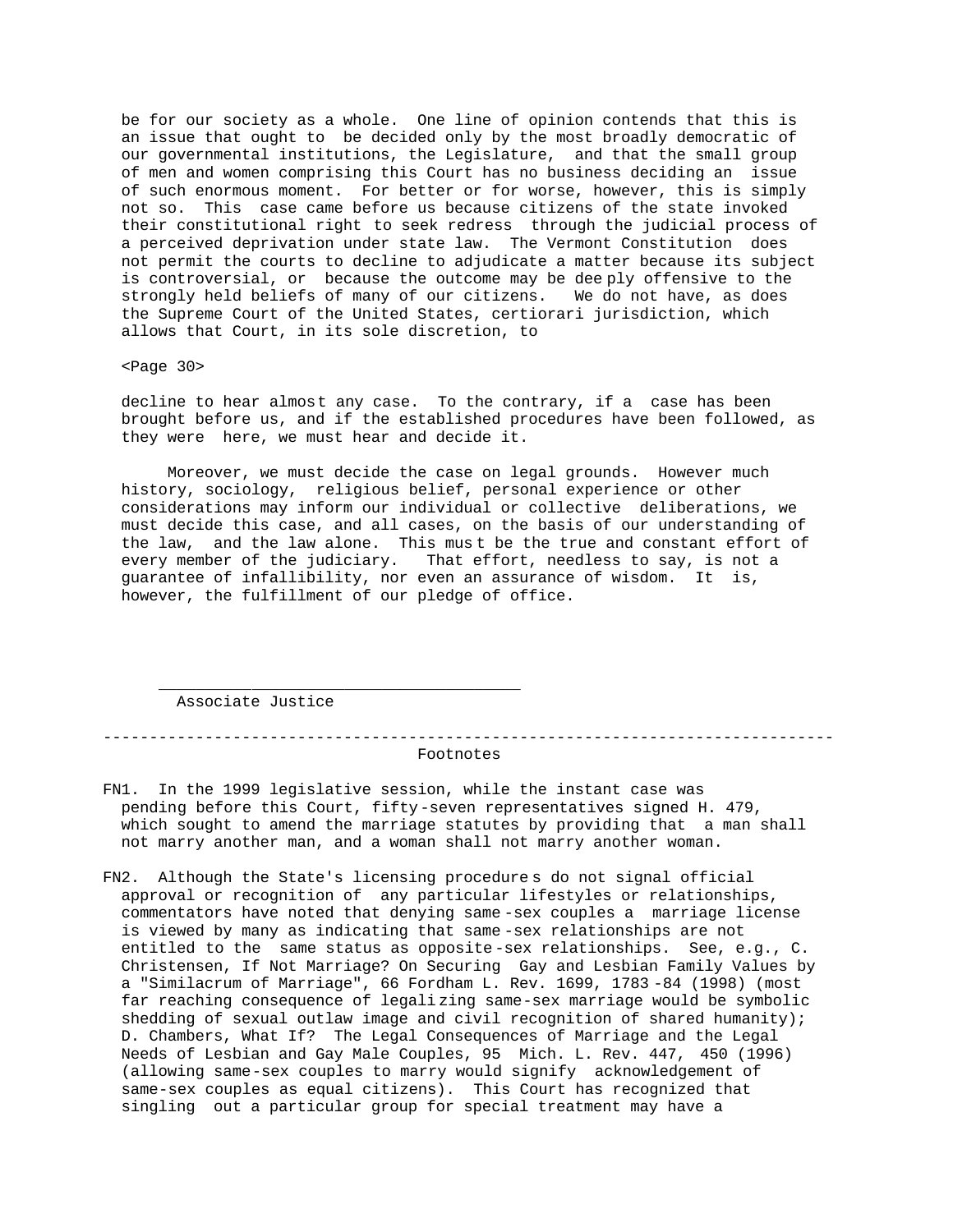stigmatizing effect more signif icant than any economic consequences. See MacCallum v. Seymour's Administrator, 165 Vt. 452, 460, 686 A.2d 935, 939 (1996) (noting that symbolic and psychological damage resulting from unconstitutional classification depriving adopted children of right to inherit from collateral kin may be more significant than any concern over material values). The United States Supreme Court has also recognized this phenomenon. See Romer v. Evans, 517 U.S. 620, 634 (1996) (laws singling out gays and lesbians for special treatment "raise the inevitable inference that the disadvantage imposed is born of animosity toward the class of persons affected"); Heckler v. Matthews, 465 U.S. 728, 739 -40 (1984) (stigmatizing members of disfavored group as less worthy participants in community "can cause serious noneconomic injuries . . . solely because of their membership in a disfavored group"). Because enjoining defendants from denying plaintiffs a marriage license is the most effective and complete way to remedy the constitutional violation we have found, it is not necessary to reach the issue of whether depriving plaintiffs of the "status" of being able to obtain the same state-conferred marriage license provided to opposite -sex couples violates their civil rights.

- FN3. Unlike the Vermont Constitution, see Vt. Const. ch. II, § 5 ("The Legislative, Executive, and Judiciary departments, shall be separate and distinct, so that neither exercises the powers properly belonging to the others."), the United States Constitution does not contain an explicit separation-of-powers provision; however, the United States Supreme Court has derived a separation-of-powers requirement from the federal constitution's statement of the po wers of each of the branches of government. See, e.g., Bowsher v. Synar, 478 U.S. 714, 721 -22 (1986). Because we have relied upon federal separation -of-powers jurisprudence in interpreting Chapter II, Section 5, see Trybulski v. Bellows Falls Hydro-Elec. Corp., 112 Vt. 1, 7, 20 A.2d 117, 120 (1941), I draw upon federal case law for analysis and support in discussing separation-of-powers principles. See In re D.L., 164 Vt. 223, 228 n.3, 669 A.2d 1172, 1176 n.3 (1995); see also In re Con stitutionality of House Bill 88, 115 Vt. 524, 529, 64 A.2d 169, 172 (1949) (noting that judicial power of Vermont Supreme Court and United States Supreme Court is same).
- FN4. I do not misinterpret the majority's holding. See ante, at 41. I am aware that the Legislature is not obligated to give plaintiffs a marriage license, or any other remedy for that matter. It is this Court, not the Legislature, that has the duty to remedy the constitutional violation we have found. We are left to speculate why the majority is not enjoining defendants from denying plaintiffs the regulatory license that they seek and that would entitle them to the same benefits and protections to which they are entitled under the majority's holding.
- FN5. The majority states that my analogy to the circumstances in Watson is "flawed" because (1) we are not confronting the evil of institutionalized racism; and (2) our ruling today is "decidedly new doctrine." Ante, at 42. The majority's first point i mplies that our duty to remedy unconstitutional discrimination is somehow limited when that discrimination is based on sex or sexual orientation rather than race. would not prioritize among types of civil rights violations; our duty to remedy them is the same, once a constitutional violation is found.

 Regarding the second point, the Court in Watson enunciated "the usual principle that any deprivation of constitutional rights calls for prompt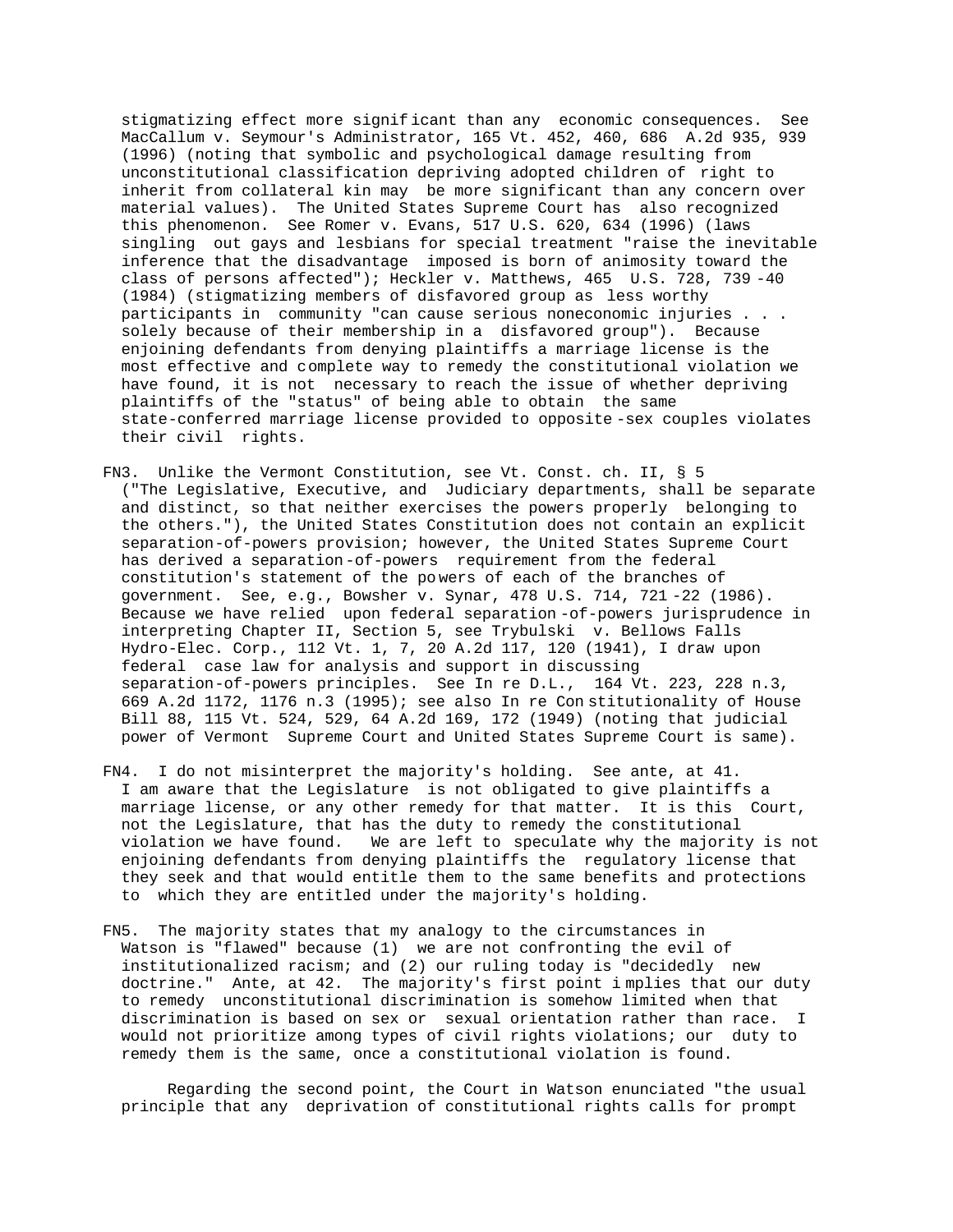rectification," stating further that the unavoidable delay in implementing the desegregation of schools ordered in Brown v. Board of Educ., 347 U.S. 483 (1954) was "a narrowly drawn, and carefully limited, qualification upon usual precepts of constitutional adjudication and is not to b e unnecessarily expanded in application." 373 U.S. at 532 -33. The majority has not explained why it is diverging from that basic principle in this case. Further, as both the majority and concurrence acknowledge, see ante, at 36-38; ante, at 6 (Dooley, J., concurring), allowing same -sex couples to obtain the benefits and protections of marriage is a logical extension of Vermont's legislatively enacted public policy prohibiting discrimination on the basis of sex and sexual orientation, s ee 1991, No. 135 (Adj. Sess.), decriminalizing consensual homosexual conduct between adults, see 1977, No. 51, § 22, and permitting same -sex partners to adopt children, see 15A V.S.A. § 1-102(b) (codifying holding in B.L.V.B., 160 Vt. at 369, 628 A.2d at 1272, which allowed same -sex partner of natural parent to adopt parent's child without terminating parent's rights); 15A V.S.A. § 1-112 (giving family court jurisdiction to adjudicate issues pertaining to parental rights and responsibilit ies and child support with respect to adopted children of domestic partners). Yet, the majority suggests that there is "wisdom" in delaying relief for plaintiffs until the Legislature has had a chance to act, ante, at 43, much as the City of Memphis urged the "wisdom of proceeding slowly and gradually in its desegregation efforts." Watson, 373 U.S. at 528.

- FN6. This rule requires the exclusion of evidence obtained as the result of unconstitutional searches and seizures.
- FN7. Judicial authority is not, however, the ultimate source of constitutional authority. Within our constitutional framework, the people are the final arbiters of what law governs us; they retain the power to amend our fundamental law. If the people of Vermont wish to overturn a constitutionally based decision, as happened in Alaska and Hawaii, they may do so. The possibility that they may do so, however, should not, in my view, deprive these plaintiffs of the remedy to which they are entitled.
- FN8. The majority misconstrues my opinion. See ante, at 27 n.13. I do not reach the issue of whether heightened scrutiny is appropriate for sex-based classifications under the Common Benefits Clause. See Ashwander v. Tennessee Valley Auth., 297 U .S. 288, 347 (1936) (Brandeis, J., concurring) (courts should not formulate rules of constitutional law broader than is required by precise facts to which they are to be applied). I mention federal law and that of other states merely to acknowledge the approach of other jurisdictions on an issue that we have not yet decided. I analyze the sex -based classification under our current test for rational-basis review.
- FN9. In its brief, the State notes that if the Court declares that heightened scrutiny is applicable, it might offer additional arguments and justifications to demonstrate a compelling State interest in the marriage statutes. Obviously, in its extensive filings both in the trial court and here, which included a one-hundred-page appellate brief, the State made every conceivable argument in support of the marriage laws, including what it perceived to be its best arguments. For the reasons stated by the majority, see ante, at  $4$  n.1, 37 n.14, I agree that it would be pointless to remand this matter for further proceedings in the trial court.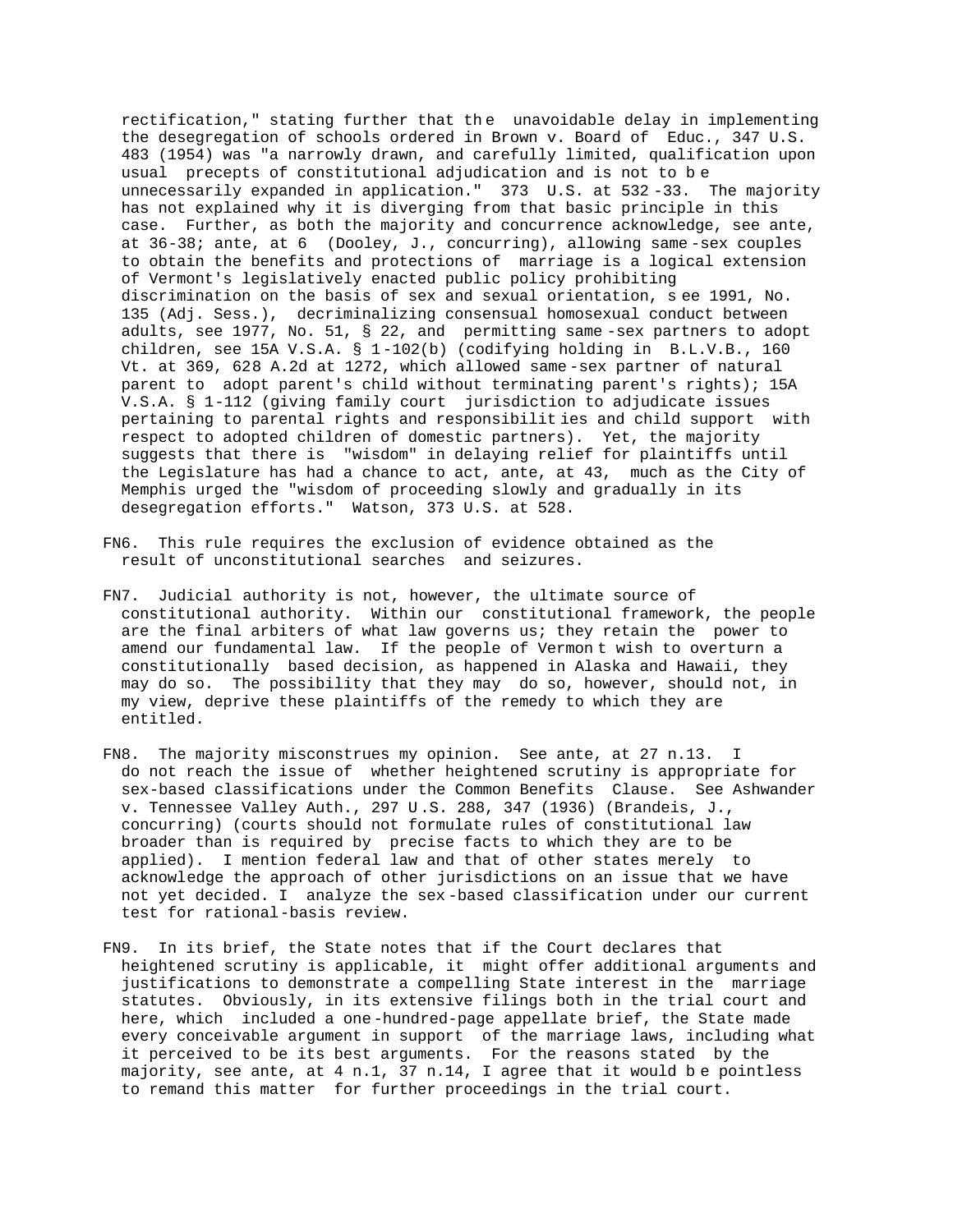- FN10. Under the State's analysis, a statute that required courts to give custody of male children to fathers and female children to mothers would not be sex discrimination. Although such a law would not treat men and women differently, I believe it would discriminate on the basis of sex. Apparently, the Legislature agrees. By prohibiting consideration of the sex of the child or parent in custody decisions, se e 15 V.S.A. § 665(c), the Legislature undoubtedly intended to prohibit sex discrimination, even if the rules applied equally to men and women. See Harris v. Harris, 162 Vt. 174, 182, 647 A.2d 309, 314 (1994) (stating the family court's custody decision would have to be reversed if it had been based on preference that child remain with his father because of his gender).
- FN11. I do not contend, as the majority suggests, that the real purpose of the exclusion of same -sex partners from the marriage laws was to maintain certain male and female stereotypes. See ante, at 28 n.13. As noted above, I agree that the original purpose was very likely not intentionally discriminatory toward same -sex couples. The question is whether the State may maintain a classification today only by giving credence to generally discredited sex -role stereotyping. I believe our decision in MacCallum says no. See Sunstein, supra, at 23, 27 (exclusion of same-sex couples from marriage is, in reality, impermissible sex-role stereotyping, and therefore, is discrimination on basis of sex); J. Culhane, Uprooting the Arguments Against Same -Sex Marriage, 20 Cardozo L.Rev. 1119, 1171-75 (1999) (accord).
- FN12. See, e.g., United States v. Virginia, 5 18 U.S. 515, 533 (1996) (concluding that sex-based classifications are subject to heightened standard of review less rigorous than that imposed for race or national origin classifications); Frontiero v. Richardson, 411 U.S. 677, 684, 686 (1973) (plurality opinion) (concluding that sex is suspect classification under two-part test inquiring whether class is defined by immutable characteristic and whether there is history of invidious discrimination against class); Sail'er Inn, Inc. v. Kirby , 485 P.2d 529, 540 (Cal. 1971) (applying federal two-part test and concluding that sex is immutable trait and women have historically labored under severe legal and social disabilities); Hewitt v. State Accident Ins. Fund Corp., 653 P.2d 970, 977 (Or. 1982) (applying federal two -part test and concluding that sex is immutable personal characteristic and purposeful unequal treatment of women is well known).
- FN13. The question remains why I feel it is necessary to identify the class of persons being discriminated against in this case if the majority and I reach the same conclusion. It is important because I have concerns about the test that the majority devises to review equal -protection challenges under the Common Benefits Clause . The majority rejects the notion that the Court should accord some measure of heightened scrutiny for classifications denying benefits to historically disadvantaged groups. It argues that the history of the Common Benefits Clause supports the Court's adoption of a uniform standard that is reflective of the broad inclusionary principle at its core. Therefore, rather than accord any particular group heightened scrutiny, it will balance all the factors in the case and reach a just result . While this notion is superficially attractive in its attempt to achieve fundamental fairness for all Vermonters, it is flawed with respect to an equal -protection analysis. The guarantee of equal protection is about fundamental fairness in a la rge sense, but its most important purpose is to secure the rights of historically disadvantaged groups whose exclusion from full participation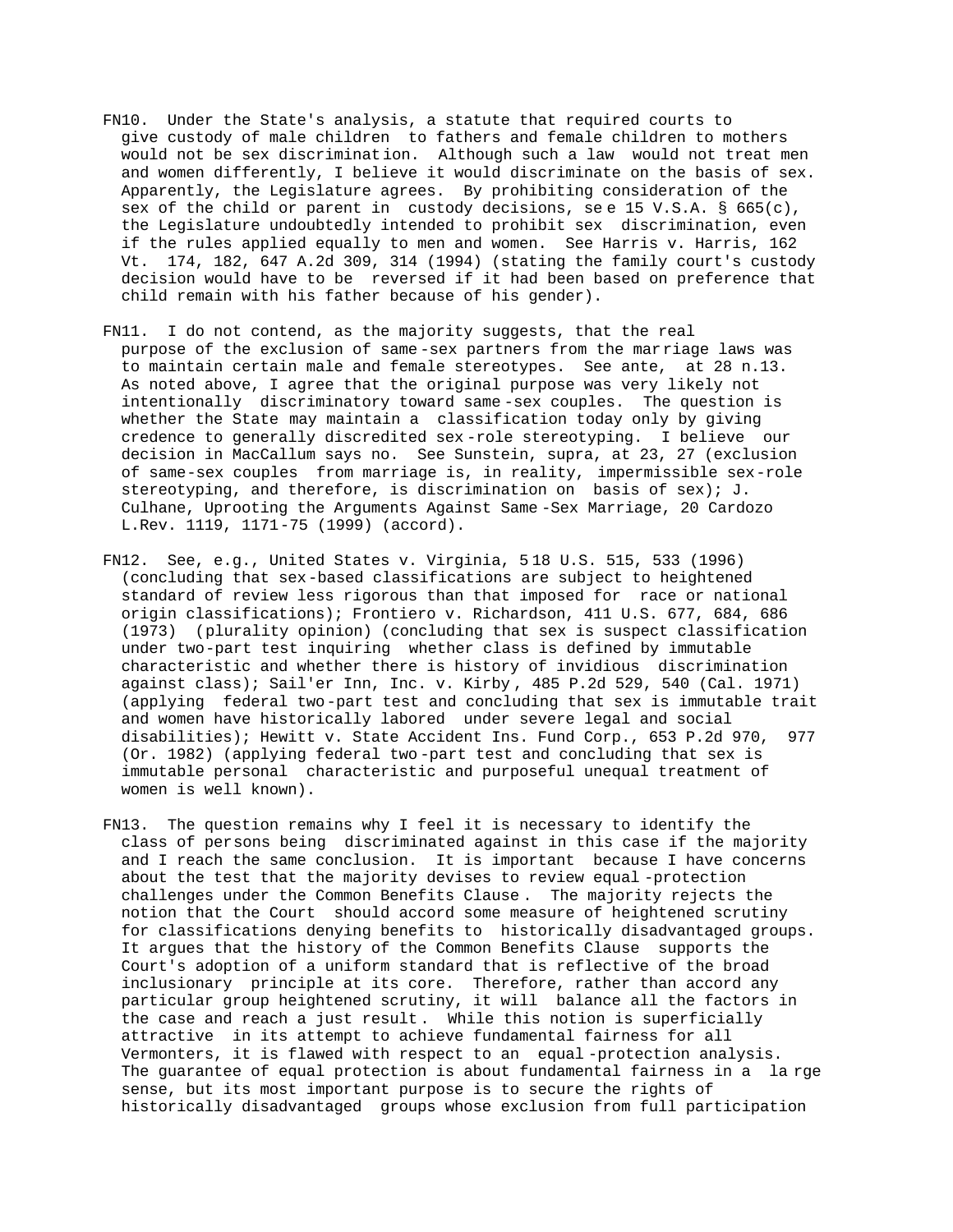in all facets of society has resulted from hatred and prejudice.

 I share Justice Dooley's concern that the new standard enunciated by the majority may not give sufficient deference to the Legislature's judgment in economic and commercial legislation. See ante, at 15 -16 (Dooley, J., concurring). It is the Legislature's prerogative to decide whether, for example, to give "optometrists" more protection than "opticians." See Cleburne, 473 U.S. at 471 (Marshall, J., concurring in part and dissenting in part). Such classifications ought not to become a matter of serious constitutional review, even though optometrists and opticians comprise "a part of the community" and may have vital economic interests in the manner in which they are regulated. I am certain the majority would agree with that proposition and argue that its balan cing of all the relevant factors in that kind of a case would not result in striking down a classification that treated those two groups differently. But therein lies my concern with the majority's approach. Although we might agree on the optometrists/opticians classification, a balancing of all relevant factors in all equal -protection cases puts the rule of law at "excessive risk." C. Sunstein, Foreward: Leaving Things Undecided, 110 Harvard L. Rev. 4, 78 (1996). As Professor Sunstein explains:

 The use of `tiers' has two important goals. The first is to ensure that courts are most skeptical in cases in which it is highly predictable that illegitimate motives are at work. . . . The second goal of a tiered system is to discipline judicial discretion while promoting planning and predictability for future cases. Without tiers, it would be difficult to predict judicial judgments under the Equal Protection Clause, and judges would make decisions based on ad hoc assessments of the equities. The Chancellor's foot[\*] is not a promising basis for anti-discrimination law.

 Id. The majority argues that subjective judgment is required to make choices about classes who are entitled to he ightened review and, therefore, that a tiered approach is not more precise than the balancing-of-factors approach. See ante, at 24 n.10. But, in choosing the suspect class, it would be incumbent upon the Court to articulate its rationale, thereby providing predictive value in future cases of discrimination rather than depending on the "perspicacity of judges to see it." Cleburne, 473 U.S. at 466 (Marshall, J., concurring in part and dissenting in part).

 [\*The reference to the Chancel lor's foot in the Sunstein quote is from John Seldon's (1584-1654) critique of equity, which is relevant here:]

 Equity is a roguish thing. For Law we have a measure, know what to trust to; Equity is according to the conscience of him that i s Chancellor, and as that is larger or narrower, so is Equity. 'Tis all one as if they should make the standard for the measure we call a "foot" a Chancellor's foot; what an uncertain measure would this be! One Chancellor has a long foot, another a short foot, a third an indifferent foot. 'Tis the same thing in the Chancellor's conscience.

J. Bartlett, Familiar Quotations, 263 (15th ed. 1980).

FN14. The State does not address the apparent conflict between the public purposes it asserts and the legislative policy of this State. Vermont does not prohibit the donation of sperm or the use of